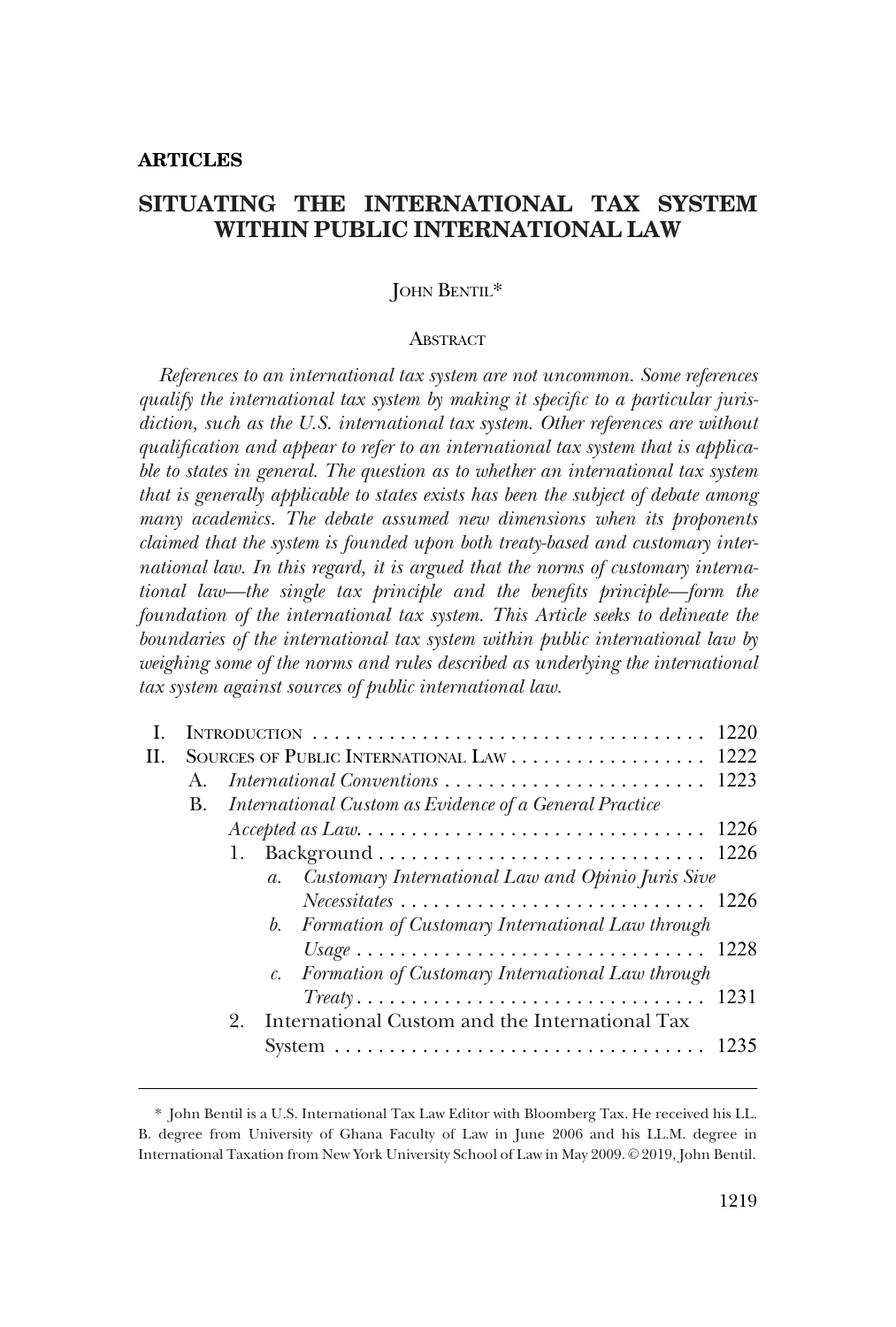<span id="page-1-0"></span>

|      |           | The Imposition of the Value Added Tax $\dots\dots$<br>1235<br>$\mathfrak{a}.$<br>b.                                                                 |
|------|-----------|-----------------------------------------------------------------------------------------------------------------------------------------------------|
|      |           | Other Principles under Customary International<br>1236<br>$Law \dots \dots \dots \dots \dots \dots \dots \dots \dots \dots \dots \dots \dots \dots$ |
|      |           | 1237<br>3.                                                                                                                                          |
|      | C.        | 1238<br>General Principles of Law Recognized by Civilized Nations                                                                                   |
|      |           | 1238<br>1.                                                                                                                                          |
|      |           | "General Principles of Law"<br>1239<br>$\mathfrak{a}.$                                                                                              |
|      |           | 1240<br>"Recognized by Civilized Nations"<br>b.                                                                                                     |
|      |           | 1240<br>Identifying General Principles of Law<br>$\mathcal{C}$ .                                                                                    |
|      |           | 1241<br>Principles that are general<br>i.                                                                                                           |
|      |           | 1241<br>$Principles that are universal \dots \dots \dots \dots$<br>ii.                                                                              |
|      |           | 1243<br>$Principles that are international \dots \dots$<br>iii.                                                                                     |
|      |           | General Principles of Law Recognized by Nations<br>2.                                                                                               |
|      |           | and the International Tax System<br>1244                                                                                                            |
|      |           | Taxation based on Fiscal Sovereignty<br>1244<br>$\overline{a}$ .                                                                                    |
|      |           | 1245<br>Taxation Based on Reasonable Nexus to State<br>b.                                                                                           |
| III. |           | 1247<br>SCRUTINIZING THE INTERNATIONAL TAX SYSTEM.                                                                                                  |
|      | А.        | 1247<br>$Background \dots \dots \dots \dots \dots \dots \dots \dots \dots \dots \dots \dots \dots$                                                  |
|      |           | Existence of an International Tax System<br>1247<br>1.                                                                                              |
|      |           | The Single Tax Principle and the Benefits Principle<br>1251<br>2.                                                                                   |
|      | <b>B.</b> | The International Tax System and Norms of Customary                                                                                                 |
|      |           | 1254                                                                                                                                                |
|      |           | Customary International Tax Law Formed through<br>1.                                                                                                |
|      |           | Tax Treaty Provisions—The Residence Rule<br>1255                                                                                                    |
|      |           | Customary International Tax Law from State<br>2.                                                                                                    |
|      |           | Practice Other than through Treaty-Controlled                                                                                                       |
|      |           | 1260<br>Foreign Corporation Regime                                                                                                                  |
|      | C.        | The Skeptic's Answer to Avi-Yonah's Hypothetical Question.<br>1268                                                                                  |
| IV.  |           | 1270                                                                                                                                                |

## I. INTRODUCTION

References to an international tax system have long been made by tax practitioners, academics, and policy makers.<sup>1</sup> Whereas some of the references seem to set the confines within which the international tax system operates by specifically referencing, for example, a "U.S. international tax system," others have simply referred to an "international

<sup>1.</sup> The "international tax system" is also referred to as the "international tax regime."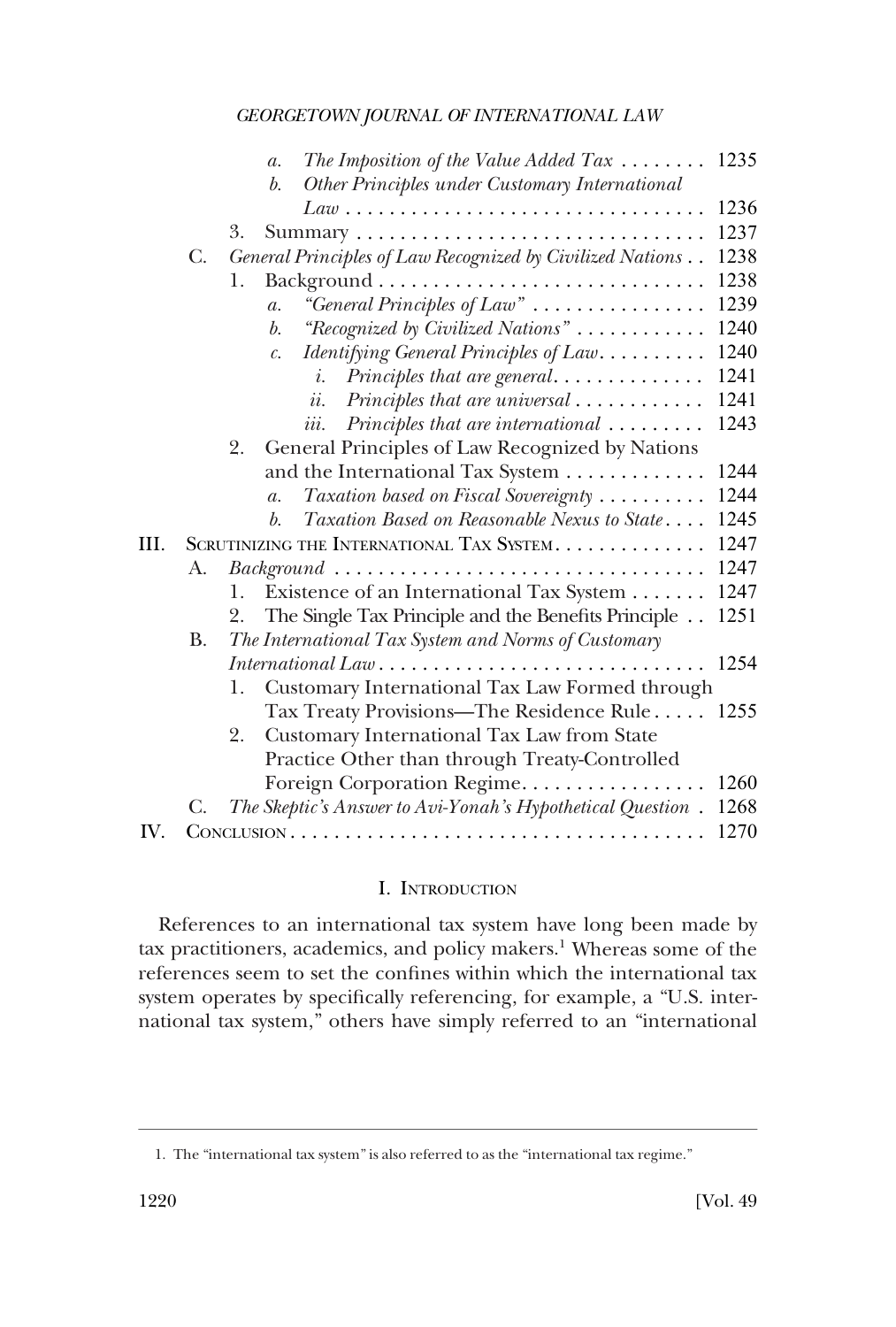tax system."<sup>2</sup> It would appear that the unqualified reference to an international tax system connotes a system that transcends the territorial boundaries of any particular state. To illustrate, the Organization for Economic Co-operation and Development (OECD) stated that "[t]he endorsement of the *Action Plan on Base Erosion and Profit Shifting* . . . by the Leaders of the G20 in Saint-Petersburg in September 2013 shows unprecedented political support to adapt the current international tax system to the challenges of globalisation."<sup>3</sup> It was again referenced in a U.S. Senate Report in relation to the passage of the laws on dual consolidated losses as follows: "[t]he committee does not believe that the United States Senate wittingly agreed to an international tax system where taxpayers making cross-border investments, and only those taxpayers, could reduce or eliminate their U.S. corporate tax through self-help and gain an advantage over U.S. persons who make similar investments."4 But what exactly is this international tax system? Is it a system that has developed through the express consent of states as described in the Senate Report such that it is comprised of "certain legal and accounting conventions layered over a network of bilateral tax treaties"?<sup>5</sup> Or is it one that may be binding on states regardless of their express consent?

To answer these questions, this Article will review sources of international tax rules through the lens of public international law to identify the rules that may be applicable on the public international law plane and those that may be confined to domestic law. This review is significant to the drive towards adapting current international tax practices to the challenges of globalization in at least two respects. First, if the principles underlying the international tax system form part of customary international law, then the outcomes of international initiatives to adapt current international tax practices (e.g., the negotiation of a multilateral instrument by the OECD) should not permit reservations by states regarding provisions that reflect customary international law, except to the extent that the outcomes are, by themselves, a deviation

*See, e.g*., S. REP. NO. 99-313 (1986); BERNARD D. REAMS, JR. & MARGARET H. MCDERMOTT, TAX 2. REFORM 1986: A LEGISLATIVE HISTORY OF THE TAX REFORM ACT OF 1986: THE LAW, REPORTS, HEARINGS, DEBATES AND RELATED DOCUMENTS [i], 422 (1986); *What are the consequences of the US International Tax System?*, TAX POLICY CENTER, [https://www.taxpolicycenter.org/briefing-book/](https://www.taxpolicycenter.org/briefing-book/what-are-consequences-us-international-tax-system) [what-are-consequences-us-international-tax-system](https://www.taxpolicycenter.org/briefing-book/what-are-consequences-us-international-tax-system).

<sup>3.</sup> OECD, DEVELOPING A MULTILATERAL INSTRUMENT TO MODIFY BILATERAL TAX TREATIES, ACTION 15 - 2015 FINAL REPORT 9 (2015) [hereinafter OECD REPORT].

<sup>4.</sup> S. REP. NO. 99-313, *supra* note 2, at 422.

<sup>5.</sup> Kimberly Clausing et al., *U.S. Corporate Income Tax Reform and Its Spillovers* 4 (IMF Working Paper No. 16/127, 2016).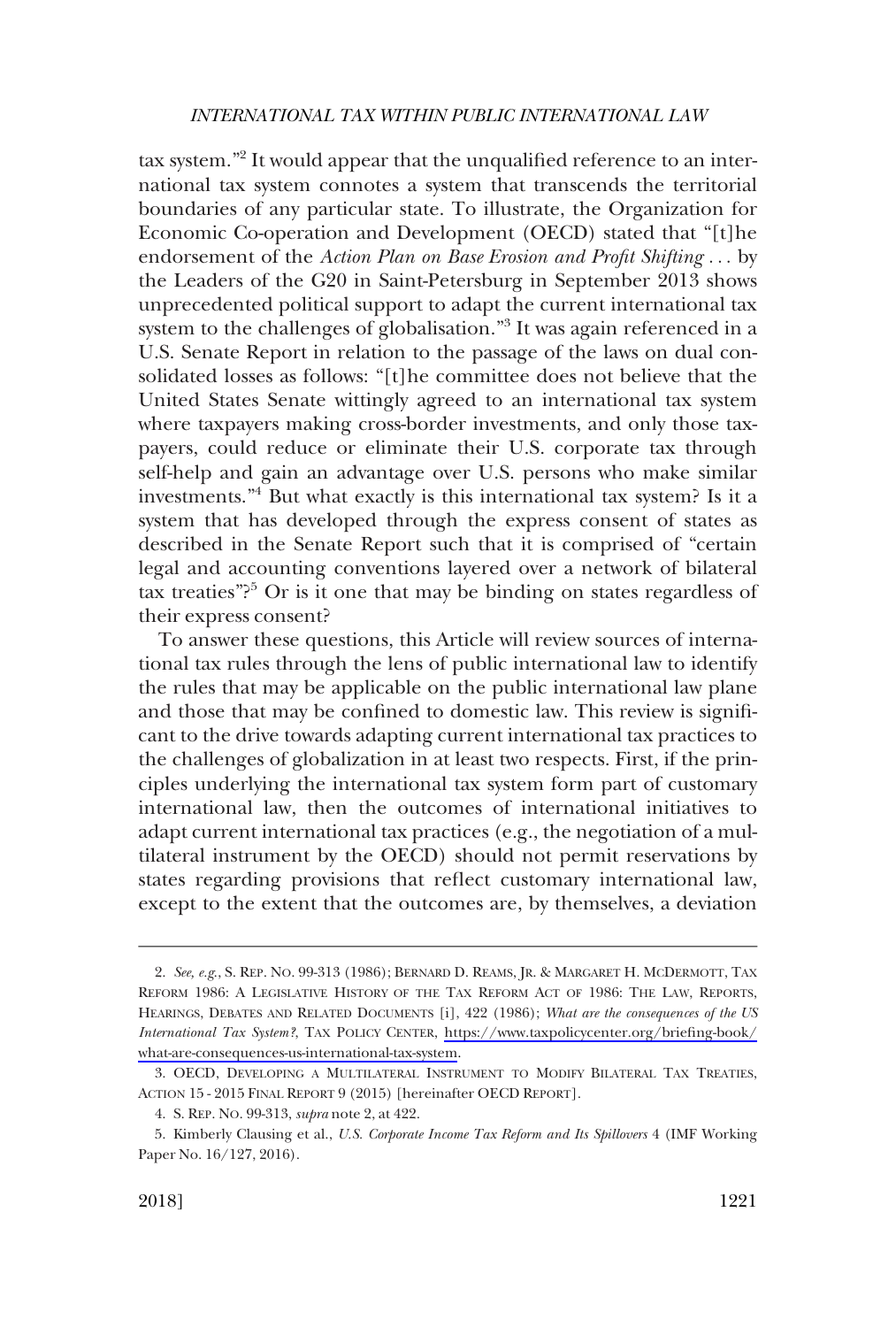<span id="page-3-0"></span>from customary international law. Second, the mere fact that a state refuses to accede to a negotiated agreement that effectively codifies aspects of customary international law does not constitute a termination of that state's identical obligations under customary international law.

The Article is structured as follows: Part II will discuss sources of public international law in light of their potential to support an international tax system. Part III will scrutinize some of the claims made in favor of the international tax system, while Part IV concludes.

II. SOURCES OF PUBLIC INTERNATIONAL LAW

Article 38 of the Statute of the International Court of Justice (ICJ) is generally considered to be one of the most authoritative pronouncements on the sources of public international law.<sup>6</sup> Article 38 provides as follows:

(1) The Court, whose function is to decide in accordance with international law such disputes as are submitted to it, shall apply: (a) international conventions, whether general or particular, establishing rules expressly recognized by the contesting states; (b) international custom, as evidence of a general practice accepted as law; (c) the general principles of law recognized by civilized nations; (d) subject to the provisions of Article 59, judicial decisions and the teachings of the most highly qualified publicists of the various nations, as subsidiary means for the determination of rules of law. (2) This provision shall not prejudice the power of the Court to decide a case *ex aequo et bono*, if the parties agree thereto.<sup>7</sup>

Some may conclude from the layout of Article 38's provisions that international conventions take precedence over the other sources by virtue of their being listed first. A more accurate reading of the Article, however, is that it sets out primary and secondary sources without creating a hierarchy among the primary sources.8 The secondary sources found in Article  $38(1)(d)$  are subsidiary means by which the law

<sup>6.</sup> *E.g*., MARTIN DIXON, TEXTBOOK ON INTERNATIONAL LAW (7th ed. 2013).

Statute of the International Court of Justice art. 38, Oct. 24, 1945, 59 Stat. 1031, T.S. 993, 7. <https://www.icj-cij.org/en/statute> (emphasis added) [hereinafter ICJ Statute].

<sup>8.</sup> JAN ARNO HESSBRUEGGE, HUMAN RIGHTS AND PERSONAL SELF-DEFENSE IN INTERNATIONAL LAW 25 (2017). The phrase "in the order following" was deleted during the drafting of article 38(1), thus effectively eliminating a hierarchy among the three sources. *See* CHARLES T. KOTUBY, JR. &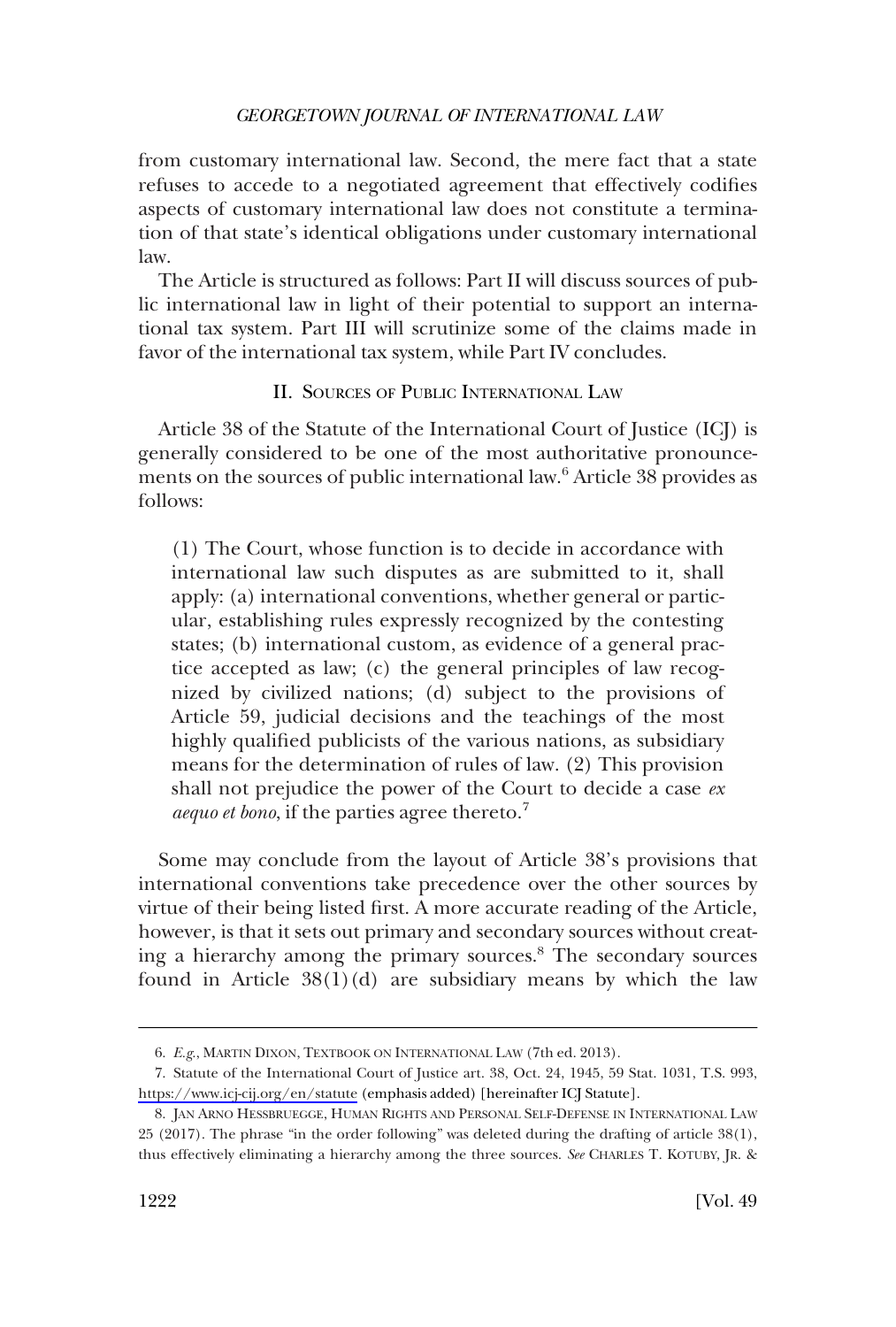<span id="page-4-0"></span>contained in the primary sources (i.e., international conventions, international custom, and general principles of law recognized by nations) may be determined. The subsequent sections will discuss the primary sources of public international law and the extent to which rules underpinning the international tax system may be derived from those sources.

## A. *International Conventions*

It is trite that an international convention or treaty is generally not valid *erga omnes*. 9 Only in very limited cases of treaties dealing with practical matters, such as the delimitation of territorial boundaries, are they considered binding on all states and, thus, valid *erga omnes*. 10 Accordingly, Article 38(1)(a) refers to international conventions establishing rules "expressly recognized by the contesting states."11 But, as will be discussed further in this section, a provision found in a treaty could be generally applicable to all states, not just signatories, if that provision evolves to become a binding rule of customary international law.

International conventions in the context of the international tax system mainly take the form of bilateral tax treaties. Bilateral tax treaties generally seek to provide relief from double taxation and avoid double non-taxation of income. Currently, there are over 3,000 bilateral tax treaties that contain provisions that shape the international tax system.12 As mentioned previously, these provisions are predominantly applicable to states that are parties to the treaties. Indeed, owing to their bilateral nature, taxpayers have often resorted to treaty-shopping,

LUCK A. SOBATO, GENERAL PRINCIPLES OF LAW AND INTERNATIONAL DUE PROCESS PRINCIPLES AND NORMS APPLICABLE IN TRANSNATIONAL DISPUTES 9 (2017).

<sup>9.</sup> Theoretically, an international agreement may be in a written or unwritten form. For purposes of this Paper, however, "treaty" refers to a written agreement between states in accordance with the Vienna Convention on the Law of Treaties [hereinafter VCLT]. Article 2(1) (a) of the VCLT states in pertinent terms that "'Treaty' means an international agreement concluded between States in written form and governed by international law, whether embodied in a single instrument or in two or more related instruments and whatever its particular designation." Vienna Convention on the Law of Treaties, *opened for signature* May 23, 1969, 1155 U.N.T.S. 331.

<sup>10.</sup> *See*, *e.g*., Kasikili/Sedudu Island (Bots. v. Namib.), Judgment, 1999 I.C.J. Rep. 1045 (Dec. 13). *See also* DIXON, *supra* note 6, at 28-30.

<sup>11.</sup> ICJ Statute, *supra* note 7, art. 38 (emphasis added).

<sup>12.</sup> OECD REPORT, *supra* note 3.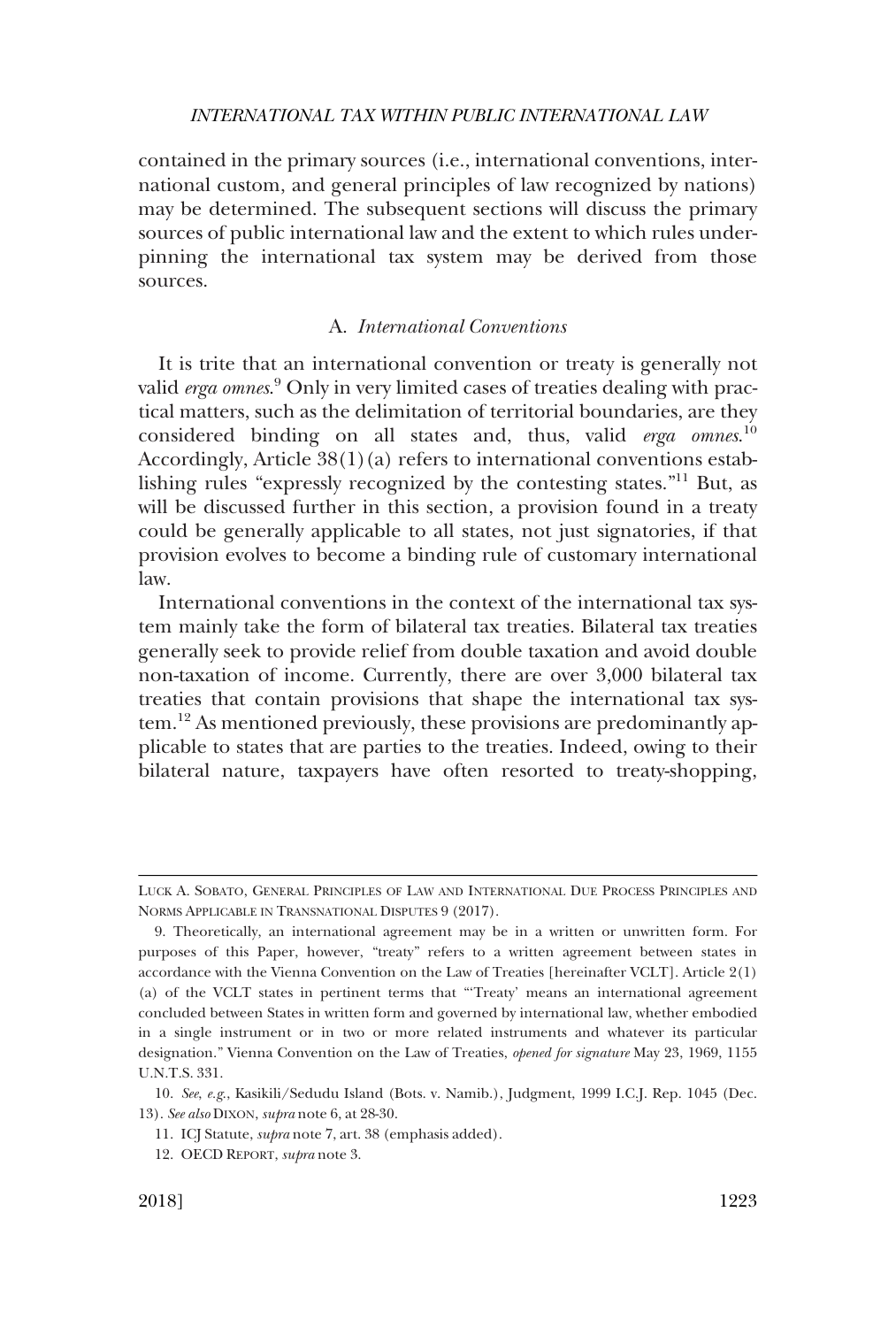which generally involves exploiting tax treaty reliefs for the indirect benefit of residents in a third jurisdiction.<sup>13</sup>

In addition to bilateral tax treaties, a multilateral tax treaty may be concluded among many states. One multilateral tax treaty (within the meaning of the Vienna Convention of the Law of Treaties) is the OECD Multilateral Convention To Implement Tax Treaty Related Measures To Prevent Base Erosion And Profit Shifting (MLI).<sup>14</sup> The MLI is an attempt by signatories to address the loss of corporate tax revenue through aggressive international tax planning, which has the effect of artificially shifting profits to locations where they are subject to non-taxation or reduced taxation.15 The amendments envisaged by the MLI would ensure that profits are taxed where substantive economic activities generating the profits are carried out and where value is created.16 Accordingly, it is aimed at altering tax treaty-related measures to address certain hybrid mismatch arrangements, prevent treaty abuse, address artificial avoidance of permanent establishment status, and improve dispute resolution.<sup>17</sup> It also seeks to ensure that agreements for the avoidance of double taxation on income are interpreted to eliminate double taxation with respect to the taxes covered by those agreements without creating opportunities for non-taxation or reduced taxation through tax evasion or avoidance (including through treatyshopping).<sup>18</sup> It is hoped that through the MLI, changes agreed upon in this regard will be implemented in a synchronized and efficient manner across the network of existing agreements for the avoidance of double taxation on income without the need to bilaterally renegotiate each such agreement.<sup>19</sup>

Indeed, the MLI exists primarily because of the bilateral nature of tax treaties. The MLI would automatically amend the provisions of a bilateral treaty only to the extent that the parties to the bilateral treaty ratify the MLI and submit that bilateral treaty as one of the treaties they intend to amend (referred to as "covered tax agreements") in accordance with the OECD Action items on addressing certain abusive

<sup>13.</sup> *See*, *e.g*., Starr Int'l Co. v. United States, 275 F. Supp. 3d 228 (D.D.C. 2017); Wells Fargo & Co. v. United States, No. 0:09-cv-02764-PJS-TNL, 2014 WL 4070782 (D. Minn. July 22, 2014).

<sup>14.</sup> OECD, MULTI. CONV. TO IMPLEMENT TAX TREATY RELATED MEASURES TO PREVENT BASE EROSION AND PROFIT SHIFTING (Nov. 2016), [http://www.oecd.org/tax/treaties/multilateral](http://www.oecd.org/tax/treaties/multilateral-convention-to-implement-tax-treaty-related-measures-to-prevent-BEPS.pdf)[convention-to-implement-tax-treaty-related-measures-to-prevent-BEPS.pdf.](http://www.oecd.org/tax/treaties/multilateral-convention-to-implement-tax-treaty-related-measures-to-prevent-BEPS.pdf)

<sup>15.</sup> OECD REPORT, *supra* note 3, at 3.

<sup>16.</sup> *Id*.

<sup>17.</sup> *Id*. at 16.

<sup>18.</sup> *Id*. at 9.

<sup>19.</sup> *Id*.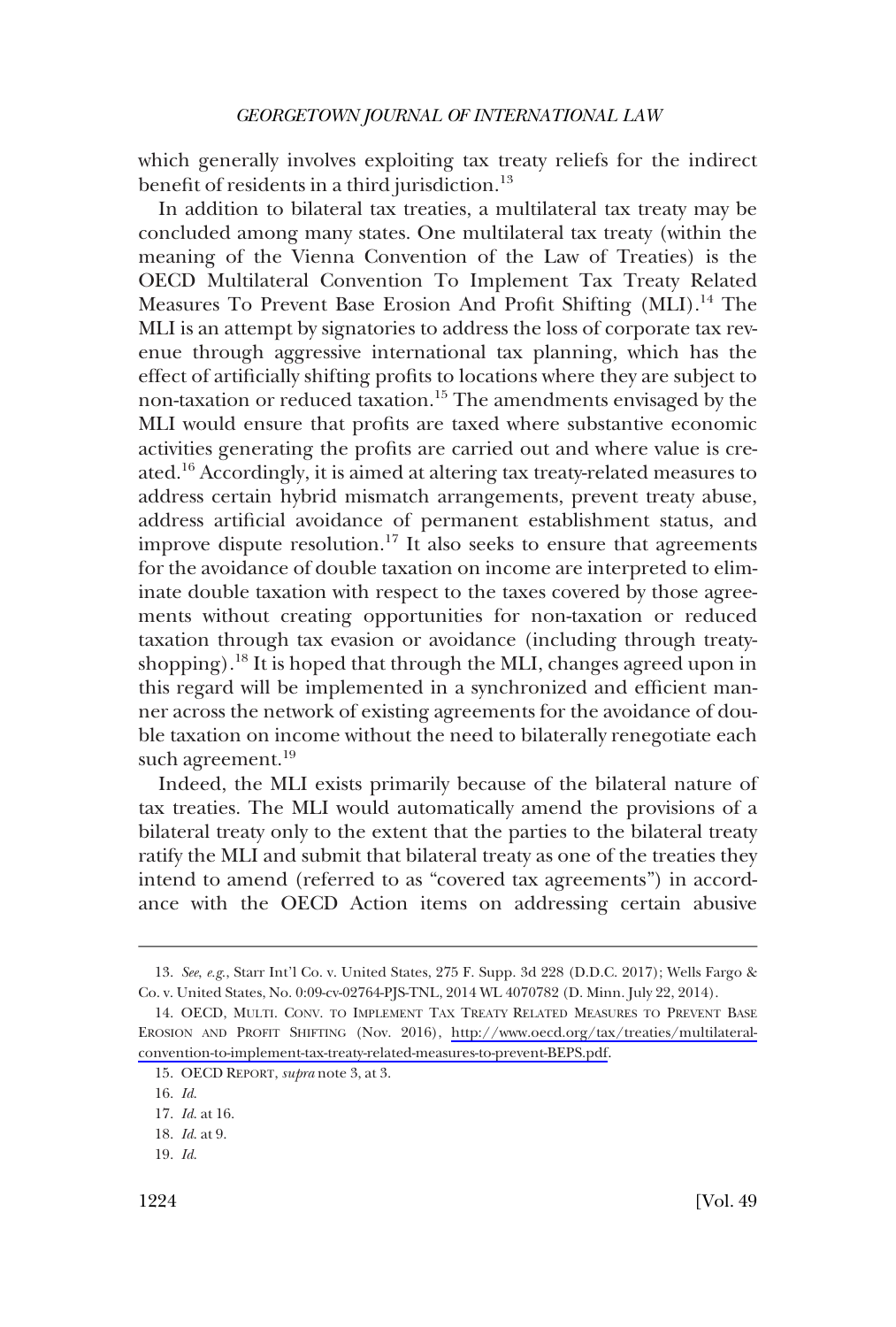situations.20 This is the rule of symmetry. If one party to the bilateral treaty refuses to ratify the MLI, or even after ratifying the MLI refuses to submit that bilateral tax treaty as one of the treaties it intends to automatically amend, no such amendments can result from the other party's submission of that bilateral treaty.<sup>21</sup> Even in situations where both parties submit the same bilateral tax treaty, one of the parties may block the execution of certain recommended amendments through reservations<sup>22</sup>

International conventions impacting the international tax system may also be found in non-tax treaties, such as trade agreements. The international treatment of the U.S. domestic international sales corporation (DISC) rules of the 1970s is one case in point. In general, the DISC rules were designed to grant a special tax exemption for exports.<sup>23</sup> Although the United States never conceded that the DISC rules violated international trade rules, the United States proceeded to replace the DISC rules with a regime that it considered more acceptable.24 This example demonstrates that rules under international trade law, which is predominantly treaty law in the form of multilateral and bilateral treaties (including free trade agreements), do shape the international tax system.

A more recent example of the impact of trade agreements is the worldwide scrutiny of the 2017 U.S. tax reforms for breaches of both trade and tax agreements. For example, finance ministers from France, Germany, Italy, Spain, and the United Kingdom expressed to the U.S. Treasury Secretary Steven Mnuchin that aspects of the then-pending U.S. tax reform legislation risked hampering transatlantic trade and

<sup>20.</sup> *Id*.

<sup>21.</sup> *Id*.

<sup>22.</sup> *Id*.

<sup>23.</sup> *See* John H. Jackson, *The Jurisprudence of International Trade: The DISC Case in GATT*, 72 AM. J. INT'L L. 747 (1978) (explaining that the DISC tax provisions provided deferral of U.S. federal income tax on a percentage of export profits if certain conditions were satisfied); Domestic International Sales Corporation, Proposal of the U.S. Treasury Dept., 91st. Cong., 2d Sess. (Comm. Print 1970); Staff of House Comm. on Ways and Means, 91st Cong., 2d Sess., Summary of Testimony presented at Foreign Trade Hearings Conducted by Comm. on Ways and Means, 114-18 (Comm. Print 1970); and Foreign Sales Corporation Act, 1983: Hearings on S. 1804 before the Comm. on Finance, 98th Cong., 1st Sess. 122-75 (1983).

<sup>24.</sup> William Chou, *The \$4 Billion Question: An Analysis of Congressional Responses to the FSC/ETI Dispute under WTO Export Subsidy Standards*, INTERNATIONAL LAW 39 (2005) (noting that the United States agreed to withdraw the DISC scheme to avoid retaliatory tariffs, and that in 1983, Congress adopted the foreign sales corporation regime in its place).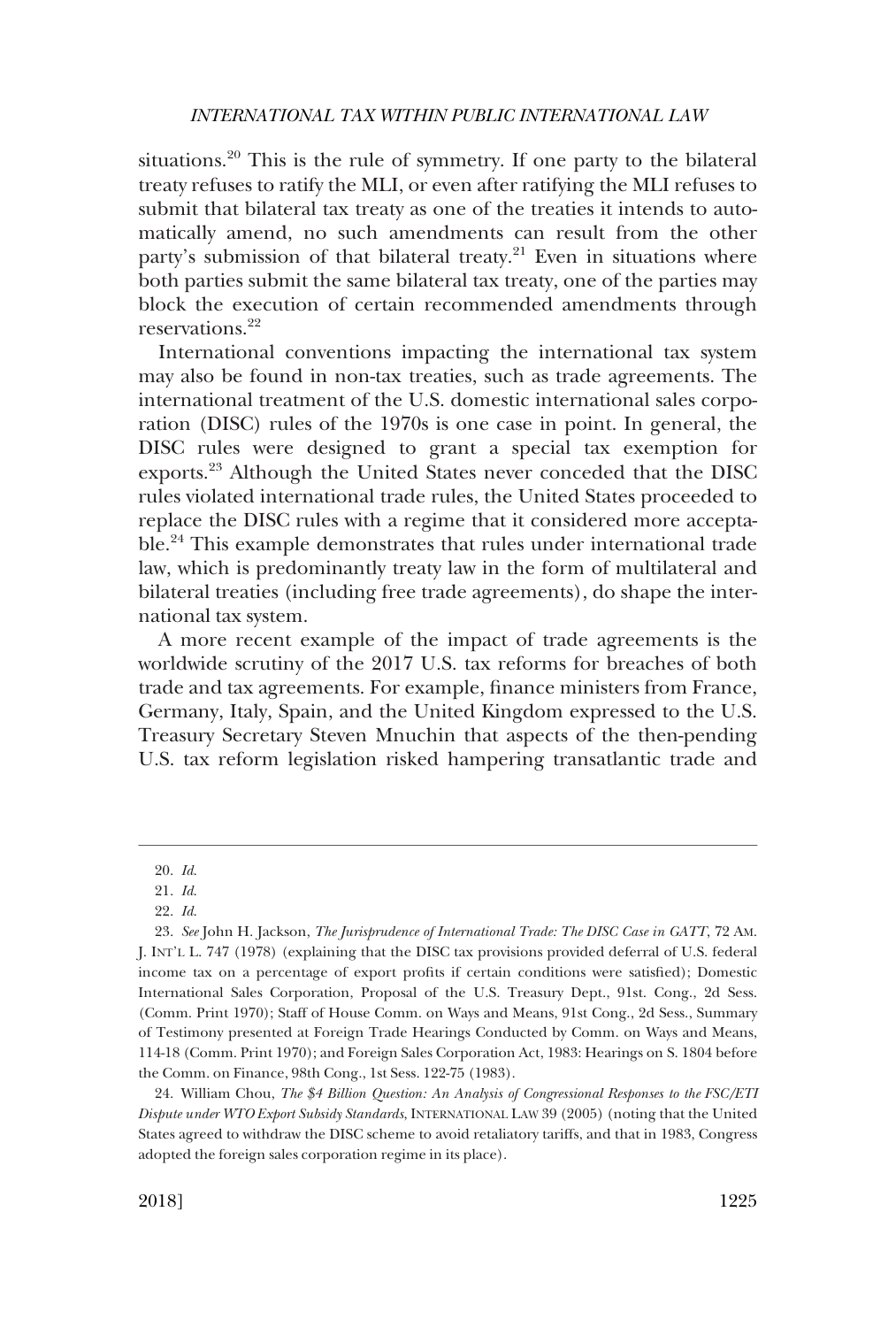<span id="page-7-0"></span>the world economy.<sup>25</sup> Also, the EU began monitoring the U.S. tax reform efforts over concerns that the changes may be "discriminatory" and conflict with World Trade Organization rules.<sup>26</sup> Others have raised concerns about violations of the rules of the World Trade Organization, conformity with international tax standards, and unfair competition.<sup>27</sup>

The outcome of the above is that a claim that an international tax system grounded in treaty law exists is supported under public international law. These rules are enshrined in both tax and non-tax treaties that may be multilateral or bilateral. As mentioned previously, from a public international law perspective, an international tax system founded upon treaties would not necessarily be valid *erga omnes*. Indeed, the international outcry against the U.S. tax reform has resounded in charges of violations of rules contained in treaties to which the United States is a signatory or party. Accordingly, they constitute rules that the United States, in its capacity as a signatory or party to the agreement, has expressly recognized within the meaning of Article  $38(1)(a)$  of the Statute of the ICL<sup>28</sup> Indeed, in the absence of treaty law, the existence of an international tax system that applies to states must generally find footing in the other sources of public international law.

#### B. *International Custom as Evidence of a General Practice Accepted as Law*

## 1. Background

#### *a. Customary International Law and Opinio Juris Sive Necessitates*

Customary international law plays an important role in public international law,<sup>29</sup> as well as governs or possesses the potential to govern the conduct of states in every field.<sup>30</sup> Similar to domestic customary law,

<sup>25.</sup> Andrea Thomas & Todd Buell, *U.S. Tax Plan Draws Attacks Abroad, Prompts Calls for Cuts in Response*, WALL ST. J. (Dec. 11, 2017), [https://www.wsj.com/articles/european-finance-chiefs-hit](https://www.wsj.com/articles/european-finance-chiefs-hit-out-at-u-s-tax-plans-1513000469/)[out-at-u-s-tax-plans-1513000469/](https://www.wsj.com/articles/european-finance-chiefs-hit-out-at-u-s-tax-plans-1513000469/).

<sup>26.</sup> Joe Kirwin, *EU Finance Chiefs Ask Commission to Monitor U.S. Tax Reform*, BLOOMBERG L. (Dec. 6, 2017), [https://www.bna.com/eu-finance-chiefs-n73014472778/.](https://www.bna.com/eu-finance-chiefs-n73014472778/)

Mark Deen, Birgit Jennen & Viktoria Dendrinou, *Europe to Weigh Whether U.S. Tax Cuts*  27. *Violate Global Trade Rules*, BLOOMBERG (Dec. 4, 2017), [https://www.bloomberg.com/news/](https://www.bloomberg.com/news/articles/2017-12-04/european-finance-chiefs-are-said-to-discuss-u-s-tax-cut-plan) [articles/2017-12-04/european-finance-chiefs-are-said-to-discuss-u-s-tax-cut-plan.](https://www.bloomberg.com/news/articles/2017-12-04/european-finance-chiefs-are-said-to-discuss-u-s-tax-cut-plan)

<sup>28.</sup> ICJ Statute, *supra* note 7, art. 38.

<sup>29.</sup> Norms of customary international law may or may not be jus cogens. Jus cogens is a legal technique which protects against fragmentation of the law into a plurality of separately applicable legal regimes under the guise of private autonomy. For more on jus cogens, see generally ROBERT KOLB, PEREMPTORY INTERNATIONAL LAW - JUS COGENS: A GENERAL INVENTORY (2015).

<sup>30.</sup> Asylum Case (Colom. v. Peru), 1950 I.C.J. Rep. 266 (Nov. 20).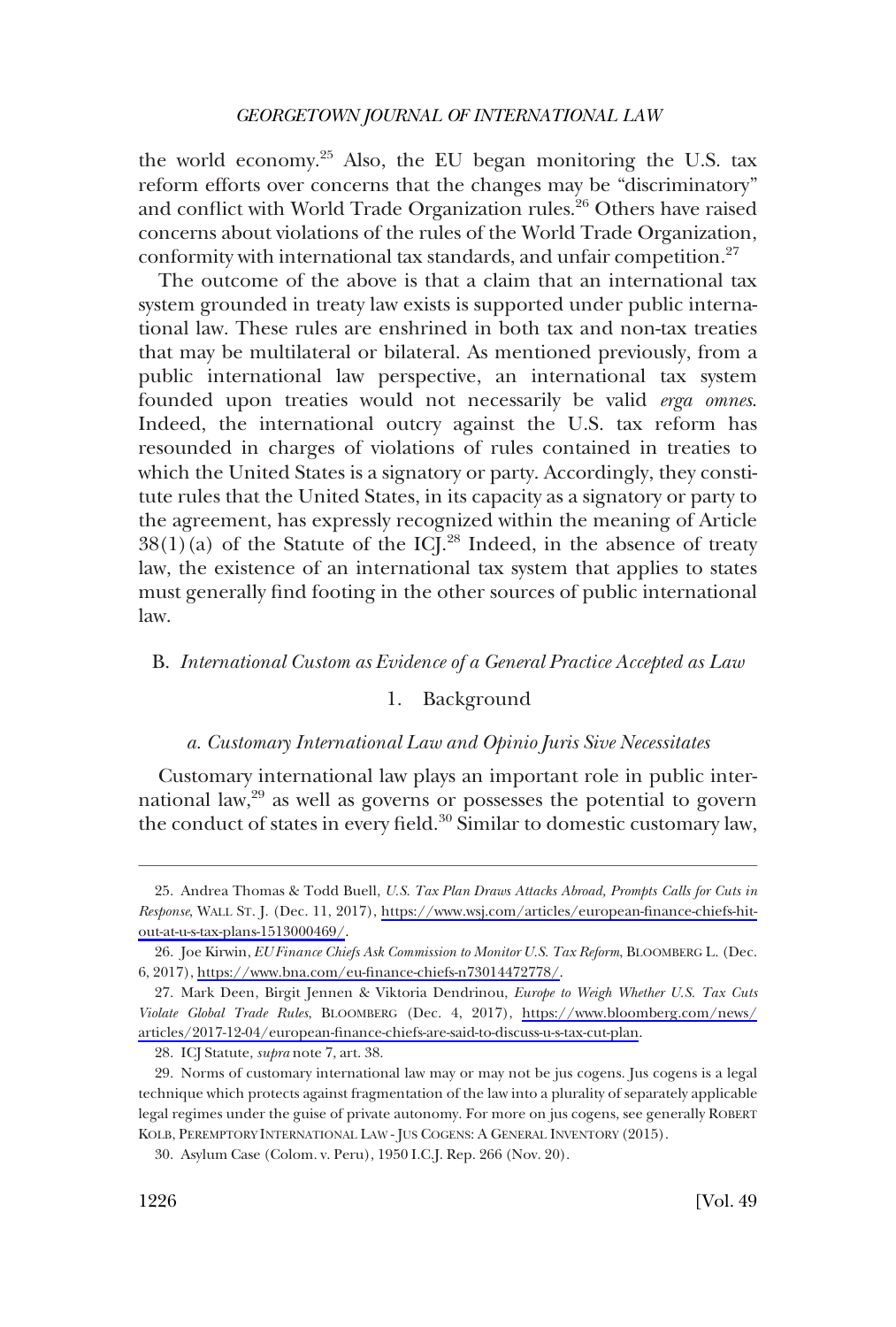rules of customary international law are generally established through international custom.<sup>31</sup> In the domestic setting, "custom" is generally considered to be a long held practice that possesses the force of law.32 In order to assume the force of law, custom must not be a mere longheld and accepted practice (referred to as "usage").<sup>33</sup> Usage must be accompanied by the recognition by participants that they are under a legal obligation to conduct themselves in that manner.<sup>34</sup> Accordingly, rules of customary international law may be ascertained by establishing two components: first, that there is an international usage of a widespread nature; and second, that, the practice is accepted by states as law. The latter component, i.e., "o*pinio juris sive necessitatis*," may be more difficult to establish.<sup>35</sup> Thus, opinio juris has attracted substantial attention in literature that will not be reproduced in its entirety here.

Historical and modern theories about opinio juris have typically been divided along three strands. First, custom (i.e., "usage") is the only true element of international custom; second, opinio juris rather than usage is the most important element in the creation of customary international law; and third is the traditional view that a combination of usage and opinio juris is necessary for the creation of international custom.36 Although much scholarship has been devoted to these theoretical discussions of opinio juris, as of today, none of these theories have attained the level of a universally accepted definition or role of opinio juris.<sup>37</sup> Yet, there seems to be more support, both in theory and practice, for the traditional view that international custom requires a combination of opinio juris and usage for its formation.<sup>38</sup>

The traditional view was codified in 1945, when the ICJ was established.39 As previously noted, Article 38 of the Statute of the ICJ identifies the sources of law to which the ICJ may refer while adjudicating

<sup>31.</sup> Jo Lynn Slama, *Opinio Juris in Customary International Law*, 15 OKLA. CITY U. L. REV. 603 (1990).

<sup>32.</sup> For more on the discussion of custom, see WILLIAM BLACKSTONE, COMMENTARIES ON THE LAWS OF ENGLAND: IN FOUR BOOKS (1765-69). *See also* Slama, *supra* note 31.

<sup>33.</sup> Slama, *supra* note 31.

<sup>34.</sup> *See* BLACKSTONE, *supra* note 32*. See also* Slama, *supra* note 31.

<sup>35.</sup> This Latin phrase refers to a firmly-held belief or opinion that a rule is binding by law. *See* Lotus Case (Fr. v. Turk.), 1927 P.C.I.J. (ser. A) No. 10 (Sept. 7).; Jurisdictional Immunities of the State (Ger. v. It.: Greece intervening), Judgement, 2012 I.C.J. Rep. 99 (Feb. 3); Slama, *supra* note 31.

<sup>36.</sup> Slama, *supra* note 31.

<sup>37.</sup> *Id*.

<sup>38.</sup> *Id. See also* ANTHONY A. D'AMATO, THE CONCEPT OF CUSTOM IN INTERNATIONAL LAW (1971).

<sup>39.</sup> ICJ Statute, *supra* note 7, art. 38.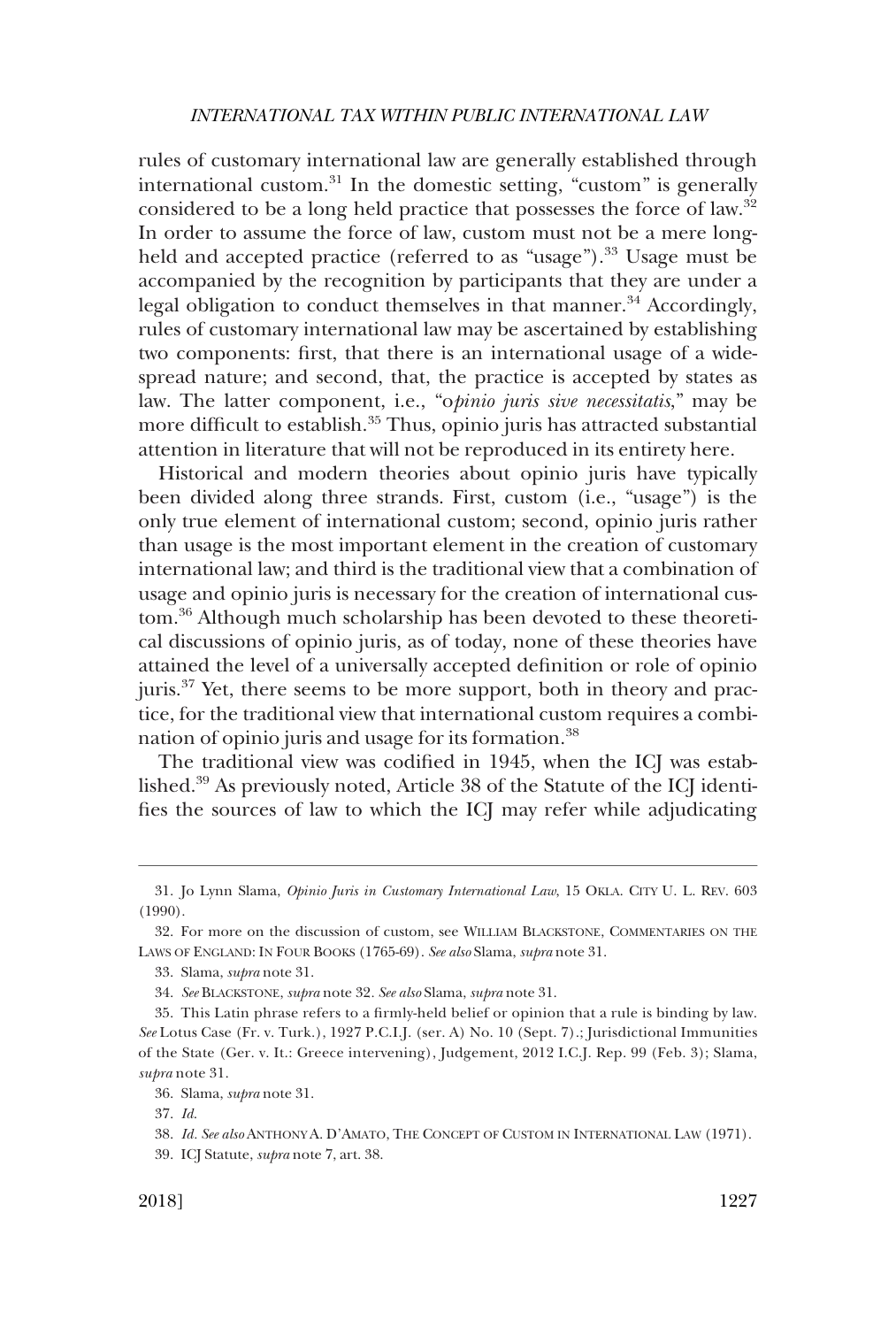<span id="page-9-0"></span>cases.<sup>40</sup> Article 38(1)(b) provides in pertinent terms that "[t]he Court ... shall apply . . . international custom, as evidence of a general practice accepted as law."<sup>41</sup> Thus, the Statute of the ICJ upholds the traditional view by recognizing rules of customary international law only when international usages are undertaken by states, because states accept such usages as binding (i.e., *opinio juris)*. As discussed in detail below, the ICJ, including its predecessor the Permanent Court of International Justice (PCIJ), has since taken the opportunity to expound upon the formation of customary international law in accordance with this view.

## *b. Formation of Customary International Law through Usage*

The first pronouncement by an international court on the process by which rules of customary international law are formed was in *Lotus (France v. Turkey)*. <sup>42</sup> In *Lotus*, the French government alleged that states had abstained from undertaking criminal proceedings in certain situations and thus it was evidence of the existence of a rule of customary international law on the matter.<sup>43</sup> The PCIJ disagreed.<sup>44</sup> It stated that unless the states involved engaged in that custom with an understanding that they were complying with a legal duty, no international custom could be claimed to exist.<sup>45</sup> According to the PCIJ:

Even if the rarity of the judicial decisions to be found . . . were sufficient to prove . . . the circumstance alleged . . ., it would merely show that states had often, in practice, abstained from instituting criminal proceedings, and not that they recognized themselves as being obliged to do so; for only if such abstention were based on their being conscious of having a duty to abstain would it be possible to speak of an international custom. The alleged fact does not allow one to infer that states have been conscious of having such a duty; on the other hand . . . there are other circumstances calculated to show that the contrary is true. $46$ 

<sup>40.</sup> *Id*.

<sup>41.</sup> *Id*.

<sup>42.</sup> Lotus Case (Fr. v. Turk.), 1927 P.C.I.J. (ser. A) No. 10 (Sept. 7).

<sup>43.</sup> *Id*.

<sup>44.</sup> *Id*.

<sup>45.</sup> *Id*.

<sup>46.</sup> *Id*. at 28 (emphasis added).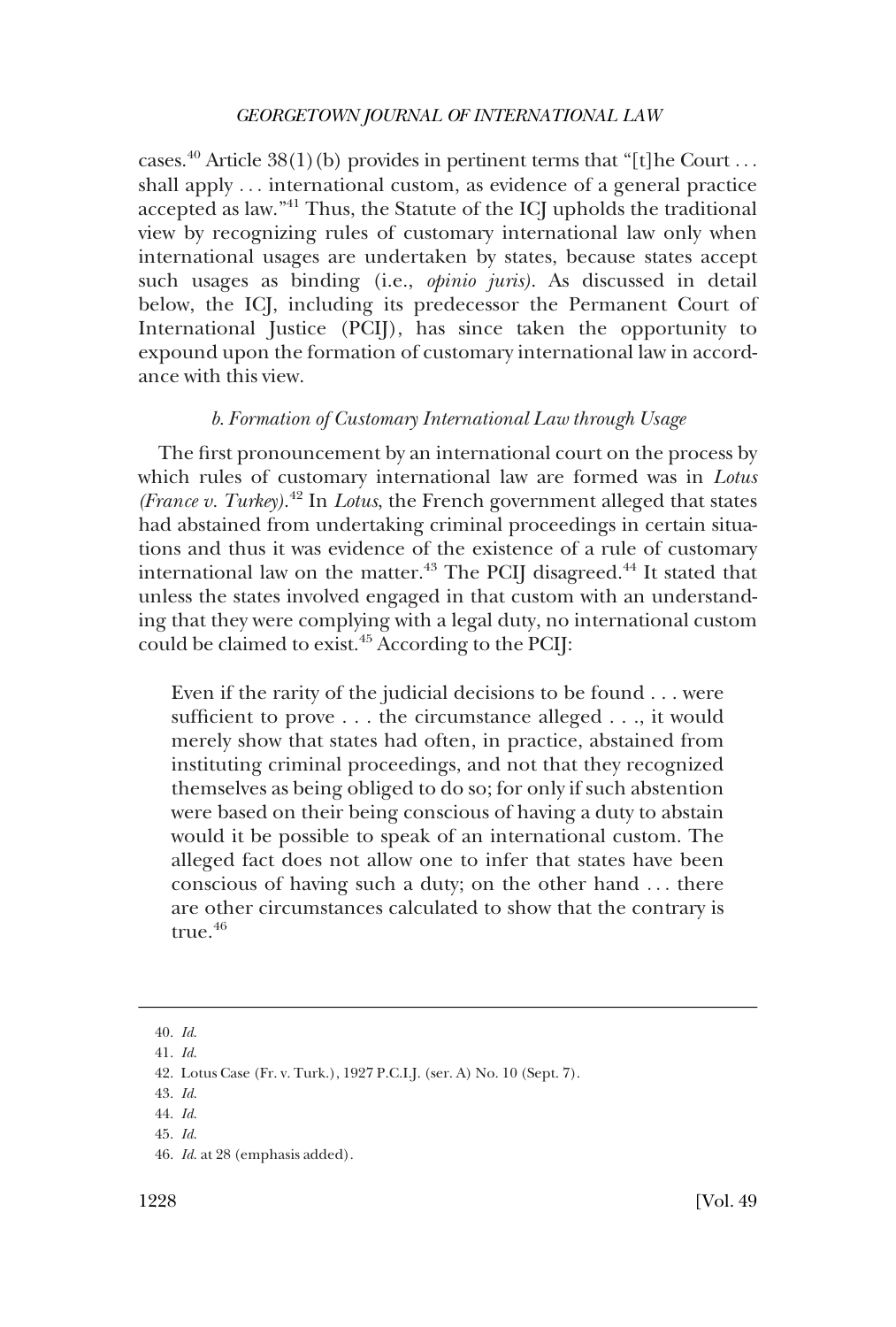Opinio juris was again confirmed by the ICJ as necessary to the formation of international custom in *Asylum (Colombia v. Peru)*. 47 The Court distinguished between usages of state practice undertaken out of political expediency and those engaged in out of a sense of legal duty or legal right.<sup>48</sup> It stated that to constitute opinio juris, the state practice must be "the expression of a right appertaining to the state granting asylum and a duty incumbent on the territorial state" and not "merely for reasons of political expediency."49 Throughout the judgment, the Court referenced the need to distinguish between usages undertaken out of "considerations of courtesy, good neighborliness and political expediency" and usages accepted as law by participating states.<sup>50</sup>

Similarly, in *Right of Passage over Indian Territory (Portugal v. India)*, opinio juris was upheld once again.51 One of the issues before the Court related to the passage of the disputing states over Indian Territory.<sup>52</sup> The Court was satisfied that in view of all the circumstances surrounding the case, the "practice was accepted as law by the Parties" and had given rise to a right and a correlative obligation.<sup>53</sup> By using the "accepted as law" yardstick, the Court was able to demarcate the boundaries of the international custom between the disputants; which was more limited in scope than was alleged. Accordingly, the Court found that only the more circumscribed custom constituted rules of international law applicable to the dispute––the kind envisaged under Article  $38(1)(b)$  of the Statute of the ICJ.<sup>54</sup>

Again, the ICJ in *North Sea Continental Shelf (Germany v. Denmark and the Netherlands)* underscored the two conditions for sustaining a norm under customary international law. It stated thus:

Not only must the acts concerned amount to a settled practice, but they must also be such, or be carried out in such a way, as to be evidence of a belief that this practice is rendered obligatory by the existence of a rule of law requiring it. The need for such a belief, i.e., the existence of a subjective element, is implicit in the very notion of the *opinio juris sive necessitates*. The states concerned must therefore feel that they are conforming to what

<sup>47.</sup> Asylum Case (Colom. v. Peru), Judgment, 1950 I.C.J. Rep. 266 (Nov. 20).

<sup>48.</sup> *Id*.

<sup>49.</sup> *Id*. at 277.

<sup>50.</sup> *See, e.g*.*, id*. at 285.

<sup>51.</sup> Right of Passage over Indian Territory (Port. v. India), Judgment, 1960 I.C.J. Rep. 6 (Apr. 12).

<sup>52.</sup> *Id*.

<sup>53.</sup> *Id*. at 40.

<sup>54.</sup> *Id*.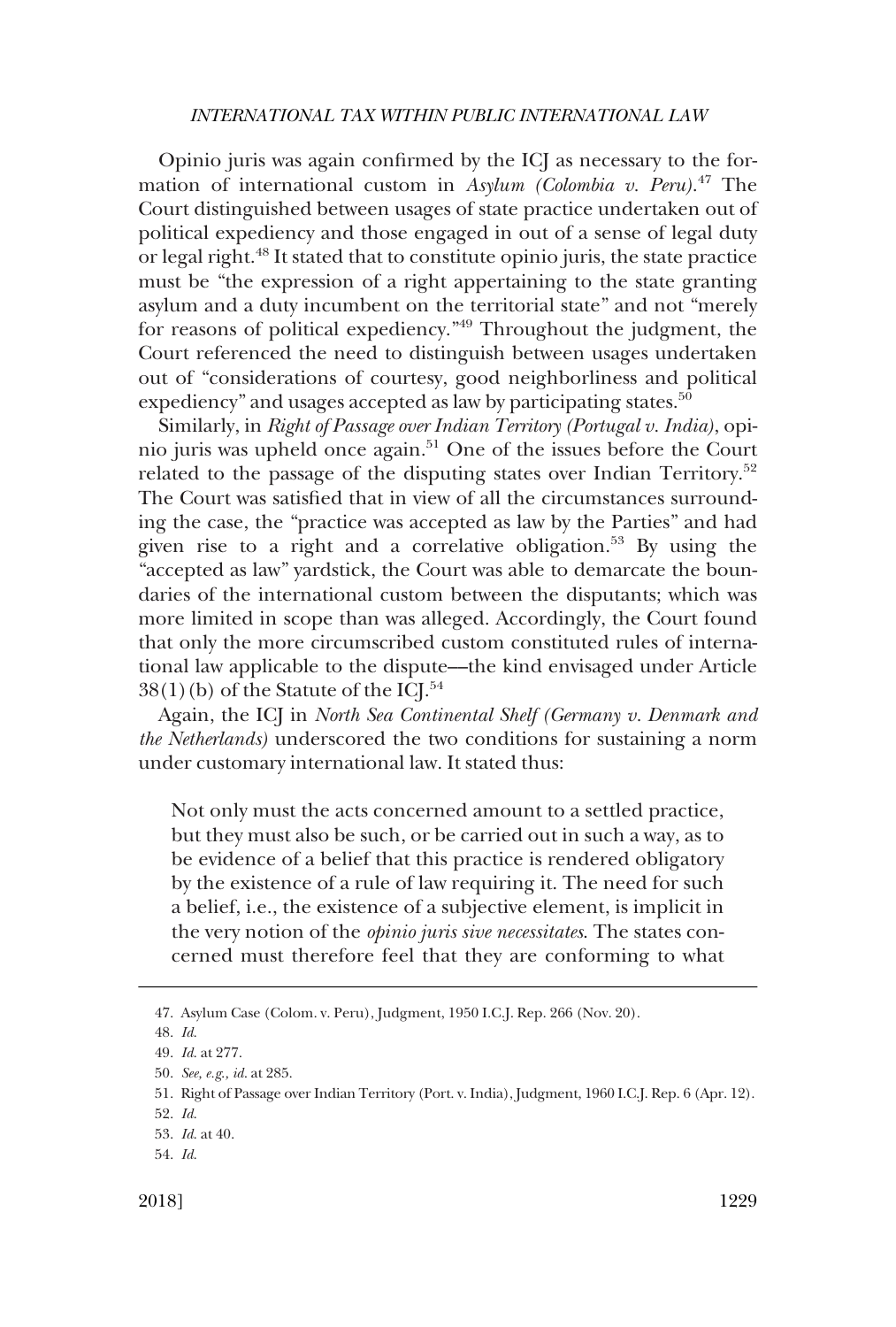amounts to a legal obligation. The frequency or even habitual character of the acts is not in itself enough. There are many international acts, e.g., in the field of ceremonial and protocol, which are performed almost invariably, but which are motivated only by considerations of courtesy, convenience or tradition, and not by any sense of legal duty.<sup>55</sup>

More recently, the ICJ again affirmed in *Jurisdictional Immunities (Germany v. Italy: Greece Intervening)* the need for opinio juris in establishing customary international law.56 In *Jurisdictional Immunities*, the Court was called upon to determine, inter alia, whether under customary international law Italy had violated the jurisdictional immunities of Germany by entertaining civil actions arising from Germany's actions during World War II.<sup>57</sup> The Court, in ruling against Italy, found extensive state practice with the requisite opinio juris that, under the circumstances, Germany's jurisdictional immunity was protected under customary international law.58 The Court stated that "[t]hat practice is accompanied by opinio juris, as demonstrated by the positions taken by states and the jurisprudence of a number of national courts which have made clear that they considered that customary international law required immunity."59 Opinio juris was deduced from the expressed awareness of states that their practice of according jurisdictional immunity was backed by customary international law.60

As these ICJ cases demonstrate, it cannot be overemphasized that the existence of opinio juris is crucial for the crystallization of usage as customary international law. There have been other theories by some contemporary authors who discount opinio juris on account of its subjective nature.<sup>61</sup> They argue that it raises more questions and

<sup>55.</sup> North Sea Continental Shelf (Ger. v. Den., Gen. v. Neth.), Judgment, 1969 I.C.J. Rep. 3, at 44 (Feb. 20) (emphasis added).

<sup>56.</sup> Jurisdictional Immunities of the State (Ger. v. It.), Judgment, 2012 I.C.J. Rep. 99 (Feb. 3).

<sup>57.</sup> *Id*.

<sup>58.</sup> *Id*.

<sup>59.</sup> *Id*. at 135.

<sup>60.</sup> There seems to be a contrary view from Dixon who suggests that the ICJ has since the *North Sea Continental Shelf* cases softened its view of the requirement of opinio juris such that in the *Jurisdictional Immunities* case, the ICJ found opinio juris merely from state practice, i.e., national courts refraining from entertaining civil actions against a state. But the reading of the case, however, does not support this view, as the national courts did not merely refrain but also provided judgements that spoke to their mental state (opinio juris) that they felt bound under customary international law to refrain from entertaining such actions. *See* DIXON, *supra* note 6.

<sup>61.</sup> *See* Slama *supra* note 31.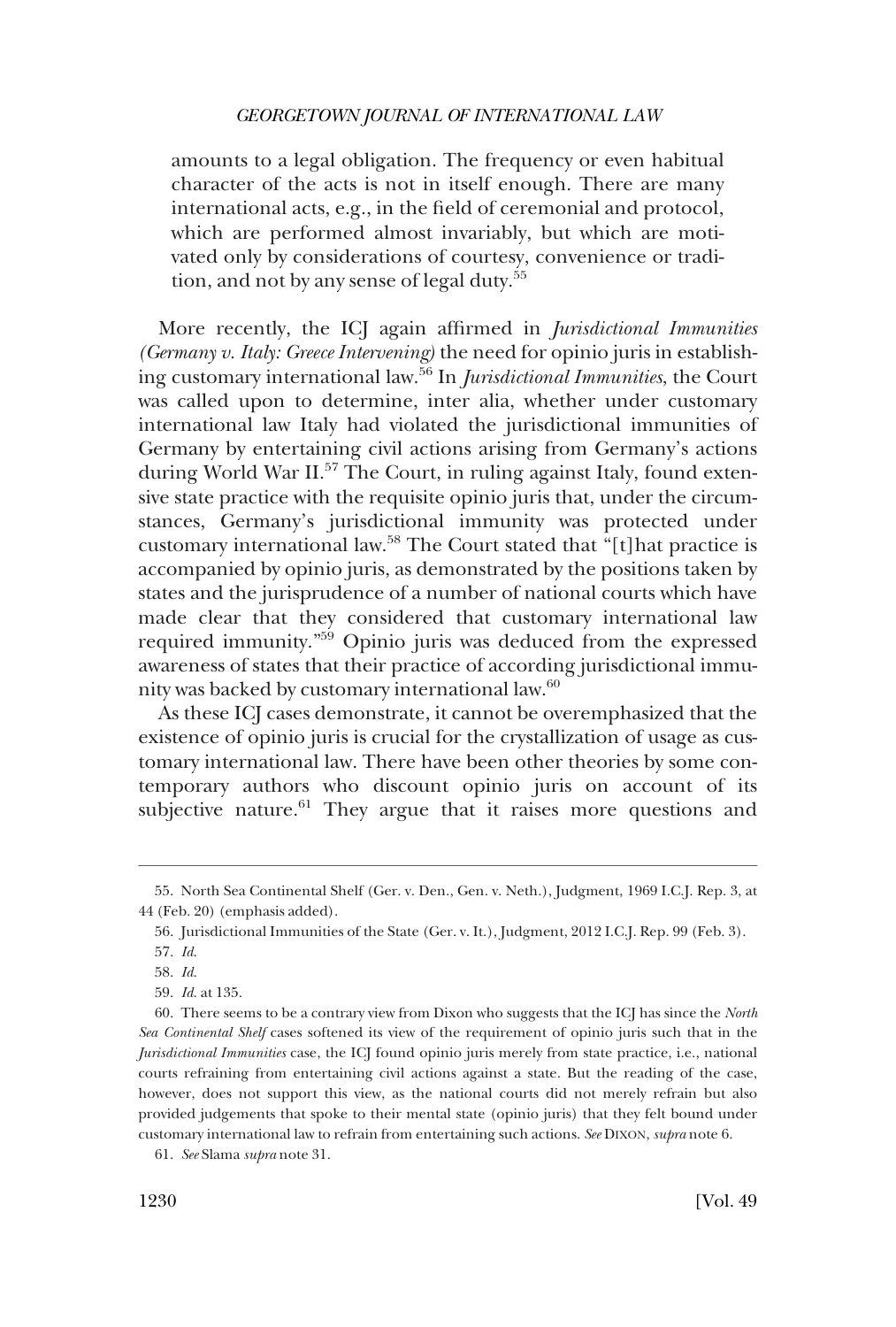<span id="page-12-0"></span>problems.62 Accordingly, they posit that the most important element is usage, the objective component, and not opinio juris, the subjective component.63 The position taken by this Article is that these theories may well fall within the category of teachings of the most highly qualified publicists of the various nations under Article  $38(1)(d)$  of the Statute of the ICJ. As sources of public international law, they are subsidiary, and by their subsidiary nature should not be upheld over contrary state practice.<sup>64</sup> Accordingly, much weight should be given to state practice as demonstrated through overt state acts and by their acceptance of and acquiescence in the decisions of the ICJ relating to the creation of customary international law.65

## *c. Formation of Customary International Law through Treaty*

Customary international law may emerge or crystallize through treaties. This may be the case even if the rules embodied in a treaty were not, at the time of conclusion of the treaty, *de lege lata* or emerging rules of customary international law.66 It is important to note that although a treaty may propel the development of a new rule of customary international law through state practice, or enable the crystallization of emerging rules of customary international law, this crystallization is in no way presumed to be the ultimate result of a treaty.67 Unless there is evidence that a rule of customary international law has emerged from a treaty, no such rule of customary international law should be presumed.<sup>68</sup> It is

<sup>62.</sup> *See id*.

<sup>63.</sup> *See id*.

<sup>64.</sup> Many public international law scholars uphold this position. For example, it has been stated that "[t]he Texaco Award was defective to the extent that it gave full weight to the notion that an international law relating to foreign investment had developed on the basis of existing arbitral awards and writings. But, it explained away the collective efforts of developing states to develop norms relating to foreign investment through General Assembly resolutions on the ground that such resolutions do not have the effect of creating international law. The Award gave greater weight to the views of individual arbitrators and writers on international law than to the views collectively asserted by a large group of states in the General Assembly of the United Nations. To that extent, the award must be regarded as lacking in legitimacy as it was based on the appreciation of an individual arbitrator, however eminent, of the relative weight to be given to competing norms." *See* INTERNATIONAL LAW AND DEVELOPING COUNTRIES: ESSAYS IN HONOUR OF KAMAL HOSSAIN, at p. 45 (Kamal Hossain et al. eds., 2014).

<sup>65.</sup> For more discussion on opinio juris as evidenced through state acquiescence, see Slama *supra* note 31.

<sup>66.</sup> Malgosia Fitzmaurice, *Third Parties and the Law of Treaties*, 6 MAX PLANCK Y.B. UNITED NATIONALS L. 37.

<sup>67.</sup> *Id*.

<sup>68.</sup> *Id*.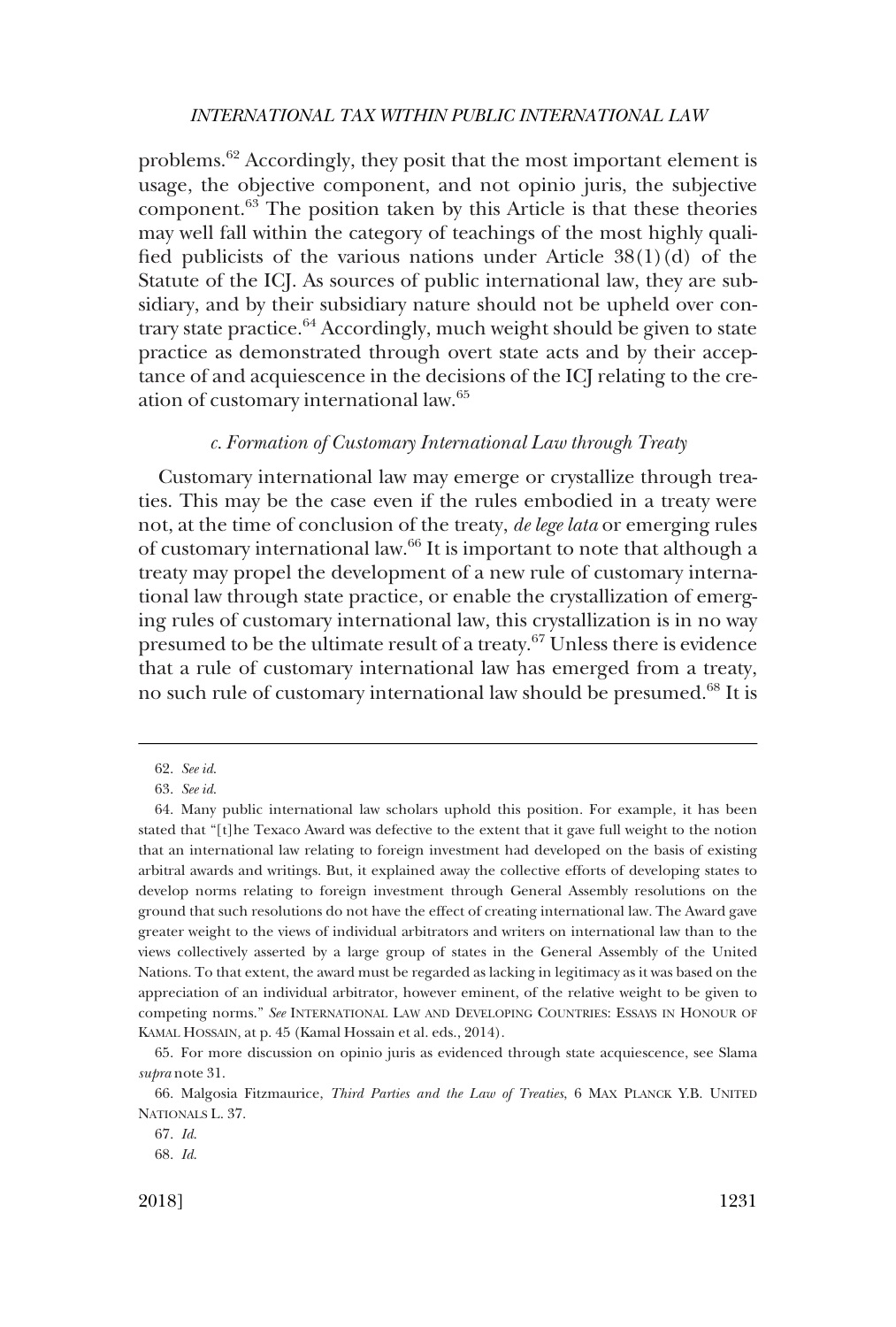therefore necessary to understand the process by which a treaty provision may be considered crystallizing into a norm of customary international law and therefore applicable to nonparties to the treaty.

The ICJ provided some guidance on this process in *North Sea Continental Shelf*. 69 The Kingdoms of Denmark and Netherlands claimed that the Federal Republic of Germany was bound under customary international law to accept as binding a delimitation of the North Sea continental shelf based on the equidistance principle.<sup>70</sup> The pith of their argument was that the equidistance principle had crystallized through state practice as a rule of customary international law, because it had been adopted by Article 6 of the 1958 Geneva Convention on the Continental Shelf (Geneva Convention) and had been used to resolve some fifteen cases involving both parties and nonparties to the Convention.<sup>71</sup> The ICJ rejected this argument and identified factors that must exist for a treaty provision to become applicable to nonparties as customary international law.72

First, the provision must possess a "fundamentally norm-creating character" such as could be regarded as forming the basis of a general rule of law.73 The Court noted that although when considered in isolation the equidistance principle appeared to fulfill this requirement, three factors made it impossible to reach such a conclusion.<sup>74</sup> In the first place, the Geneva Convention made the equidistance principle subservient to the primary obligation of effecting delimitation by agreement.75 The Court conceded that rules of international law may be derogated from by agreement in particular cases or as between parties, but the express provision of the Geneva Convention requiring a primary obligation of states to proceed through agreement, failing which the equidistance principle would be triggered, cast doubt on the status of Article 6 as a norm-creating provision.<sup>76</sup> Second, the exceptions contained in Article 6 relative to special circumstances and the unresolved controversies on the meaning of the equidistance principle further cast

<sup>69.</sup> North Sea Continental Shelf (Ger. v. Den., Gen. v. Neth.), Judgment, 1969 I.C.J. Rep. 3, at 44 (Feb. 20).

<sup>70.</sup> *Id*.

<sup>71.</sup> *Id*.

<sup>72.</sup> *Id*.

<sup>73.</sup> *Id*. at 42.

<sup>74.</sup> North Sea Continental Shelf (Ger. v. Den., Gen. v. Neth.), Judgment, 1969 I.C.J. Rep. 3, at 44 (Feb. 20).

<sup>75.</sup> *Id*.

<sup>76.</sup> *Id*.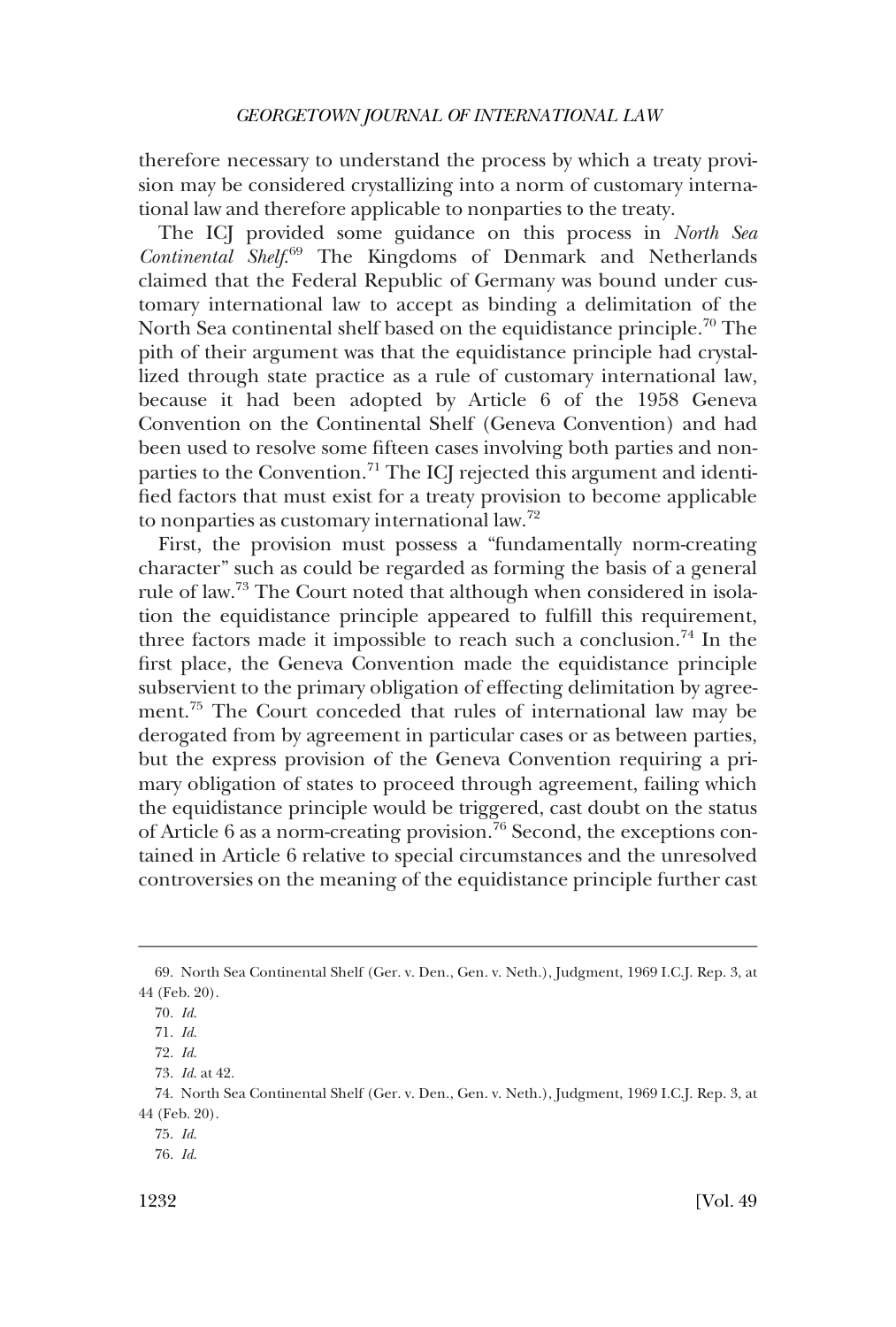doubt on the international law status of the principle.77 Lastly, the fact that reservations could be made to Article 6 seemed to deny the equidistance principle the same norm-creating character possessed by, for example, the principles in Articles 1 and 2 of the Geneva Convention, for which no reservation could be made.<sup>78</sup> In other words, the treaty provision would be considered to have a fundamentally norm-creating character if it is "capable of general application and . . . intended to be the basis for future state practice."79 As noted by Martin Dixon, detailed treaty obligations may lack this characteristic as they are typically designed with a view to making them part of the treaty's particular code of law and not for general application.<sup>80</sup> On the other hand, if a treaty prescribes general standards, such as the Convention Against Torture 1984, the impetus given to customary law formation may be considerable.<sup>81</sup> Thus, detailed treaty provisions are unlikely to have a fundamentally norm-creating character.

The second element identified by the Court relates to the period within which the practice forms. The Court noted as follows:

Although the passage of only a short period of time is not necessarily or of itself, a bar to the formation of a new rule of customary international law on the basis of what was originally a purely conventional rule, an indispensable requirement would be that within the period in question, short though it might be, state practice, including that of states whose interests are specially affected, should have been both extensive and virtually uniform in the sense of the provision invoked;**—**and should moreover have occurred in such a way as to show a general recognition that a rule of law or legal obligation is involved.<sup>82</sup>

In applying the elements to the facts, the Court explained that, of the fifteen cases in which the equidistance principle had been applied, four involved countries that had ratified or acceded to the Geneva Convention.83 Those countries were thus acting in accordance with the provisions of a convention to which they had assented. Of the

<sup>77.</sup> *Id*.

<sup>78.</sup> *Id*.

<sup>79.</sup> DIXON, *supra* note 6, at 30.

<sup>80.</sup> *Id*.

<sup>81.</sup> *Id*.

<sup>82.</sup> North Sea Continental Shelf (Ger. v. Den., Gen. v. Neth.), Judgment, 1969 I.C.J. Rep. 3, at 44 (Feb. 20).

<sup>83.</sup> *Id*.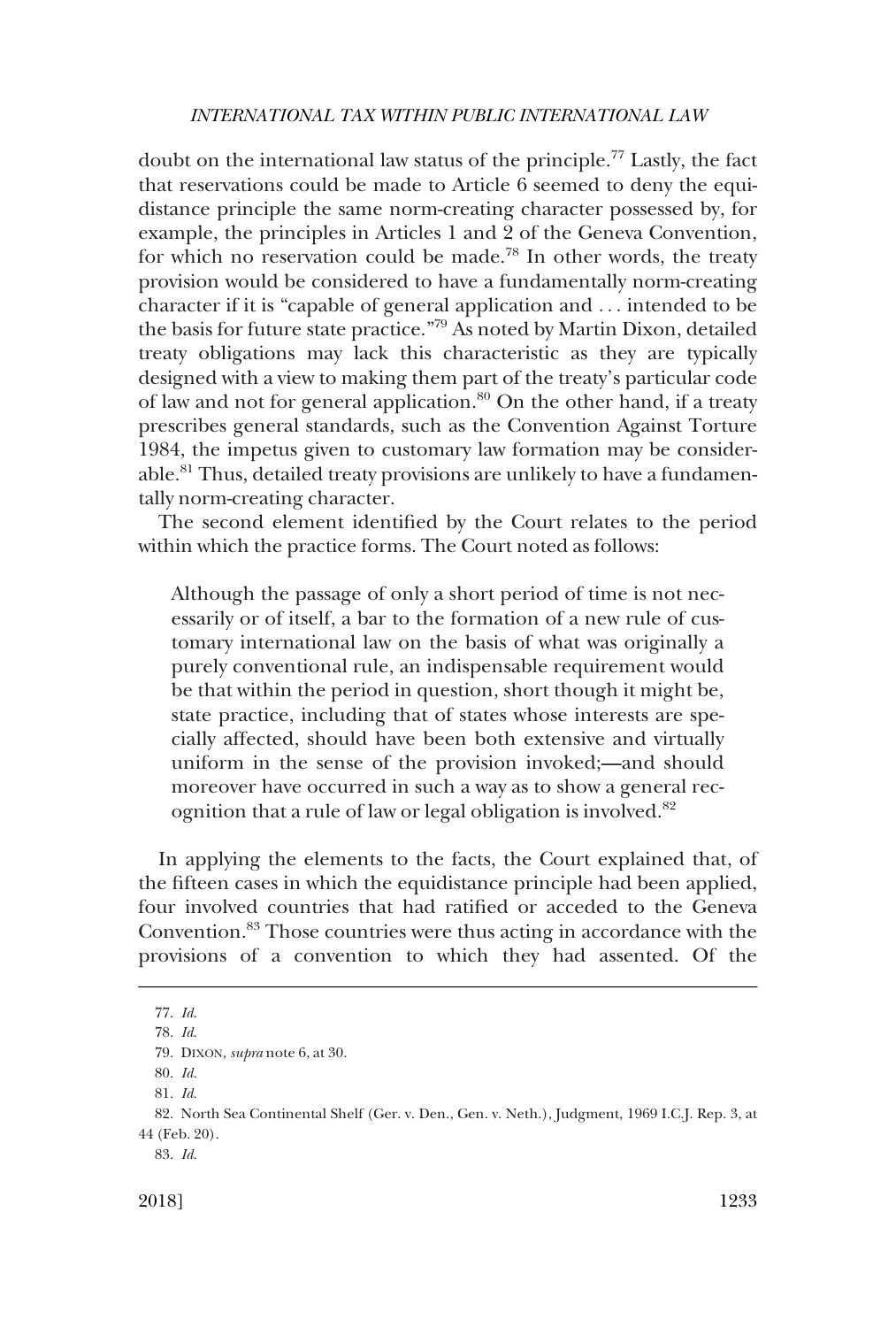remaining cases involving nonparties to the Geneva Convention, the Court concluded that no justifiable inference could be drawn that the countries involved believed they were applying the rule out of a sense of *opinio juris*. <sup>84</sup> The Court also found that quite a number of states were not "specially affected" by the conventional rule because they were landlocked states.<sup>85</sup> Ultimately, the number of states whose interests were specially affected by the conventional rule and that had ratified or acceded to the Convention, although impressive, was hardly sufficient to support the view that a customary international law had emerged.<sup>86</sup>

Based on the Court's analysis, a treaty provision must be capable of forming the basis of a general rule of law in order to possess a normcreating character. That provision typically should not be subject to reservations by states. Rather, it must facilitate a general participation by states. Further, neither the period within which the norm develops, nor the habitual nature of the practice, is determinative.

As the previous analysis demonstrates, customary international law is not based upon extensive state practice alone. Whether the practice of states is actuated by a sense of legal obligation (*opinio juris*) must also be ascertained. The acts involved must amount to a settled practice and must be carried out in such a way as to evidence a belief that the practice is obligated by law. When viewed in this manner, a distinction must be made between acts of states that would derive from a sense of legal obligation and those that are motivated by considerations of courtesy, convenience, tradition, or political expediency. The frequency or the habitual nature of the acts is not by itself enough.<sup>87</sup>

The mere existence of other plausible explanations as to why states engage in a practice would ordinarily not be a sufficient indication of the absence of opinio juris. Yet, whenever there is uncertainty as to whether some acts of state are motivated by a sense of legal duty, that uncertainty is further heightened if the acts in question are usually engaged in by states out of nonbinding considerations such as courtesy, convenience, tradition, or political expediency that persist in that field of practice. As previously noted, the Court in *Lotus* concluded that there was no opinio juris because the alleged fact was insufficient to found an inference that states were conscious of a binding legal duty.<sup>88</sup>

87. *Id*.

<sup>84.</sup> *Id*.

<sup>85.</sup> *Id*.

<sup>86.</sup> *Id*.

<sup>88.</sup> S.S. Lotus (Fr. v. Turk.), 1927 P.C.I.J. (ser. A) No. 10 (Sept. 7).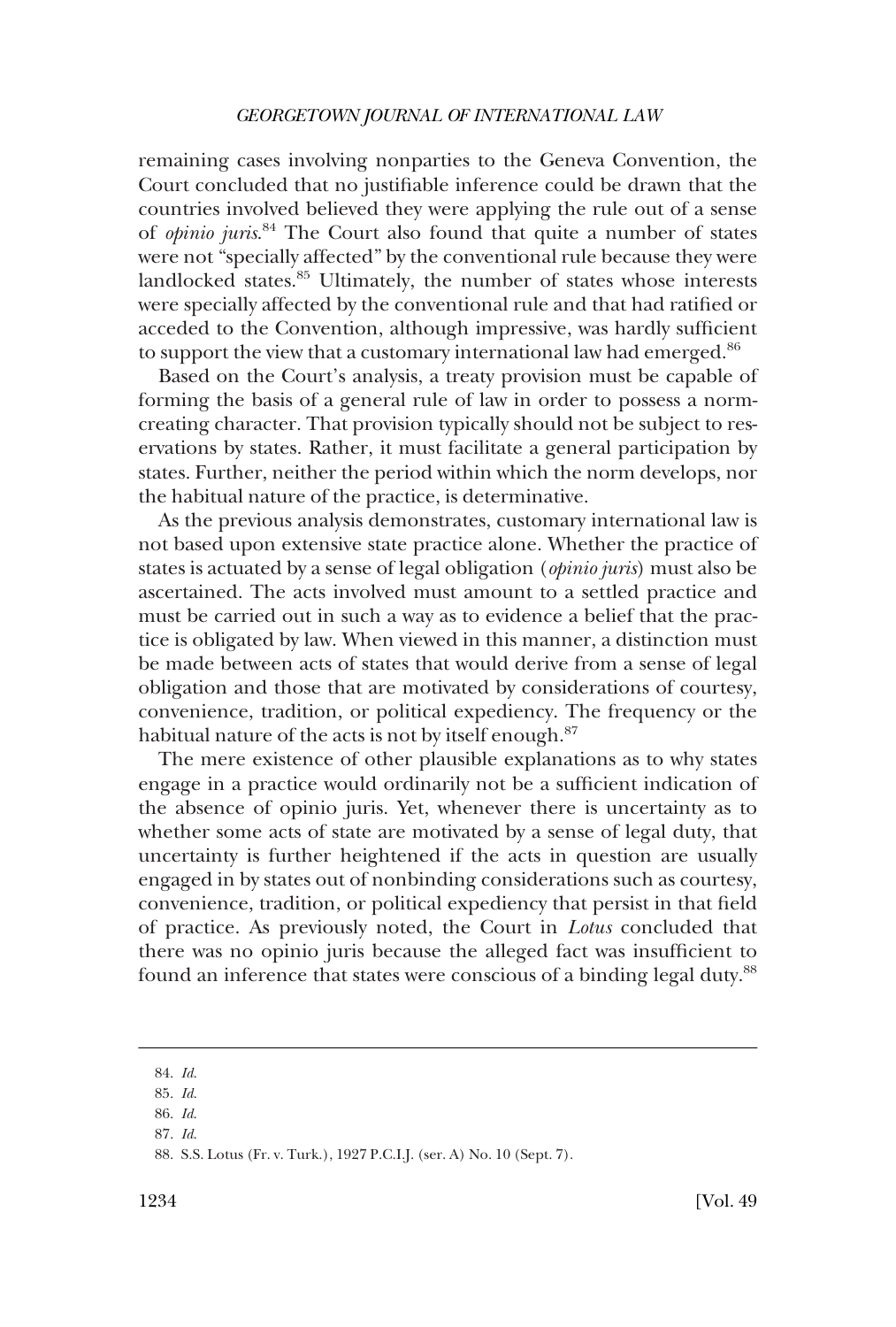<span id="page-16-0"></span>On the contrary, it was reasonably established that states were acting out of nonbinding considerations.89

#### 2. International Custom and the International Tax System

A search for an international tax system founded upon customary international law may be a herculean task. Customary international law is based on state practice engaged in out of a sense of opinio juris. Yet, for tax purposes, states often engage in tax practices for considerations other than opinio juris. Thus, a number of state practices in the field of taxation may not crystallize into norms of customary international law.

## *a. The Imposition of the Value Added Tax*

The spread of the value added tax (VAT) is illustrative. When the VAT was introduced in the 1950s, only a few countries embraced it. $90$ Over the next couple of decades, the VAT, which has been described as a money machine, became very popular among states.<sup>91</sup> Today, about 160 countries have embraced the VAT.<sup>92</sup> However, it would be inaccurate, or at least overly simplistic, to claim that the VAT is now a norm of customary international law on the basis of the extensive state practice. Such a notion is absurd because, as mentioned previously, state practice must be engaged in out of a sense of legal duty. States, particularly developed countries, embraced the VAT because of its heralded potential to raise increased levels of revenue, rather than out of a sense of legal compulsion.<sup>93</sup> Developing countries also embraced the VAT, not out of a sense of opinio juris, but either because of its popularity or to fulfill a de facto conditionality of the International Monetary Fund (IMF) to qualify for financial concessions.  $94$ 

Three main reasons are typically provided to explain the rapid spread of the VAT: concerns over fiscal stability and growth, tax administration, and external influences. First, concerns about fiscal stability

<sup>89.</sup> *Id*.

<sup>90.</sup> OECD, CONSUMPTION TAX TRENDS 2014: VAT/GST AND EXERCISE RATES, TRENDS AND POLICY ISSUES 18, Annex B: Countries with VAT, (2014), <http://dx.doi.org/10.1787/ctt-2014-en> [hereinafter OECD CONSUMPTION TAX TRENDS 2014].

<sup>91.</sup> JAMES BICKLEY, A VALUE-ADDED TAX CONTRASTED WITH A NATIONAL SALES TAX, CONG. RESEARCH SERV. REP. (Feb. 1, 2008); Vito Tanzi & Howell H. Zee, *Tax Policy for Developing Countries*, 27 IMF ECONOMIC ISSUES (2001); ALAN. A. TAIT, VALUE ADDED TAX: INTERNATIONAL PRACTICE AND PROBLEMS (1988).

<sup>92.</sup> OECD CONSUMPTION TAX TRENDS 2014, *supra* note 90.

<sup>93.</sup> BICKLEY, *supra* note 91.

<sup>94.</sup> Lauren Damme et al., *Taxation Policy in Developing Countries: What is the IMF's Involvement?*  (The Bretton Woods Project 2008).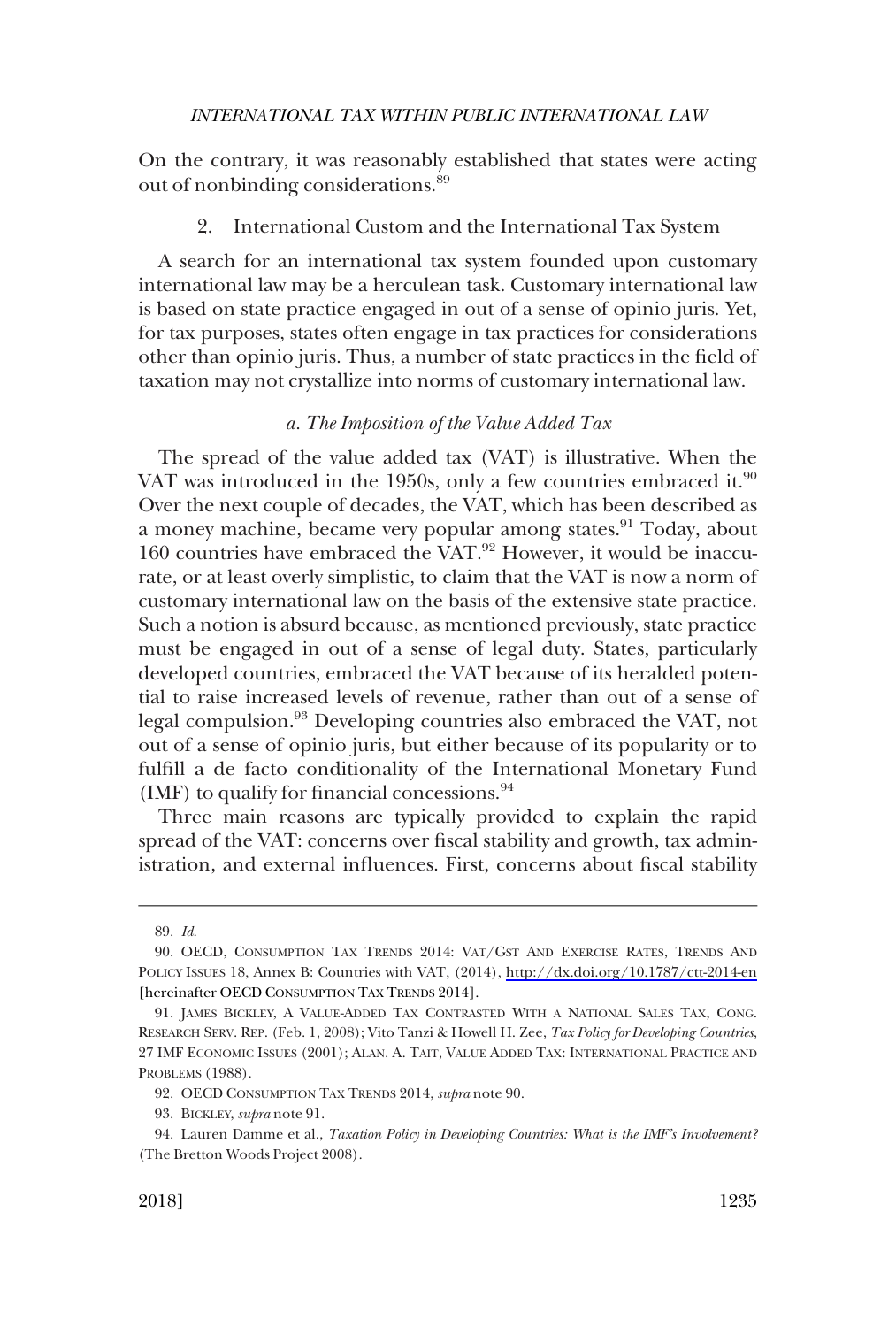<span id="page-17-0"></span>and growth point to the desire of states to implement stable revenue systems, raise additional revenue, reduce cascading taxes, and remove disincentives to savings and investments.<sup>95</sup> Second, states are also attracted to the VAT because of its strengths for tax administration. The self-enforcing nature of the VAT increases voluntary compliance, reduces inefficiencies, and eliminates costs associated with complicated tax systems.96 Finally, external influences also played a significant role in the spread of the VAT. For example, embracing a VAT was a requirement for new members of the EU and an IMF de facto funding conditionality.97 Additionally, some states considered embracing the VAT to be competitive in the international market.<sup>98</sup> As this analysis demonstrates, the mere extensive nature of state practice in relation to taxation is not sufficient to create new norms of customary international law. Indeed, the VAT "may be thought of as the Mata Hari of the tax world—many are tempted, many succumb, some tremble on the brink, while others leave only to return, eventually the attraction appears irresistible."99 Although irresistible, it is never considered a binding norm of customary international law. States embrace the VAT for considerations other than opinio juris.

## *b. Other Principles under Customary International Law*

A tax practice among states, such as the implementation of the VAT, does not qualify as a rule of customary international law solely because many states engage in that practice. The question then arises whether there are principles under customary international law that may constitute customary international tax law. Two of such principles are considered in this section.

First, some have indicated that customary international law imposes a duty on states to ensure that double taxation is avoided—or at least there is an internationally accepted practice that expects the

Bruce Bartlett, *VAT Time?*, FORBES (June 5, 2009), [http://www.forbes.com/2009/06/04/](http://www.forbes.com/2009/06/04/value-added-tax-opinions-columnists-bartlett.html/) 95. [value-added-tax-opinions-columnists-bartlett.html/.](http://www.forbes.com/2009/06/04/value-added-tax-opinions-columnists-bartlett.html/)

<sup>96.</sup> BICKLEY, *supra* note 91; Michael Keen & Stephen Smith, *VAT Fraud and Evasion: What Do We Know, and What Can Be Done?*, 59 NATIONAL TAX JOURNAL 861 (2006).

<sup>97.</sup> *See* TOLLEY'S VAT IN EUROPE (John Voyez ed., 3d ed. 2002); Damme et al., *supra* note 94; Scott Riswold, *Value Added Tax in Sub-Saharan Africa: A Critique of IMF VAT Policy*, 32 INTERTAX 427 (2004).

<sup>98.</sup> Leah Durner, Bobby Bui & Jon Sedon, *Why VAT Around the Globe?*, TAX NOTES (Nov. 23, 2009), [https://www.taxnotes.com/tax-notes/value-added-taxation/why-vat-around-globe/2009/](https://www.taxnotes.com/tax-notes/value-added-taxation/why-vat-around-globe/2009/11/23/qjjn/) [11/23/qjjn/](https://www.taxnotes.com/tax-notes/value-added-taxation/why-vat-around-globe/2009/11/23/qjjn/).

<sup>99.</sup> TAIT, *supra* note 91, at 3.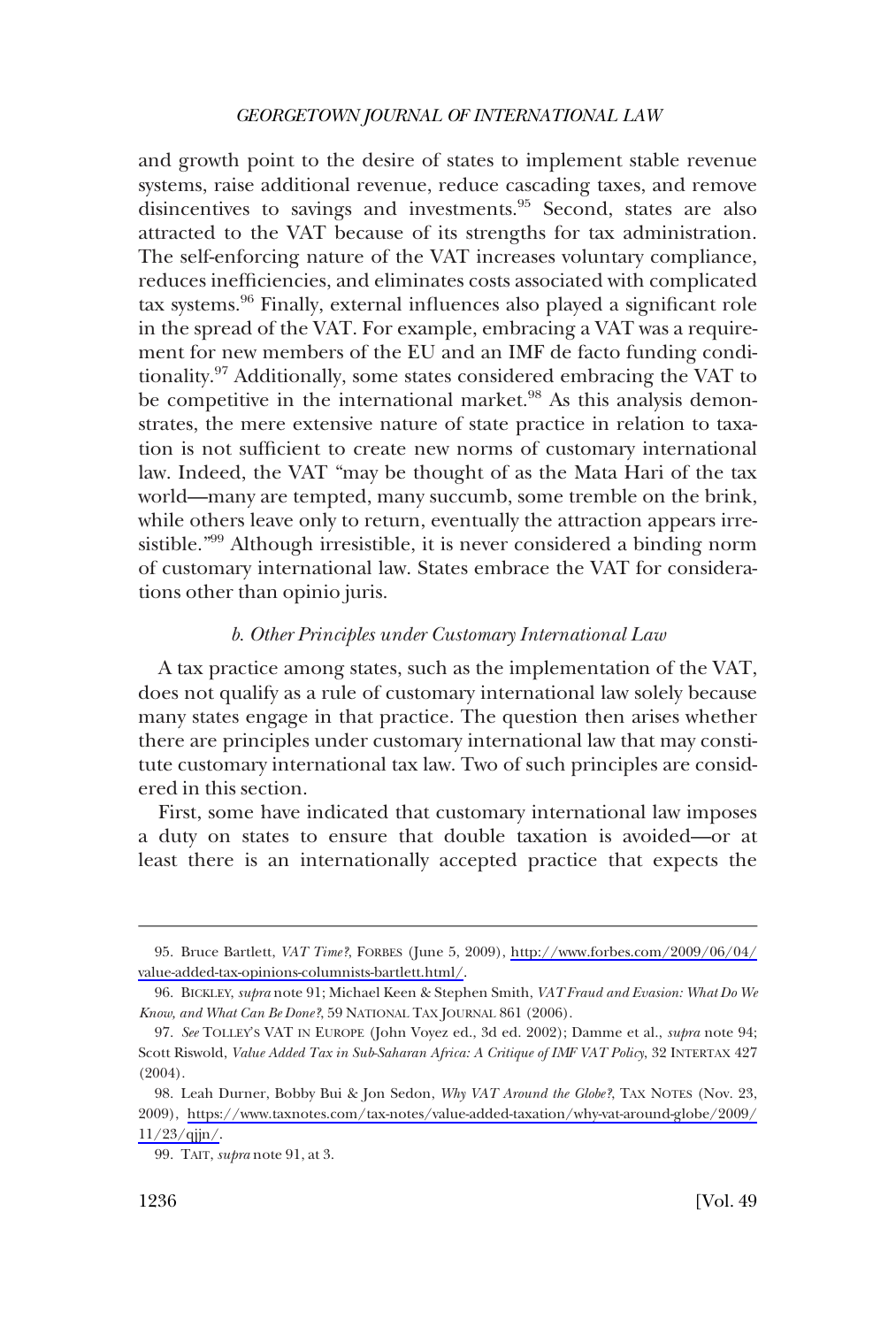<span id="page-18-0"></span>domiciliary state to alleviate double taxation.100 However, this practice is doubtful. If the requisite mental element existed, states would have considered themselves duty-bound to alleviate double taxation across the board. On the contrary, states have resorted to the use of over 3,000 bilateral tax treaties to address double taxation.<sup>101</sup> Such a large network of bilateral tax treaties is a strong indicator that the alleged customary international law rule imposing a duty on states to alleviate double taxation may be nonexistent.

Second, some have stated that customary international law exists with respect to the exercise by a state of its jurisdiction to tax.<sup>102</sup> They state that customary international law limits the exercise of such jurisdiction by prescribing factors upon which a state's taxing authority may be triggered, known as reasonable nexus.<sup>103</sup> These factors include nationality, domicile or residence, presence or doing business within the country, and location within the country of property or transaction from which income is derived.<sup>104</sup> Accordingly, states may be in violation of customary international law if they do not exercise their taxing rights on the basis of such factors.105 Again, the existence of a reasonable nexus as a rule of customary international law may be doubtful because of the large network of bilateral treaties. Indeed, states use bilateral tax treaties to agree upon the reasonable nexus that must exist before a state may exercise its taxing jurisdiction under the bilateral treaty.<sup>106</sup>

## 3. Summary

The above discussion demonstrates the difficulty of ascertaining customary international law in the international tax system. This is because the element of opinio juris is necessary for the crystallization of a norm of customary international law, but opinio juris is difficult

<sup>100.</sup> *See* American Law Institute, Federal Income Tax Project, International Aspects of United States Income Taxation 6 (1987).

<sup>101.</sup> OECD REPORT, *supra* note 3.

<sup>102.</sup> CHARLES H. GUSTAFSON ET AL., TAXATION OF INTERNATIONAL TRANSACTIONS: MATERIALS, TEXTS AND PROBLEMS (2011).

<sup>103.</sup> *Id*.

<sup>104.</sup> *Id*.

<sup>105.</sup> *Id*.

<sup>106.</sup> Generally, treaty provisions such as articles dealing with scope, tax covered, and the definition of resident establish the nexus. For example, Article 4 of the 2016 U.S. Model treaty provides that "resident of a Contracting State" means any person who, under the laws of that contracting state, is liable to tax therein by reason of his domicile, residence, citizenship, place of management, place of incorporation, or any other criterion of a similar nature. Note, however, that such nexus is for the purpose of applying the bilateral tax treaty.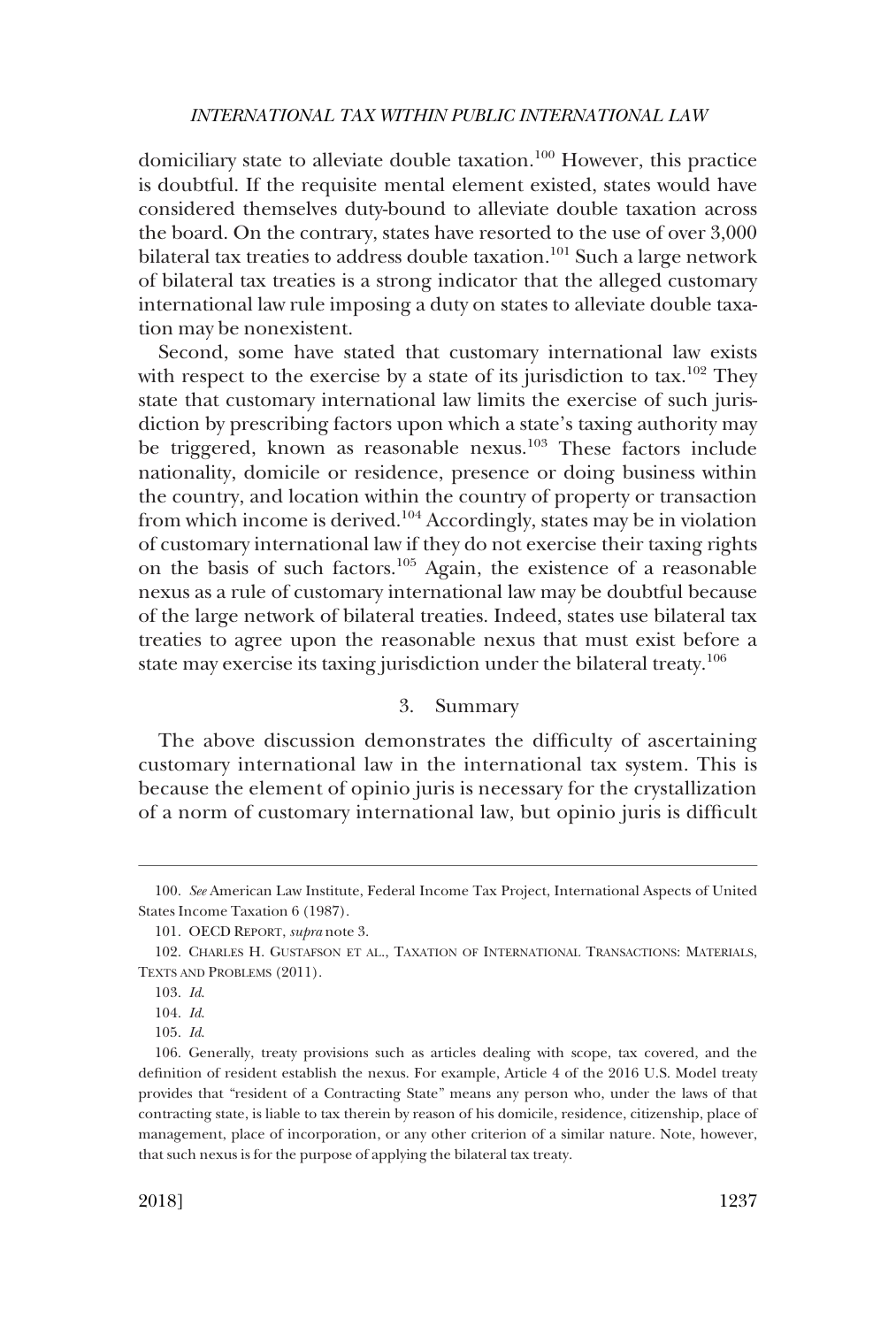<span id="page-19-0"></span>to find when examining the tax practice of states. From the implementation of the VAT to other state tax practices, opinio juris is elusive. Although irresistible, the VAT has never been considered by states as a binding norm of customary international law. States implement the VAT for reasons other than opinio juris. Further, the large network of bilateral tax treaties casts doubt on the claims that customary international law requires or expects states to alleviate double taxation and the claim that customary international law prescribes a reasonable nexus upon which a state may exercise its taxing jurisdiction.

## C. *General Principles of Law Recognized by Civilized Nations*

## 1. Background

General principles of law recognized by civilized nations are another source of public international law contained in Article 38 of the Statute of the ICJ. The text of Article  $38(1)(c)$  was included in the Statute of the ICJ as a means of striking a middle ground between general principles of law, $107$  divined through reliance on unpredictable subjective norms, and those that are based on the express consent of states.<sup>108</sup> The purpose of the provision is to ensure that the ICJ does not run out of applicable principles when adjudicating cases before it.<sup>109</sup> Accordingly, general principles of law constitute gap fillers that the ICJ uses in addition to or in the absence of an applicable treaty provision or rules of customary international law.110 As described next, the constituent elements of Article  $38(1)(c)$  make the provision an autonomous source of public international law separate from general principles of international law that may be contained in universally ratified treaties and customary international  $law.<sup>111</sup>$ 

<sup>107.</sup> Elihu Root and Lord Phillimore are credited with providing the text of Article 38(1)(c). *See* HESSBRUEGGE, *supra* note 8, at 22.

<sup>108.</sup> As stated by Lord Phillimore, the principles must be "accepted by all nations in *foro domestico*." *See id*. at 23.

<sup>109.</sup> ADEMOLA ABASS, COMPLETE INTERNATIONAL LAW: TEXT, CASES, AND MATERIALS 49 (2d ed. 2014).

<sup>110.</sup> JOHN BALOUZIYEH, PRINCIPLES OF INTERNATIONAL LAW 71 (2d ed. 2012).

<sup>111.</sup> *See* JAMES CRAWFORD, BROWNLIE'S PRINCIPLES OF PUBLIC INTERNATIONAL LAW 25 (8th ed. Oxford U. Press 2012); PETER MALANCZUK, AKEHURST'S INTRODUCTION TO INTERNATIONAL LAW 48 (7th ed. Routledge 1997); HESSBRUEGGE, *supra* note 8, at 21.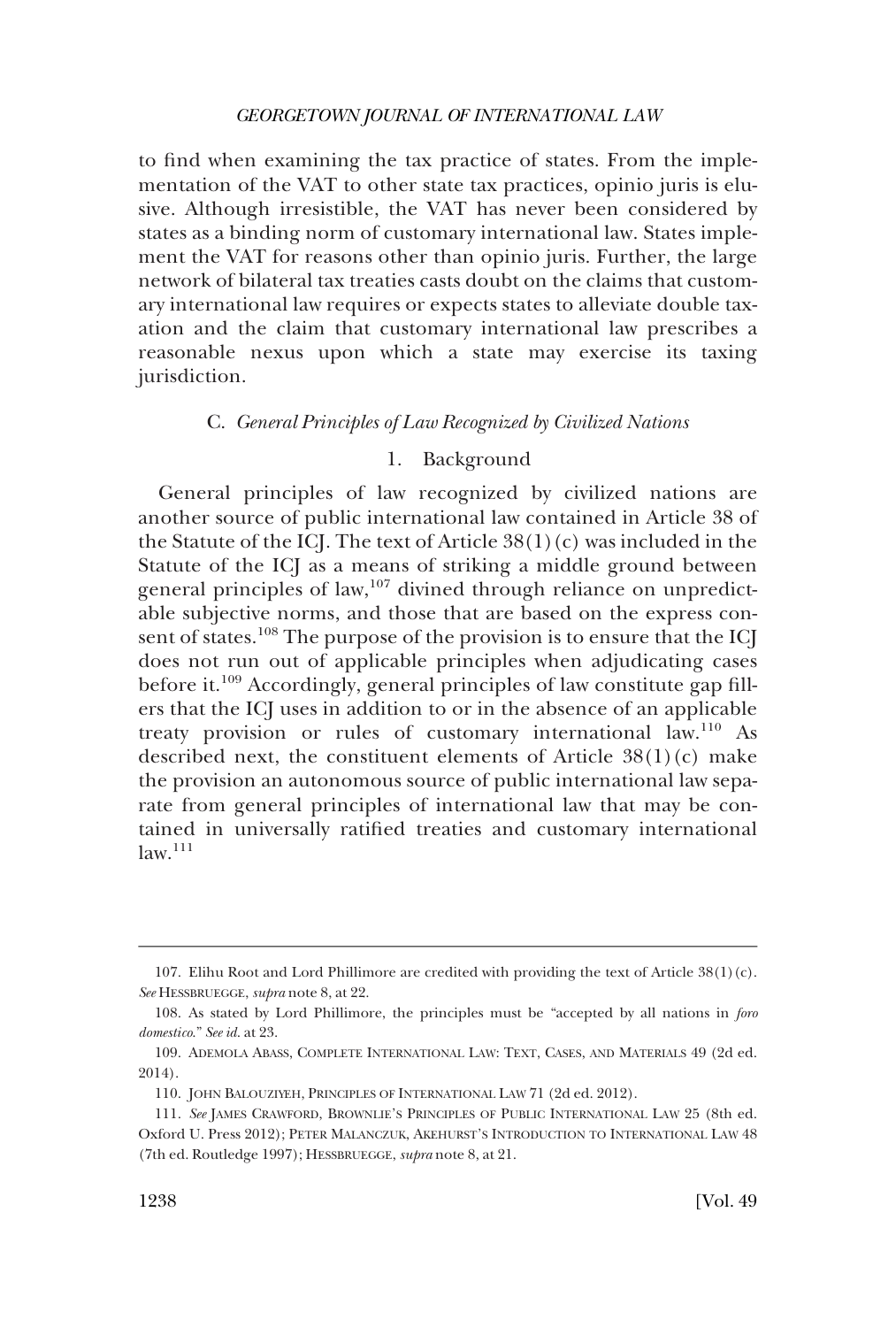## *a. "General Principles of Law"*

<span id="page-20-0"></span>Article  $38(1)(c)$  does not define "general principles" of law.<sup>112</sup> International courts, however, have usually resorted to the use of the Article to apply principles relating to interpretation and procedure.<sup>113</sup> In light of the purpose of Article  $38(1)(c)$  as a gap filler, "general principles" may be contained in either domestic law or public international law, as the Article does not restrict the provision to either source.<sup>114</sup> Thus, within the meaning of the Article, the ICJ may apply principles drawn from public international law or domestic legal systems, provided other conditions of the article are satisfied.<sup>115</sup> Disagreements exist over the exact nature of the general principles referred to in Article  $38(1)(c)$ . Some writers are of the view that the general principles must be fundamentally norms of natural law that are recognized by the international community in some positive manner, such as the inclusion of such norms in domestic legal systems or within United Nations resolutions.<sup>116</sup> Other writers have taken a positivist stance.<sup>117</sup> They argue that the general principles of law that rightly belong to Article  $38(1)(c)$  are those principles that are based on the express consent of states.<sup>118</sup> Both views are not without flaws. For example, without the requirement that the principle be recognized in some positive manner, norms of natural law may constitute unpredictable subjective norms. Likewise, the positivist view that the principle must be expressly consented to by states deviates from practice, because it is judges and not states that identify the general principles described in Article  $38(1)(c)$ .

<sup>112.</sup> The use of "law" is not to the exclusion of "equity." International courts have in some cases divined general principles of equity as opposed to general principles of law. *See* BALOUZIYEH, *supra* note 110, at 26-27.

<sup>113.</sup> For example, the principles of good faith, estoppel, and proportionality have been considered by courts to fall under this article. *See, e.g*., Corfu Channel (U.K. v. Alb.), Merits, 1949 I.C.J. 4, 18 (Apr. 9) (identifying circumstantial evidence as a general principle); Effect of Awards of Compensation Made by the United Nations Administrative Tribunal, Advisory Opinion, 1954 I. C.J. 47, 53 (July 13) (recognizing res judicata as a general principle).

<sup>114.</sup> Thus, it is conceivable that rules from public international law (such as provisions contained in numerous bilateral treaties) may be used to obtain general principles of law recognized by states. *See* Factory at Chorzow (Claim for Indemnity) (The Merits) (Ger. v. Pol.), Judgment, 1928 P.C.I.J. (ser. A) No. 17 (Sept. 13) [http://www.worldcourts.com/pcij/eng/](http://www.worldcourts.com/pcij/eng/decisions/1928.09.13_chorzow1.htm) [decisions/1928.09.13\\_chorzow1.htm](http://www.worldcourts.com/pcij/eng/decisions/1928.09.13_chorzow1.htm).; Corfu Channel (U.K. v. Alb.), Judgment, Merits, 1949 I.C. J. 4 (Apr. 9). The ICJ applied general principles as found in municipal law and international jurisprudence.

<sup>115.</sup> ABASS, *supra* note 109, at 49-50.

<sup>116.</sup> *See* HESSBRUEGGE, *supra* note 8.

<sup>117.</sup> *Id*. at 22.

<sup>118.</sup> *Id*. at 24.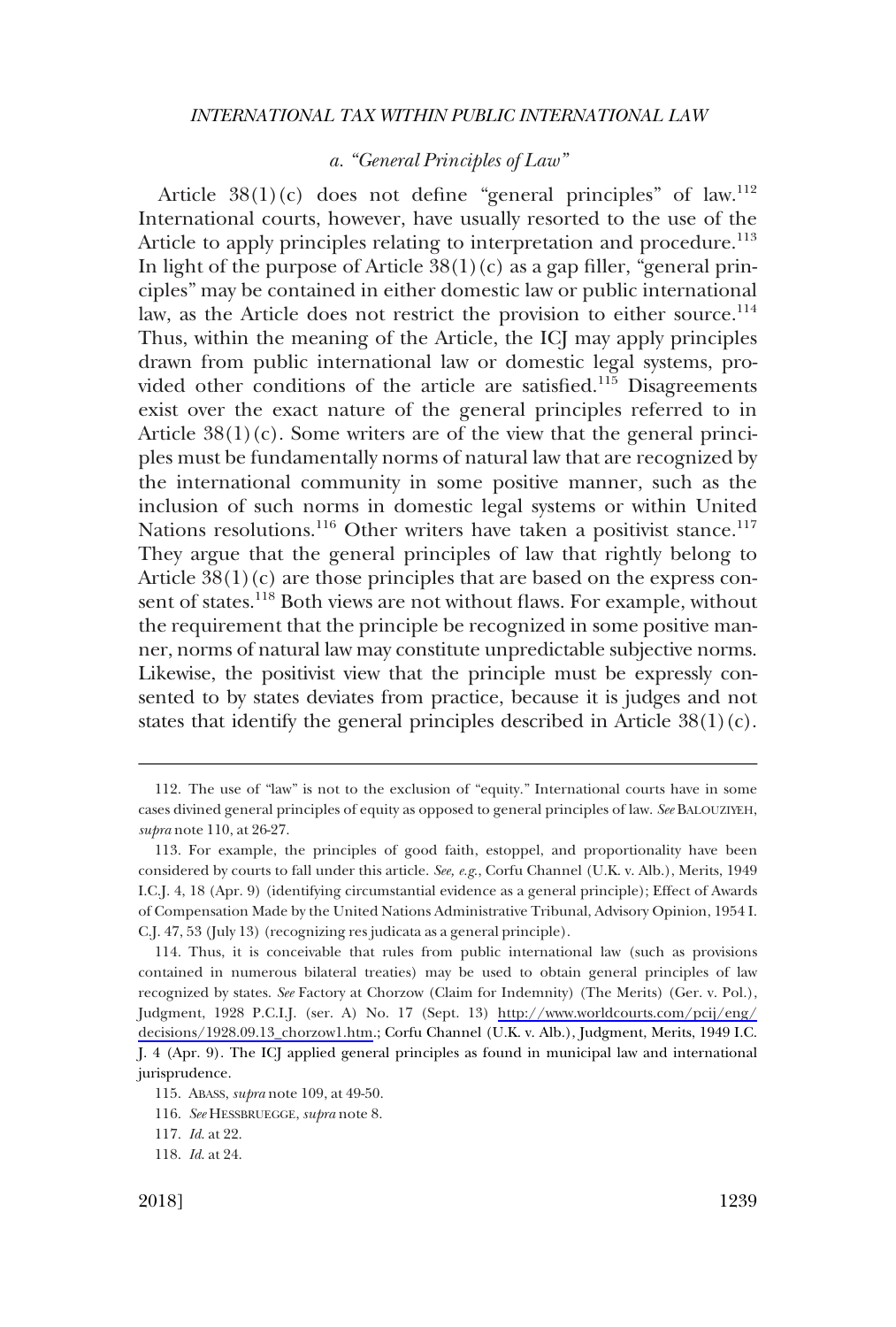<span id="page-21-0"></span>Be that as it may, both views would result in similar conclusions, because natural law norms that are universally recognized would usually be embodied in positive law and vice versa."<sup>119</sup>

## *b. "Recognized by Civilized Nations"*

The reference to "civilized nations" has been one of the shortcomings of Article  $38(1)(c)$ . Some authors describe this as a "painful relic of the Eurocentric colonial era of international law," which no longer has an independent meaning.<sup>120</sup> They suggest that it should be referred to as "general principles of law recognized by nations."121 Others have suggested that after the formation of the U.N., "civilized nations" should be replaced with "peace-loving nations."<sup>122</sup> In the same vein, others contend that, pursuant to Article 4 of the U.N. Charter, all nations are now considered "civilized."123 Accordingly, the provision should read: "general principles of law recognized by nations." With this rendition, however, some preliminary matters ought to be addressed. Indeed, if all nations are considered "civilized," would Article  $38(1)(c)$  admit only the general principles of law recognized by *all* nations? That would be a very high threshold to meet. In practice, as discussed in the following section, international courts and tribunals have found principles that meet the standard of Article  $38(1)(c)$  to the extent that they are common to the major legal systems of the world,  $124$ which may also raise similar concerns whether the "civilized nations" constitute the major legal systems.

## *c. Identifying General Principles of Law*

Although "general principles of law recognized by nations" constitute one of the sources of public international law, it is not states, but rather judges who choose which principles qualify as such. Thus, one of the sources for the compilation of a catalog of general principles within the meaning of Article  $38(1)(c)$  is case law, especially those cases adjudicated by international courts and arbitral tribunals. The drawback to this approach is that some general principles may not have been adjudicated by any tribunal. Indeed, such is the fate of principles pertaining to taxation. Not many tax cases come before international tribunals.

<sup>119.</sup> *Id*. at 25.

<sup>120.</sup> *Id*. at 22 n.6.

<sup>121.</sup> *Id*. at 22.

<sup>122.</sup> ABASS, *supra* note 109, at 49.

<sup>123.</sup> *Id*.

<sup>124.</sup> HESSBRUEGGE, *supra* note 8, at 23.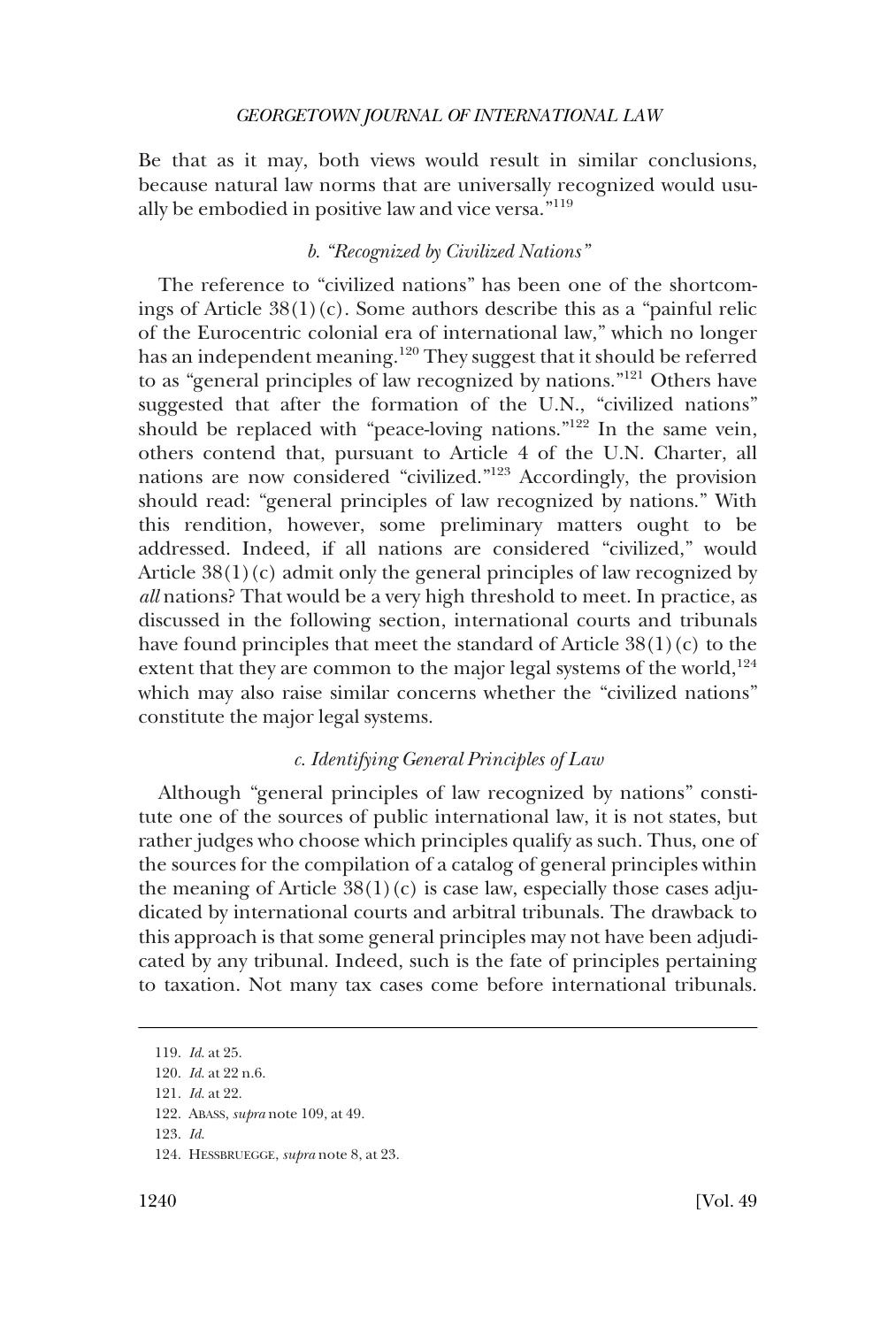<span id="page-22-0"></span>Thus, this Article attempts to identify some general principles of law that have never been considered by an international court or tribunal. These are determined through the process typically used by a judge to identify such principles.

Typically, a tribunal identifies a general principle of law through a three-step process. First, the legal rule is ascertained and the underlying principles that are general are isolated.<sup>125</sup> Second, the tribunal looks for legal rules that are based on the general principle in major legal systems of the world to determine whether they are universal principles.<sup>126</sup> Third, the tribunal determines whether such "universal general principles" are international or may be "made international" through appropriate modifications.<sup>127</sup> Each of these steps will be discussed accordingly.

#### *i. Principles that are general*

The search for general principles begins with specific rules.<sup>128</sup> Upon finding the specific rule, the court or tribunal continues to dig until it reaches the underlying principle.129 The underlying principle of choice is one that is general in nature.<sup>130</sup> Kotuby notes that "[g]eneral principles are not inventions of the law," but rather "are antecedent of law."131 In order to be considered "general," a principle must possess such a heightened degree of reason that all parties appreciate its normative value ex ante, whatever view they might take after a dispute has arisen.132 In other words, the judge sets out to identify a juridical foundation for rules that constitutes the legal corpus. Only the basic principle is relevant because specific state rules based on the basic principle may differ.<sup>133</sup>

## *ii. Principles that are universal*

The second step is to determine whether the general principles are universal. The universal nature of the principle lies in its embodiment in legal rules, albeit in the substratum, of the major legal systems of the

132. *Id*.

<sup>125.</sup> KOTUBY & SOBOTA, *supra* note 8, at 18.

<sup>126.</sup> *Id*.

<sup>127.</sup> *Id*.

<sup>128.</sup> *Id*.

<sup>129.</sup> *Id*.

<sup>130.</sup> *Id*. 131. *Id*. at 19.

<sup>133.</sup> *See* Michael Akehurst, *Equity and General Principles of Law*, 25 INT'L & COMP. L.Q. 801, 814 (1976).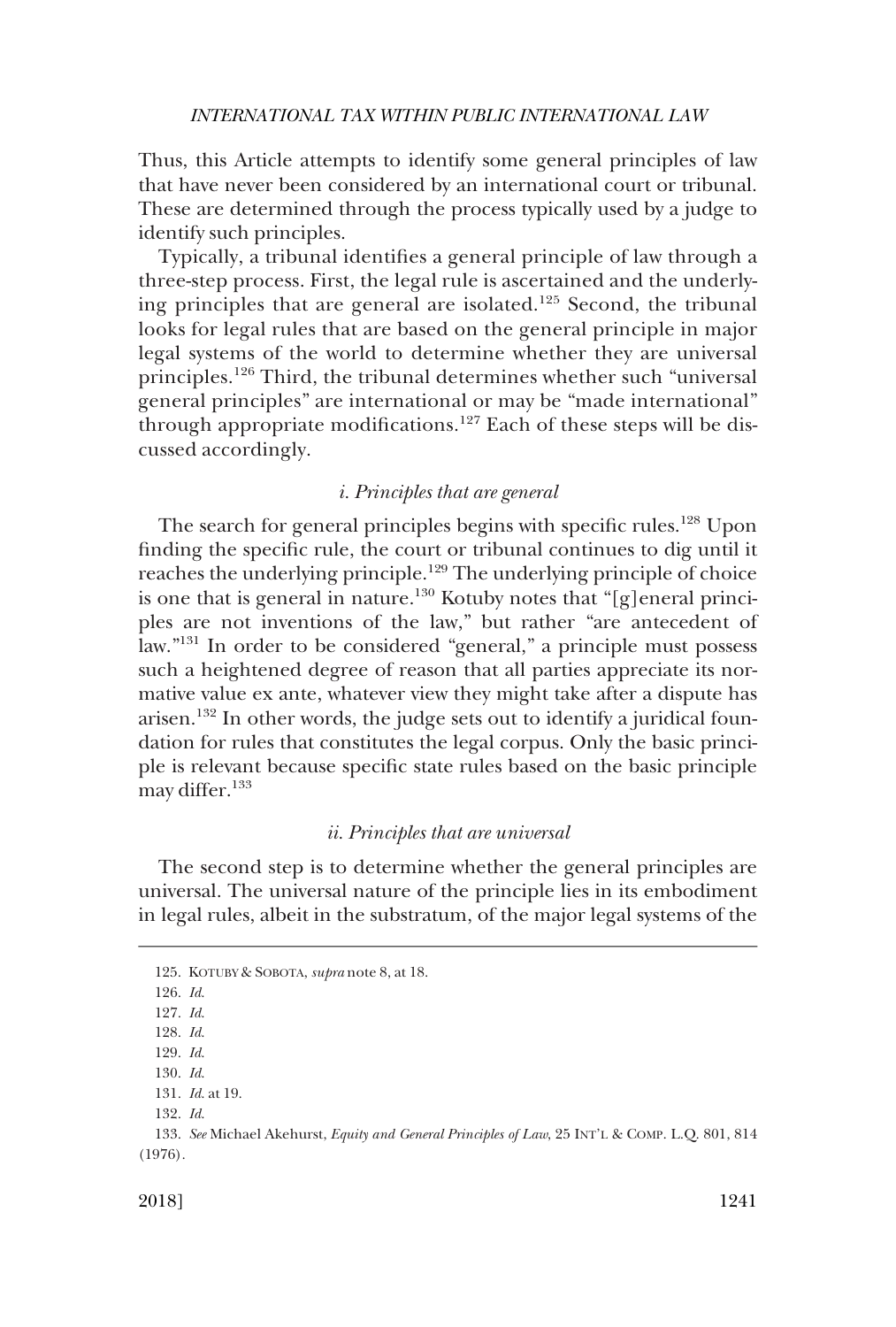world.134 No overt act of states consenting to the principle is required. This is because "[w]hereas customary international law derives its legitimacy from state usage, the general principles derive their legitimacy from state recognition."135 The embodiment of the general principle in the laws of states constitutes recognition.

The requirement that the principle be recognized in the major legal systems of the world has implications in at least three respects: the extrapolation of evolving principles; the dichotomy between major and minor ("civilized" and "uncivilized") legal systems; and the significance of unanimity or majority in the major legal systems.

The first two implications go hand in hand. Singling out general principles of law recognized by the major legal systems of the world avoids the extrapolation into public international law of general principles that are evolving and yet to be recognized by public international law. In *South West Africa (Liberia v. South Africa)*, the ICJ refused to admit into public international law the claim that a resident had a right to initiate an action in the interest of the public.136 The ICJ stated that "although a right of this kind may be known to certain municipal systems of law, it is not known to international law as it stands at present: nor is the Court able to regard it as imported by the 'general principles of law' referred to in Article 38, paragraph  $1(c)$ , of its Statute."<sup>137</sup> On the other hand, such an insistence may lead a judge to conclude that certain legal systems are more "civilized" than others. The *Klöckner* arbitration is illustrative.<sup>138</sup> In this matter, the parties agreed that the dispute would be governed by Cameroonian law, as may be traced to France.<sup>139</sup> The award was annulled by the ad hoc committee of the International Centre for Settlement of Investment Disputes because the tribunal applied a principle it divined on the basis of French civil

<sup>134.</sup> The international court or tribunal would usually disregard the "idiosyncrasies of local law."

<sup>135.</sup> In a dispute, the international court or tribunal does not seek the consent of states to the general principles. The presence of a legal rule based on the general principle is sufficient recognition by the state. *See, e.g*., Right of Passage over Indian Territory (Port. v. India), Judgment, 1960 I.C.J. Rep. 6 (Apr. 12) (Portugal submitting outcome of comparative study of various laws of states to support its claim); Continental Shelf (Tunis. v. Libya), Application for Permission to Intervene, 1981 I.C.J. Rep 1 (Jan. 28) (Malta submitting results of comparative law study in support of the principle of intervention).

<sup>136.</sup> South West Africa (Eth. v. S. Afr.; Liber. v. S. Afr.), Judgment, 1966 I.C.J. 6 (July 18).

<sup>137.</sup> *Id*. at 47.

<sup>138.</sup> Jan Paulsson, *The ICSID* Klockner v. Cameroon *Award: The Duties of Partners in North-South Economic Development Agreements*, 1 J. INT'L ARB. 145 (1984).

<sup>139.</sup> *Id*.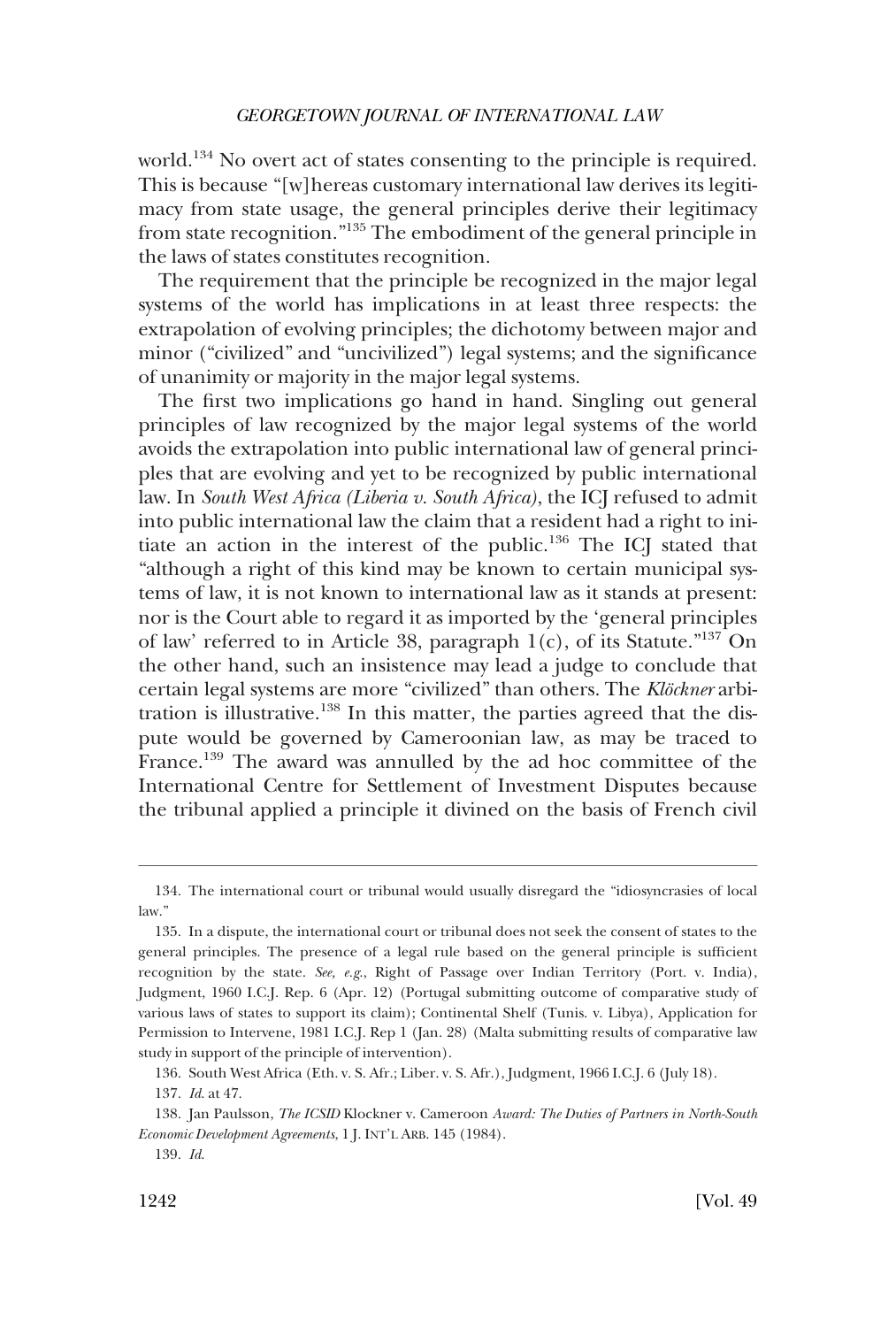<span id="page-24-0"></span>law that it described as a universal principle.<sup>140</sup> It is unclear whether Cameroonian law was excluded because it was not part of the major legal systems of the world. The "major legal systems" requirement may sneak through the backdoor the distinction between "civilized" and "uncivilized" nations or legal systems.

The third implication relates to whether the judge must seek unanimity or majority among the major legal systems of the world. Doubtless, the more widespread a general principle is, the more likely a claim as to its universal application may be sustained. However, the ICJ and international tribunals have not insisted upon proof of widespread manifestation of a principle in every known legal system, thus rejecting unanimity as the standard.<sup>141</sup> A general principle of law may be considered universal if it is included "in the written laws of many legal systems."142 The use of "many legal systems," as opposed to "major legal systems," may eliminate some of the controversies discussed previously.

#### *iii. Principles that are international*

The last step is for the international court or tribunal to determine whether the "universal general principles" determined in steps one and two are international or require modifications to suit the international plane. Not all principles common to many legal systems qualify as general principles recognized by nations within the meaning of Article 38  $(1)(c).$ <sup>143</sup> In practice, general principles are rarely extrapolated lock, stock and barrel. Modifications are typically made to ensure that the principles fit the international law plane.<sup>144</sup> Within the meaning of Article 38(1), a general principle admitted under Paragraph (c) must be the kind that is applicable to an international dispute before the ICJ. Therefore, general principles that are universal but inapplicable to international relations of states may not be admitted into public international law under Article  $38(1)(c)$ .<sup>145</sup>

<sup>140.</sup> *Id*.

<sup>141.</sup> *Id*.

<sup>142.</sup> *Id*.

<sup>143.</sup> ABASS, *supra* note 109, at 55.

<sup>144.</sup> KOTUBY & SOBOTA, *supra* note 8, at 27.

<sup>145.</sup> *See* OPPENHEIM'S INTERNATIONAL LAW (Robert Jennings & Arthur Watts eds., 1992), at 36- 37 (stating that "the intention is to authorize the Court to apply the general principles of municipal jurisprudence, in particular of private law, in so far as they are applicable to relations of States.").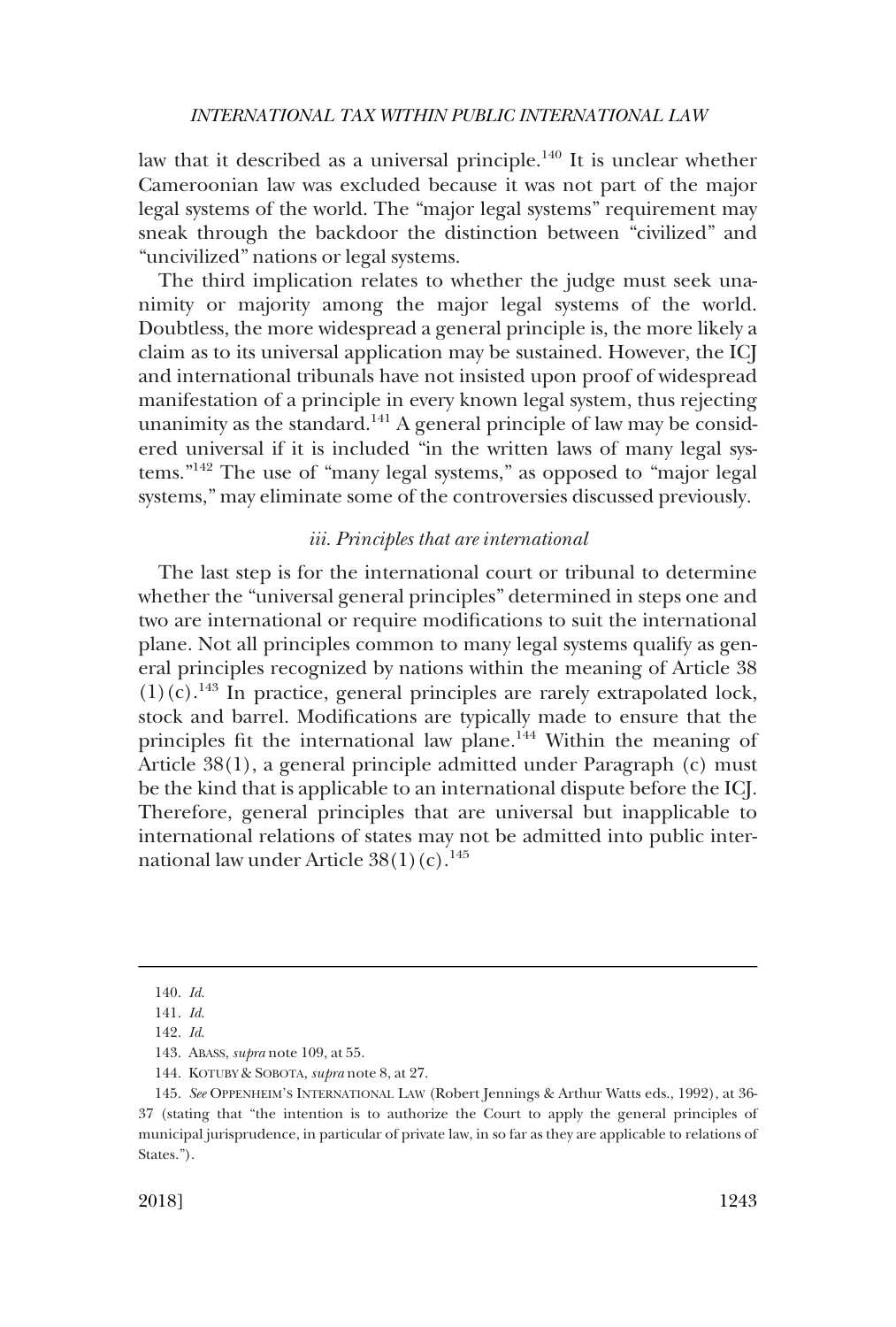<span id="page-25-0"></span>In the Advisory Opinion to *South West Africa*, the Court stated:

[I]nternational law has recruited and continues to recruit many of its rules and institutions from private systems of law. Article  $38(1)(c)$  of the Statute of the Court bears witness that this process is still active. . .the way in which international law borrows from this source is not by means of importing private law institutions "lock, stock and barrel", ready-made and fully equipped with a set of rules. It would be difficult to reconcile such a process with the application of the "general principles of law". In my opinion, the true duty of the international tribunals in this matter is to regard any features or terminology which are reminiscent of the rules and institutions of private law as an indication of policy and principles rather than as directly importing these rules and institutions.<sup>146</sup>

## 2. General Principles of Law Recognized by Nations and the International Tax System

One of the clearest ways in which general principles of law recognized by nations in the area of taxation may be compiled is by reviewing international decisions. However, because there are not many international decisions involving tax disputes, not many principles may be gleaned through this exercise. This section attempts to identify some of the general principles of law with respect to tax through the procedure previously outlined. These include the principles of fiscal sovereignty and reasonable nexus. Needless to say, the findings of this section that have not already been decided upon by a court would merely be speculative, because it is the province of judges alone to determine which principles form part of general principles of law recognized by nations within the meaning of Article  $38(1)(c)$ .

## *a. Taxation based on Fiscal Sovereignty*

Some scholars agree that fiscal sovereignty is the only general principle of law within the meaning of Article  $38(1)(c)$  that may be gleaned from international and municipal decisions in relation to taxation.<sup>147</sup>

<sup>146.</sup> International Status of S. W. Afr., Advisory Opinion, 1950 I.C.J. 128, 148 (July 11).

<sup>147.</sup> Edwin Van Der Bruggen, *State Responsibility under Customary International Law in Matters of Taxation and Tax Competition*, 29 INTERTAX 115 (2001); Barcelona Traction, Light and Power Co. (Belg. v. Spain) Second Phase, Judgment, 1970 I.C.J. 3 (Feb. 5). *See also* Cook v. Mexico, 1930 Gen. Claims Comm'n, Int'l Arb. Awards Rep. 4, 593 (Oct. 8); Santa Clara Estates Co.,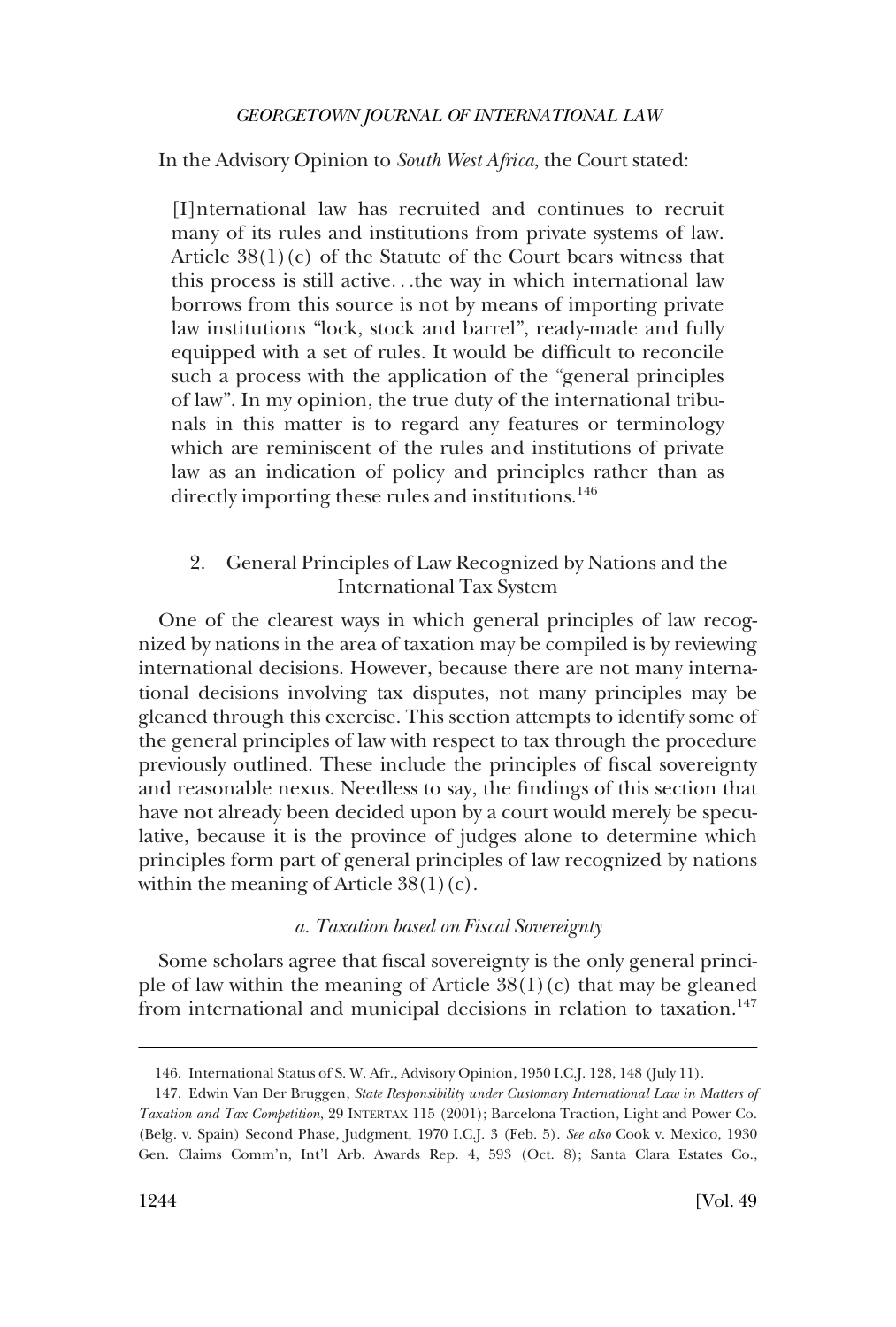<span id="page-26-0"></span>In general, fiscal sovereignty refers to the authority of a state to manage its revenue free from intervention from other states and international bodies.

The Supreme Court confirmed the fiscal sovereignty of the United States in *United States v. Bennett*. The Court noted that the taxing power of the United States "knows no restriction except where one is expressed in or arises from the Constitution and therefore embraces all the attributes which appertain to sovereignty in the fullest sense."148 It also recognized the right of the United States to exercise powers that inherently belong to it by virtue of its sovereignty.<sup>149</sup>

## *b. Taxation Based on Reasonable Nexus to State*

Fiscal sovereignty has been qualified by states in some respects. For example, the tax laws of many states impose tax liability only upon the finding of some nexus with the state.150 Bilateral tax treaties also recognize the nexus principle by making them applicable to taxpayers or transactions that have a nexus with a treaty partner.<sup>151</sup> The nexus principle has taken various forms including nationality, residence, territoriality, place of incorporation, and place of effective management. To what extent would the nexus requirement be admitted as a tax rule of public international law under article  $38(1)(c)$ ? As noted previously, the nexus principle's status as a norm of customary international law is uncertain.

The first step is to identify a legal rule, based on the nexus principle, in the laws of a state. States have generally included in their laws a requirement for the existence of a nexus before they exercise their taxing rights.152 The idiosyncrasies of local law must be discarded in search for a principle that is general and anterior to the particular tax rule.<sup>153</sup> Accordingly, we need not be detained by the fact that some states require place of incorporation whilst others require place of effective management, or the finding of residency or citizenship. Thus, the

Supplementary Claim, British-Venez. Comm'n, 1903 Int'l Arb. Awards Rep. 9, 455; Comm'n of the European Atomic Energy Community v. UK Atomic Energy Authority, 1972 Int'l L. Rep. 44, 409 (Feb. 25, 1967).

<sup>148.</sup> United States v. Bennett, 232 U.S. 299, 306 (1914). *See also* Cook v. Tait, 265 U.S. 47 (1924); United States v. Goelet, 232 U.S. 293 (1914).

<sup>149.</sup> *Bennett*, 232 U.S. at 307.

<sup>150.</sup> Van Der Bruggen, *supra* note 147, at 121. *See also Cook*, 265 U.S. at 47.

<sup>151.</sup> Bilateral tax treaties also include provisions on limitation on benefits to ensure that certain nexus with states engineered by taxpayers to treaty shopping are not respected. *See, e.g*., U.S. MODEL INCOME TAX CONVENTION ART. 22 (U.S. DEP'T OF THE TREASURY 2016).

<sup>152.</sup> Van Der Bruggen, *supra* note 147, at 121.

<sup>153.</sup> KOTUBY & SOBOTA, *supra* note 8, at 19.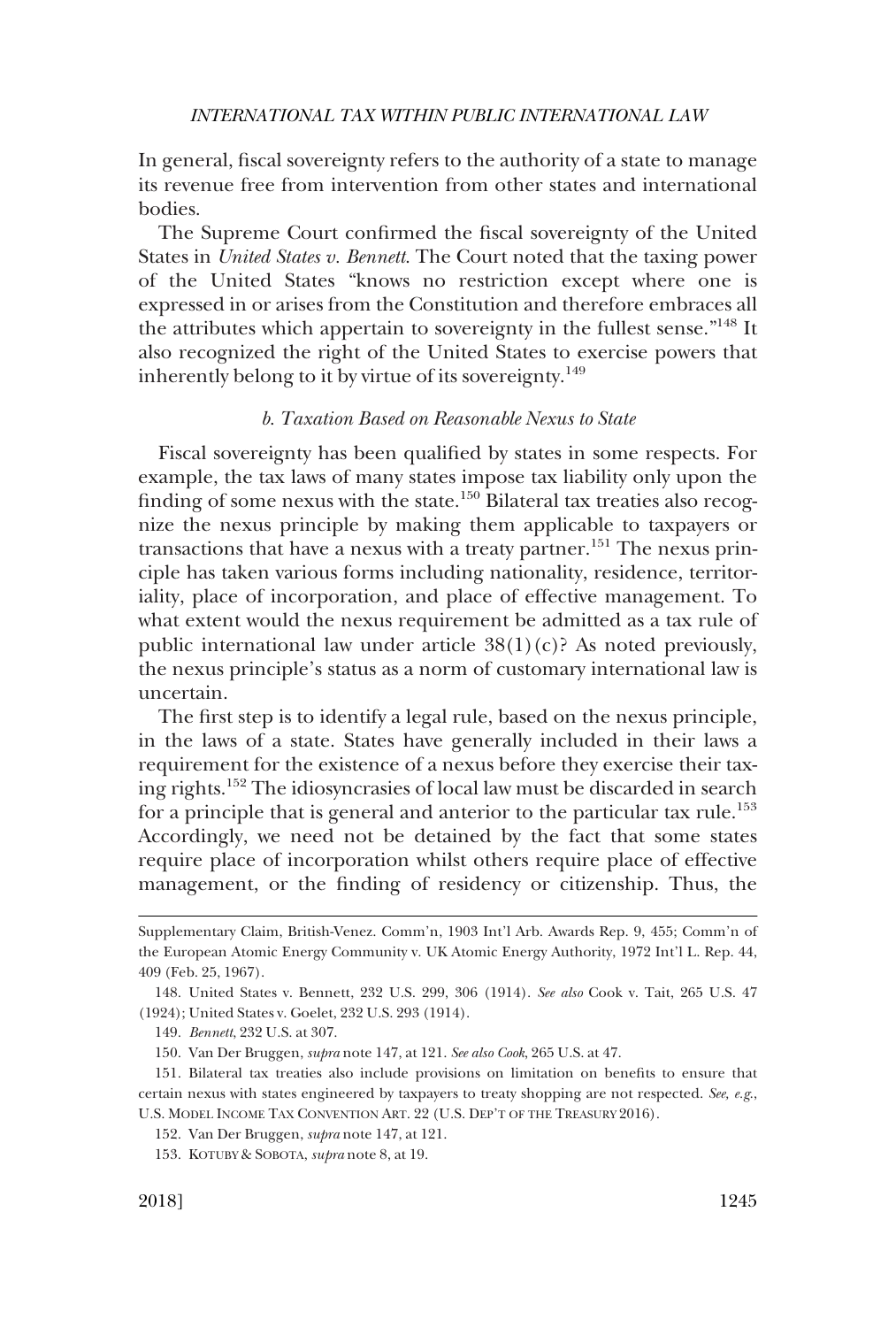general principle may be framed as such: states exercise taxing authority upon the establishment of a reasonable nexus between a taxpayer or a transaction and the state.

The next step is to determine the universal nature of the nexus principle. This universal requirement would be satisfied if many legal systems recognized the nexus principle. Today, in over 100 states, tax liability may be triggered upon finding a person that is a resident of that jurisdiction, an item of income that originates from that jurisdiction, or an entity incorporated in or with its place of effective management located in that jurisdiction.<sup>154</sup> Moreover, these principles are recognized in over 3,000 bilateral treaties.155 Accordingly, the principle satisfies the universal requirement.

The final step is to determine whether the principle is international in nature or should be subjected to some modifications to make it suitable for the international plane. As noted above, the nexus principle would be international in nature if it is of a kind that may be applied to an international dispute. Indeed, it is conceivable that a dispute over which state possesses the taxing rights over an economic activity may well be resolved by use of the nexus principle.

Accordingly, based on the principles discussed above, the nexus principle may be determined by an international court or tribunal to be a general principle of law recognized by nations within the meaning of Article  $38(1)(c)$ .<sup>156</sup> Indeed, to the extent that the nexus requirement is manifested through principles such as residency, place of incorporation, place of effective management, and nationality, each of these principles may be admitted into public international law in their own right if they pass the test enumerated above. Today, the United States appears to be the only state that exercises its taxing jurisdiction on the basis of citizenship. Although the use of citizenship as a nexus may not violate any rule of public international law, it may be safe to conclude that the exercise of nexus on the basis of citizenship is not a rule of

Bloomberg Law Global Tax Guide – Chart Builder, BLOOMBERG L., [https://www.bna.](https://www.bna.com/bltx-international/) 154. [com/bltx-international/](https://www.bna.com/bltx-international/) (last accessed December 2017).

<sup>155.</sup> Bilateral tax treaties are generally based on model tax treaties that generally adopt these principles. Among the model tax treaties are the Organization of Economic Cooperation and Development (OECD) Model Tax Convention on Income and on Capital 2010 [hereinafter OECD Model]; United Nations Model Double Taxation Convention between Developed and Developing Countries 2011 [hereinafter U.N. Model]; the U.S. Model Income Tax Convention of November 15, 2006 [hereinafter U.S. Model], and the recently released U.S. Model Income Tax Treaty 2016.

<sup>156.</sup> *Cf*. Van Der Bruggen, *supra* note 147, at 431-32.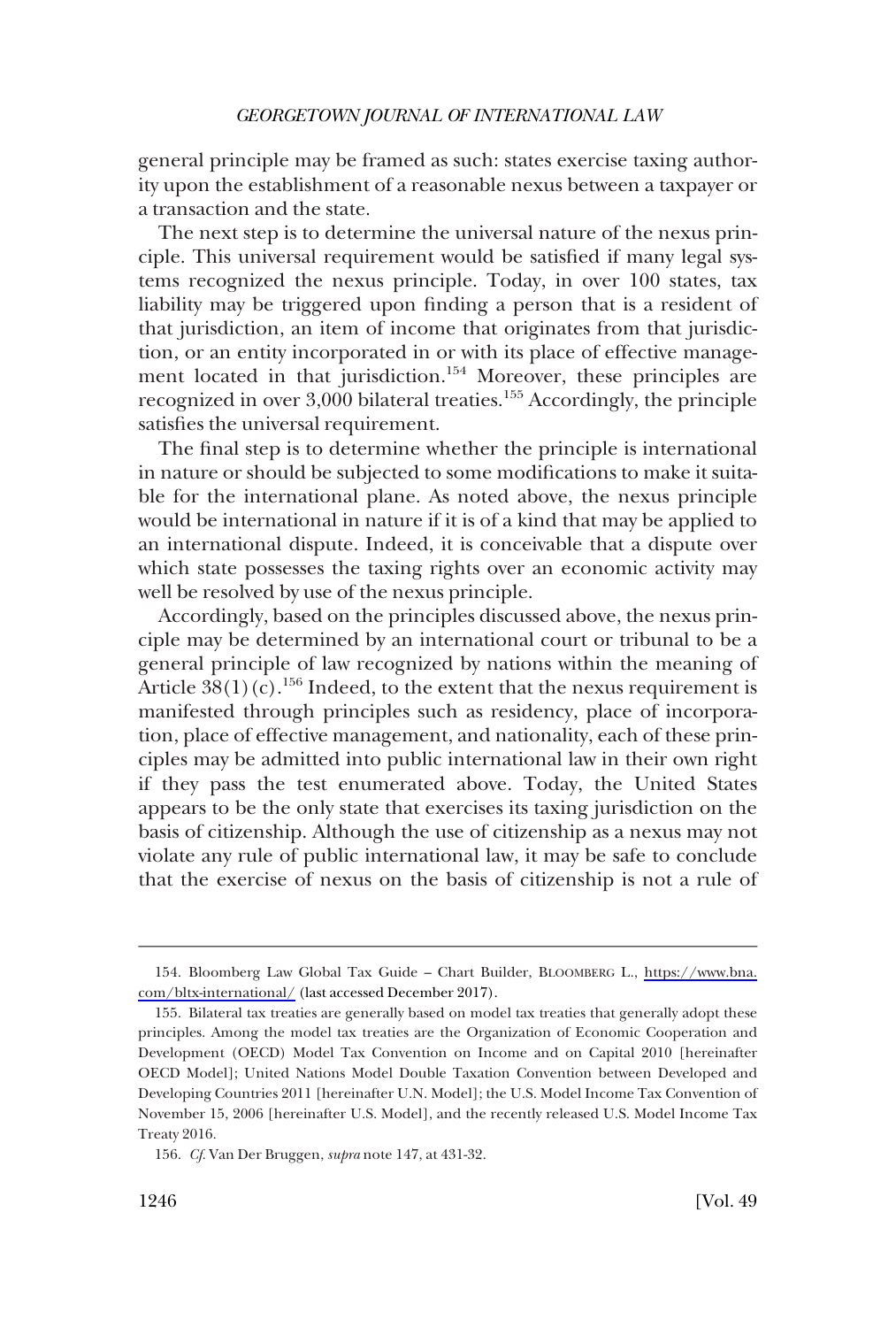<span id="page-28-0"></span>public international law under Article  $38(1)(c)$  because of the absence of universality.

## III. SCRUTINIZING THE INTERNATIONAL TAX SYSTEM

From the above discussion of the sources of public international law, it is clear that the rules underlying the international tax system may be based on treaties, general principles of law, and customary international law. The bulk of the rules, however, appear to be treaty-based. This conclusion is in opposition to the view taken by some of the proponents of the international tax system. Part III examines the international tax system as described by some of its proponents in light of the sources of public international law identified previously.

## A. *Background*

## 1. Existence of an International Tax System

Two views have often been offered by scholars in regard to the existence of an international tax system. One of the scholars arguing in favor of the existence of an international tax system is Reuven Avi-Yonah. Avi-Yonah's arguments may be found in his article, "International Tax as International Law."157 In 2007, Avi-Yonah published, *International Tax as International Law: An Analysis of the International Tax Regime*, 158 which, to a large extent, rehashed the claims he had previously made in his 2004 journal article but with illustrations on how U.S. tax rules fit the international tax regime.<sup>159</sup> In 2015,

<sup>157.</sup> Reuven Avi-Yonah, *International Tax as International Law*, 57 TAX L. REV. 483 (2004). Note, however, that a somewhat modest version of this claim was made in 1995 when he stated that "[i]ndeed, much of the international tax regime can be regarded as customary international law." *See* Reuven S. Avi-Yonah, *Structure of International Taxation: A Proposal for Simplification*, 74 TEX. L. REV. 1301, 1304 (1995-96).

<sup>158.</sup> REUVEN S. AVI-YONAH, INTERNATIONAL TAX AS INTERNATIONAL LAW: AN ANALYSIS OF THE INTERNATIONAL TAX REGIME (2007).

<sup>159.</sup> The U.S. illustrations, however, may not be sufficient in establishing an international tax regime. This is because, generally, practices of the United States do not always reflect a rulesbased international order (both customary and treaty law). An example is the U.S. position on the 1986 decision of the ICJ against the United States in favor of Nicaragua. Apart from boycotting most of the proceedings, the United States refused to observe the verdict of the Court and used its permanent seat on the U.N. Security Council to veto resolutions demanding that it comply with the decision. *See* Jeremy Page, *China's Defiance of International Court Has Precedent—U.S. Defiance; Beijing's Determination to Ignore Ruling in South China Sea Dispute Recalls American Response in Contra Case*, WALL. ST. J. (Jul. 7, 2016), [https://www.wsj.com/articles/chinas-defiance-of](https://www.wsj.com/articles/chinas-defiance-of-international-court-has-precedentu-s-defiance-1467919982/)[international-court-has-precedentu-s-defiance-1467919982/](https://www.wsj.com/articles/chinas-defiance-of-international-court-has-precedentu-s-defiance-1467919982/). Another example is the U.S. stance on the use of treaty overrides, which Avi-Yonah notes that it contravenes "customary international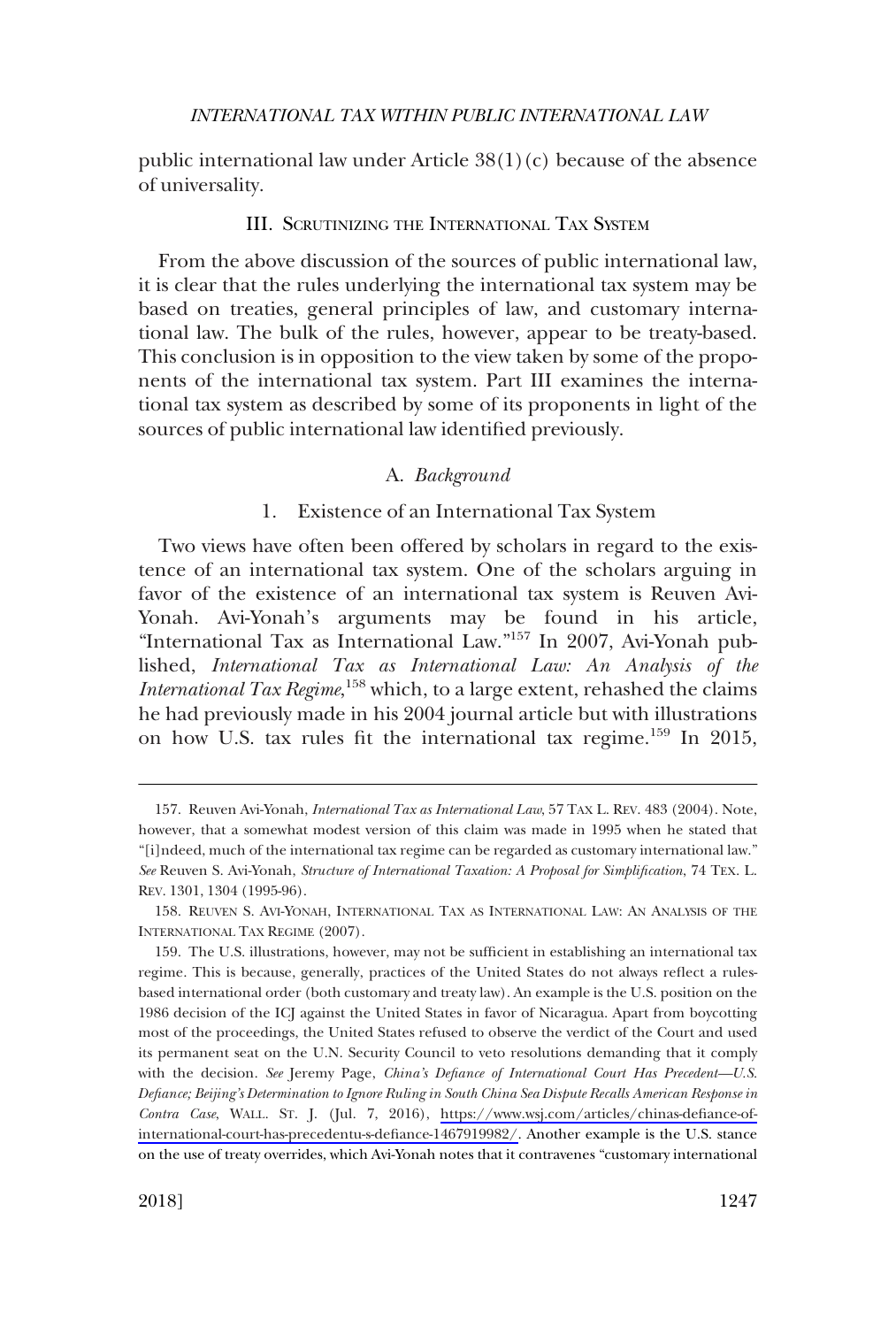he published, "The International Tax Regime: A Centennial Reconsideration," in which he noted that the benefits principle and the single tax principle may require modification in light of globalization.<sup>160</sup> Interestingly, his core claim that there exists an international tax regime founded upon customary international law has not attracted much scrutiny in literature. While some authors cite his article to explain certain international tax practices, $161$  others have agreed with him that certain international tax practices have arguably become customary international law.162 A few others have expressed utter shock at his claims,<sup>163</sup> sounded a word of caution on the use of labels when discussing international taxation and public international law,  $164$  or redirected the focus of the debate.165 Accordingly, this Article brings to the debate perspectives from public international law as a means by which

law as embodied in the VCLT." *See* Reuven Avi-Yonah, *International Tax as International Law*, *supra*  note 157, at 494. It appears that the United States does not conform to international law when it disagrees with an international obligation or norm. That sentiment was expressed succinctly in the Senate Report as follows: "Finally, it is the committee's view that this prohibition of double dipping is in fact necessary to prevent discrimination in favor of foreign-owned businesses and against U.S.-owned businesses in the U.S. economy. If the committee should be incorrect in its technical interpretation of the interaction between this provision and treaties, however, it does not intend that any contrary provision defeat its elimination of this double dipping loophole. The committee does not believe that the United States Senate wittingly agreed to an international tax system where taxpayers making cross-border investments, and only those taxpayers, could reduce or eliminate their U.S. corporate tax through self-help and gain an advantage over U.S. persons who make similar investments." *See Tax Reform Act of 1986, Report of the Comm. on Finance, U.S. Sen. on H.R. 3838, S. Rep. No. 313, 99th Cong., 2d Sess. (1986) Section II - Cong. Rep*., *supra* note 2, at 422. In other words, even if there had been a public international law rule, to the extent that it conflicted with the U.S. law on double dipping, the U.S. law should prevail.

160. Reuven Avi-Yonah, *The International Tax Regime: A Centennial Reconsideration*, SSRN Scholarly Paper ID 2622883 (Social Science Research Network), June 25, 2015.

161. *See, e.g*., Rebecca M. Kysar, *On the Constitutionality of Tax Treaties*, 38 YALE J. INT'L L. 1, 11, 17 (2013).

162. *See, e.g*., Mitchell A. Kane, *Bootstraps and Poverty Traps: Tax Treaties as Novel Tools for Development Finance*, 29 YALE J. REGUL. 255 (2012) (stating that providing unilateral double taxation relief has arguably become customary international law); Anna A. Kornikova, *Solving the Problem of Tax-Treaty Shopping through the Use of Limitation on Benefits Provisions Comment*, 8 RICHMOND J. GLOB. L. BUS. 249 (2008) (noting that unilateral implementation of anti-abuse rules has arguably become a general principle of public international law).

163. *See* Asif Qureshi, *Coherence in the Public International Law of Taxation: Developments in International Taxation and Trade and Investment Related Taxation*, SSRN Scholarly Paper ID 2600132 (Social Science Research Network), Mar. 30, 2015.

164. *See* Allison Christians, *Hard Law, Soft Law, and International Taxation Scholarly Essay*, 25 WIS. INT'L L.J. 325 (2007-08).

165. *See* Steven A. Dean, *More Cooperation, Less Uniformity: Tax Deharmonization and the Future of the International Tax Regime*, 84 TUL. L. REV. 125 (2009).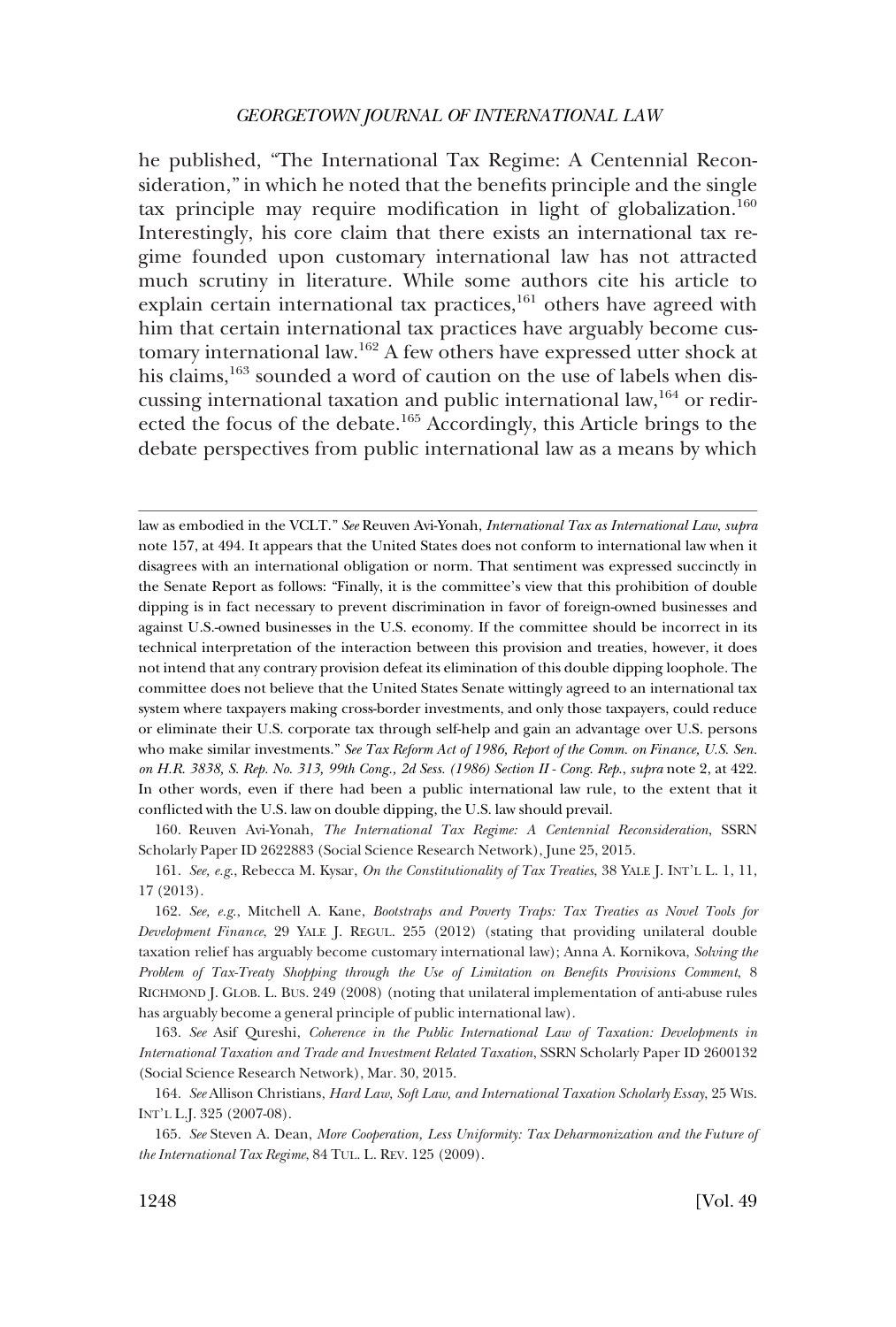the international tax system may be understood, delineated, and situated within the public international law setting.<sup>166</sup>

Avi-Yonah claims, *inter alia*, that

[A] coherent international tax regime exists, embodied in both the tax treaty network and in domestic laws (both treaty-based and customary).167 The practical implication is that countries are not free to adopt any international tax rules they please, but rather operate in the context of the regime, which changes in the same ways international law changes over time. Thus, unilateral action is possible, but is also restricted, and countries are generally reluctant to take unilateral actions that violate the basic norms that underlie the regime. Those norms are the single tax principle (i.e., that income should be taxed once – not more and not less) and the benefits principle (i.e., that active business income should be taxed primarily at source, and passive investment income primarily at residence).<sup>168</sup>

In an attempt to illustrate the opposable nature of the international tax regime to the generality of states, Avi-Yonah poses the following question to skeptics of the regime:

Suppose you were advising a developing country or transition economy that wanted to adopt an income tax for the first time. How free do you think you would be to write the international tax rule for such a country in any way you wanted, *assuming that it wished to attract foreign investment*? I would argue that the freedom of most countries to adopt international tax rules is severely constrained, even before entering into any tax treaties, by the need to adapt to generally accepted principles of international taxation. Even if divergent rules have been adopted, the process of integration into the world economy forces change.<sup>169</sup>

<sup>166.</sup> *See* Allison Christians et al., *Taxation as a Global Socio-Legal Phenomenon*, 14 ILSA J. INT'L & COMP. L. 303 (2007-08) (discussing the need for tax scholarship to turn to fields such as international relations, organizational theory, and political philosophy to provide a broader framework for understanding the evolution of tax policy and politics).

<sup>167.</sup> *See* AVI-YONAH, *supra* note 158, at 1.

<sup>168.</sup> *Id*.

<sup>169.</sup> *Id*. at 4 (emphasis added).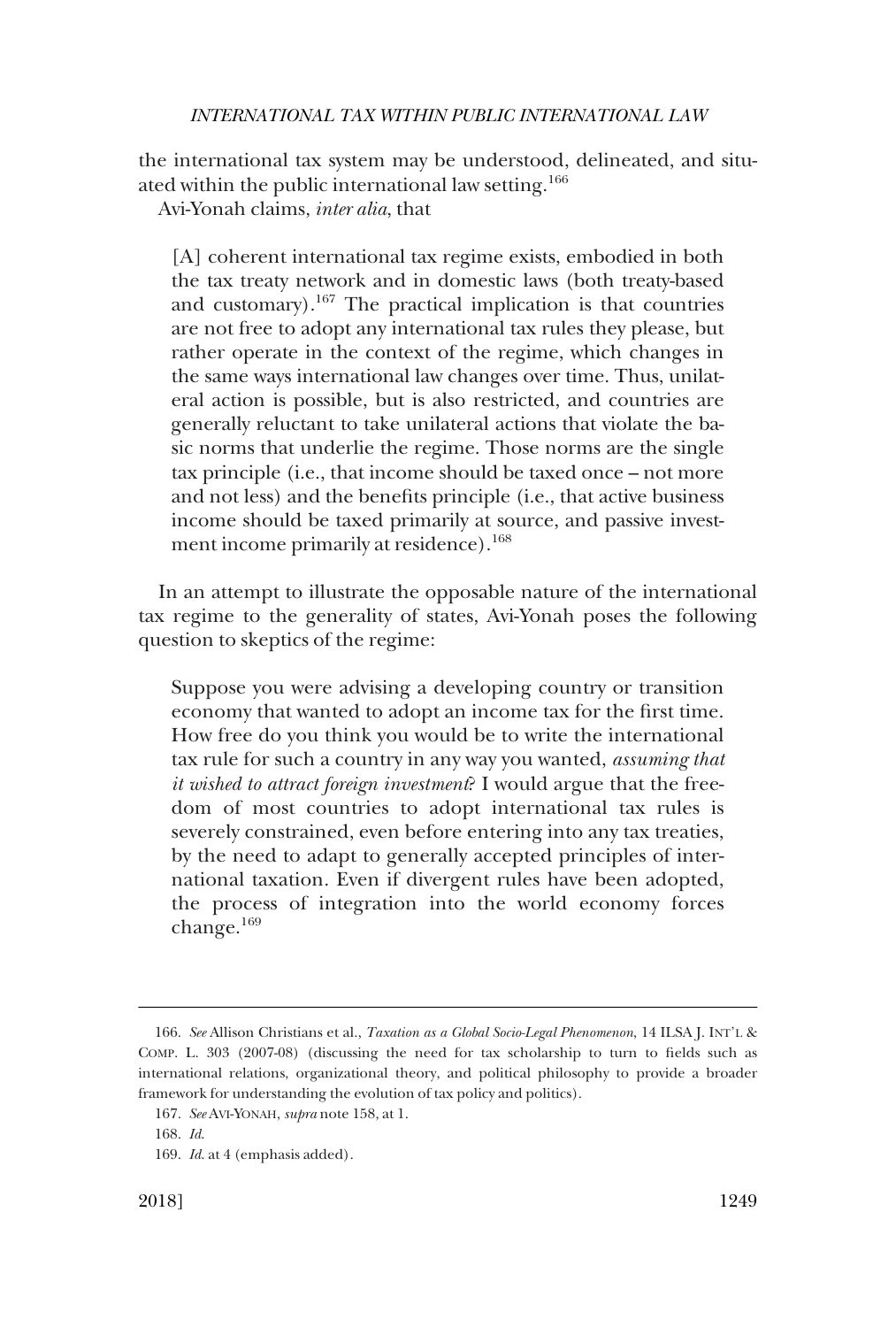Examples from Mexico, South Korea, Bolivia and the United States were provided to support the view that states are constrained in their choice of international tax rules.170 These examples will be discussed later.

The argument in favor of an existing international tax regime that embodies the single tax principle and the benefits principle appears to be a two-legged argument. The first leg relates to the network of bilateral tax treaties. In this regard, Avi-Yonah states:

I would argue that the network of two thousand and more bilateral tax treaties that are largely similar in policy, and even in language, constitutes an international tax regime, which has definable principles that underlie it and are common to the treaties. These principles are the single tax principle and the benefits principle.<sup>171</sup>

To the extent that the rule is already contained in a bilateral or multilateral tax treaty, one could appreciate the sense in which such rules would be considered rules of public international law—i.e., by means of treaty law. The claims in support of the international tax regime extend beyond the expansion of international tax rules into public international law through bilateral and multilateral tax treaty provisions. They assert that norms of customary international law have crystallized from state practice to give grounding to an international tax regime. It is important to bear in mind that if the international tax

<sup>170.</sup> Avi-Yonah cited these examples: "Mexico had to abandon its long tradition of applying formulas in transfer pricing and adopt rules modeled after the OECD guidelines in order to be able to join the OECD. South Korea similarly had to change its broad interpretation of what constitutes a permanent establishment under pressure from the OECD. And Bolivia had to abandon its attempt to adopt a cash flow corporate tax because it was ruled not creditable in the United States. Even the United States is not immune to this type of pressure to conform, as can be seen if one compares the 1993 proposed transfer pricing regulations under IRC Section 482, which led to an international uproar, with the final regulations, which reflect the OECD guidelines. Another illustration can be derived from recent developments in both the United States and Germany regarding the application of the principle of nondiscrimination, which is embodied in all the tax treaties, to thin capitalization rules that are designed to prevent foreign taxpayers from eliminating the corporate tax base through capitalizing domestic subsidiary corporations principally with debt. When the United States first adopted its thin capitalization rules in 1989, it carefully applied it both to foreigners and to domestic tax exempts, so as not to appear to be denying interest deductions only to foreigners. The United States did this even though thin capitalization rules are an accepted part of international tax law and even though its constitutional law permits unilateral overrides of tax treaties." *Id*.

<sup>171.</sup> *Id*. at 3.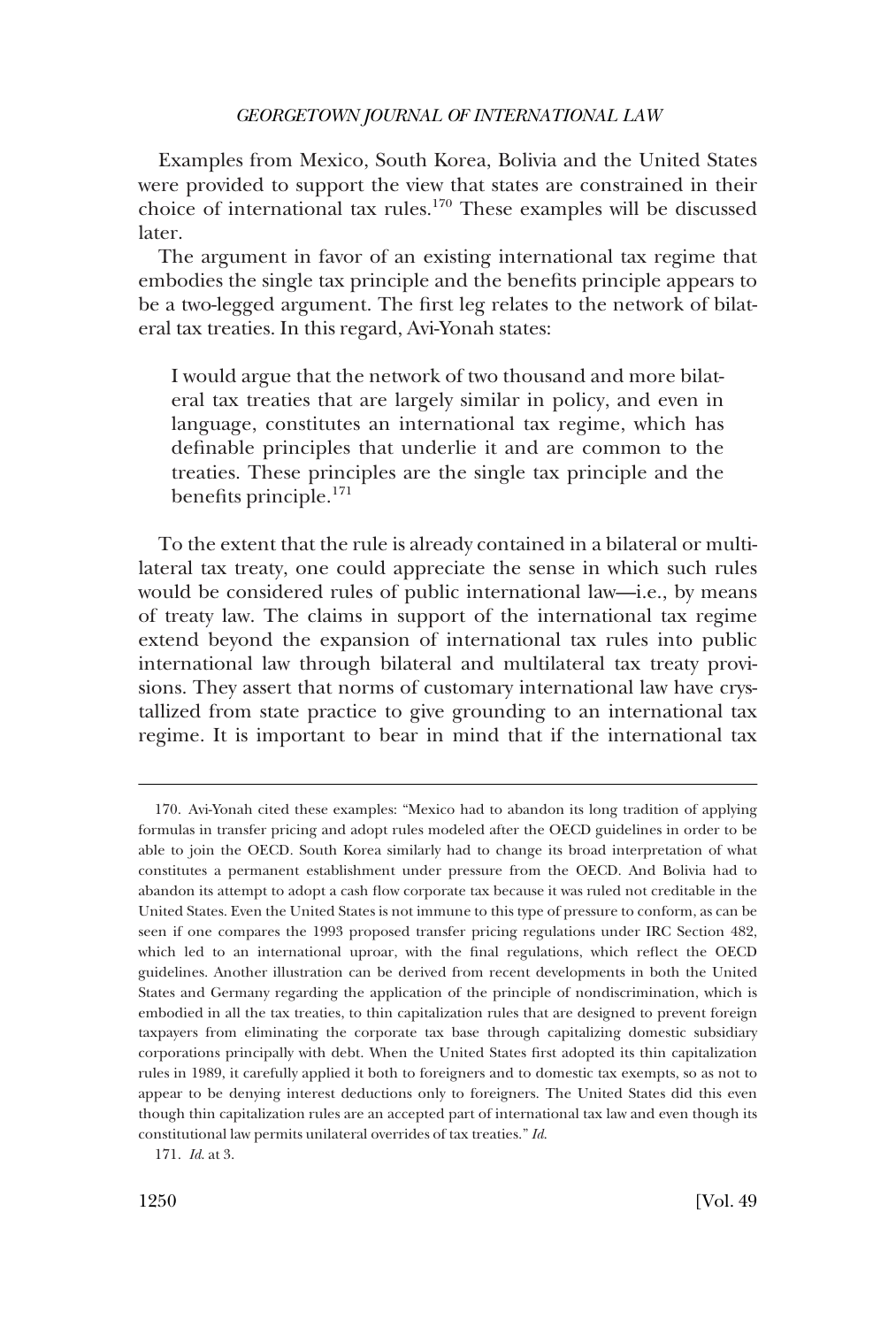<span id="page-32-0"></span>regime were based solely on treaty law, its impact would not be opposable to the generality of states. Thus, the second leg of the proposition is significant. To that end, it is argued that public international law has over time undergone changes through the interplay of tax treaty law and state practice such that norms of customary international law pertaining to international taxation have been formed. Ultimately, states "are not free to adopt any international tax rules they please, but rather operate in the context of the regime" by complying with the single tax principle and the benefits principle.<sup>172</sup>

## 2. The Single Tax Principle and the Benefits Principle

Avi-Yonah suggests that the single tax principle is a norm of customary international law that obligates states to tax income once—not more and not less.173 The applicable tax rate to be used in furtherance of the single tax principle is determined by the benefits principle. Under the benefits principle, states are obligated under customary international law to administer their taxing rights in a manner that relinquishes the primary right to tax active business income to the source state and the primary right to tax passive investment income to the residence state.<sup>174</sup> He provides the justification as follows: "On a theoretical level, the benefits principle makes sense because it is primarily individuals who earn investment income, whereas it is primarily corporations that earn business income."175

Proceeding further, he outlines a number of reasons that make the benefits principle reasonable. On the whole, very little is said about the manner by which these principles became norms of customary international law. He, however, mentions that the distinction between the residence and source states in relation to passive and active business income "stems from the work of the League of Nations in the 1920s."<sup>176</sup>

This Article does not focus on whether there are valid reasons for states to embrace the single tax principle and the benefits principle. Rather, the Paper focuses on whether these principles are grounded in customary international law, as claimed. But first, questions still remain as to the exact meaning and content of these principles.

<sup>172.</sup> *Id*. at 1.

<sup>173.</sup> *Id*. at 8.

<sup>174.</sup> *Id*. at 11.

<sup>175.</sup> *Id*.

<sup>176.</sup> *Id*.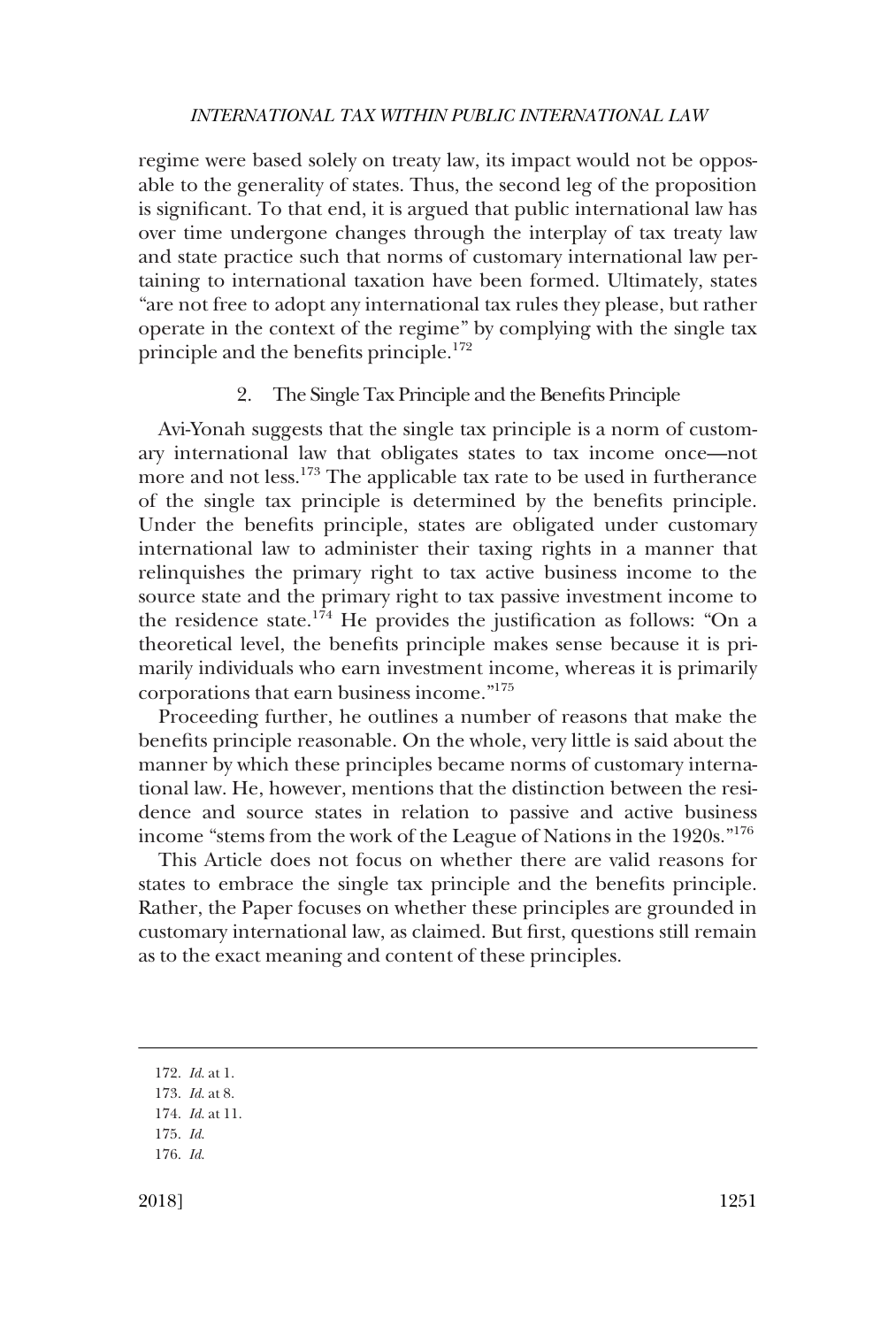For example, in relation to the single tax principle, does being taxed only "once––not more and not less"177 mean being taxed by only one of the states involved? Or is the principle still satisfied if both countries through a treaty share the taxation of that income so that the final combined tax rate does not exceed the tax rate that would have been applicable had only one state imposed its tax on that item of income in the absence of a treaty? The usual practice of states is to share taxing jurisdictions through the use of bilateral treaties.<sup>178</sup> For example, some treaties reduce withholding rates on interest to zero percent or dividends to five percent.<sup>179</sup> Thus, if the state with the primary taxing jurisdiction imposes tax in addition to the treaty reduced rates, does that still qualify as a single tax? Again, where the rates are reduced to zero percent under treaty and the state with the primary taxing rights refrains from taxation, would the single tax principle be violated? It appears Avi-Yonah would respond to this question in the affirmative. He states:

When the primary jurisdiction refrains from taxation, however, residual taxation by other (residence or source) jurisdictions is possible and may be necessary to prevent undertaxation. Such residual taxation means that all income from cross-border transactions, under the single tax principle, should be taxed at least at the source rate (which tends to be lower than the residence rate), but at no more than the residence rate.<sup>180</sup>

If the single tax principle is binding, then a state with the primary taxing right must impose a tax. And if it refuses to tax, the state with residual taxing rights must impose a tax to ensure that the single tax principle is not violated. However, this does not appear to be the case in practice and is probably the reason the residual taxing right is described in the foregoing quotation as a supposition rather than an obligation. Thus, a violation of that principle should not attract sanctions under public international law. Moreover, residual taxation may be prevalent in the absence of a treaty. In the area of bilateral tax treaties, however, such residual taxation appears not to be supported by

<sup>177.</sup> *Id*. at 1.

<sup>178.</sup> *See, e.g*., U.S. Model, *supra* note 155.

<sup>179.</sup> See, e.g., Convention Between the Government of the United States of America and the Government of the United Kingdom of Great Britain and Northern Ireland for the Avoidance of Double Taxation and the Prevention of Fiscal Evasion with Respect to Taxes on Income and on Capital Gains, U.K.-U.S., arts. 10-11, July 24, 2001, S. TREATY DOC. NO. 107-19, [https://www.](https://www.treasury.gov/resource-center/tax-policy/treaties/Documents/uktreaty.pdf) [treasury.gov/resource-center/tax-policy/treaties/Documents/uktreaty.pdf](https://www.treasury.gov/resource-center/tax-policy/treaties/Documents/uktreaty.pdf).

<sup>180.</sup> AVI-YONAH, *supra* note 158, at 9.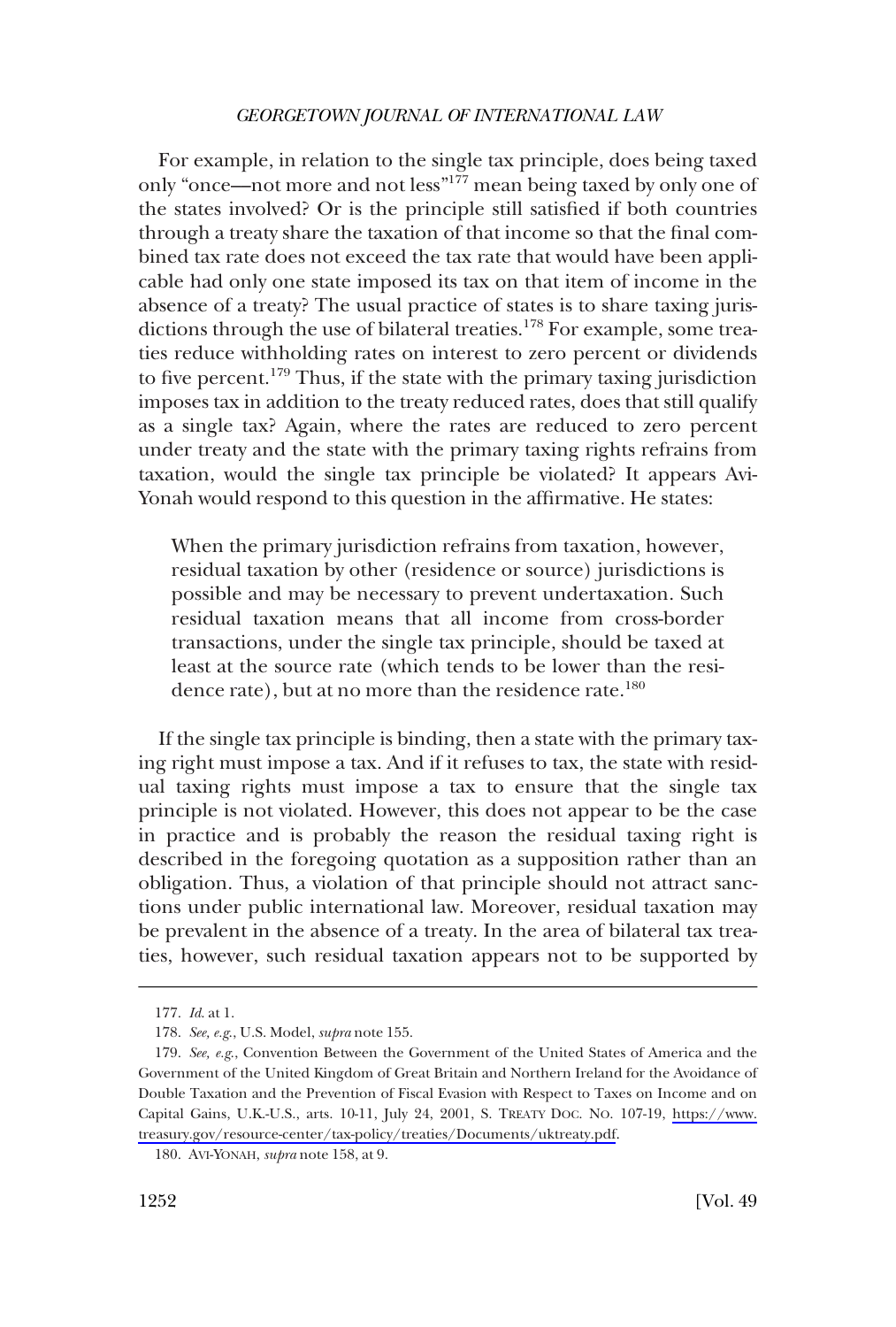state practice. Contracting states have not typically exercised a residual taxing jurisdiction under treaty law that contravenes their domestic tax policy.

Further, do taxes on income imposed by political subdivisions or local authorities count toward the calculation or determination of the single tax principle? This question remains unaddressed, even though such provincial income taxes are looked upon with contempt by some foreign governments.181 In this regard, Charles Gustafson notes that "[u]nhappiness on the part of a number of foreign governments with respect to the application of unitary, or formulary, income tax methods by certain states of the United States led to efforts to thwart the practice through provisions in tax treaties. The vigorous opposition by state authorities, however, overcame those efforts."182 The question remains as to whether the inability of contracting states to successfully do away with this state income taxation method takes away from the single tax principle.183

Again, the single tax principle, as propounded by Avi-Yonah, is founded upon the sole practice of states' agreements to eliminate double taxation through treaties.<sup>184</sup> But does the single tax principle impose upon a country the duty to tax a taxpayer? Suppose parties to a bilateral tax treaty agree that in the case of interest income, the source state would relinquish its taxing rights in favor of the residence state. Does this agreement to forego the tax on interest income in favor of the other state represent the single tax principle? If that is the case, then the residence state in keeping with the single tax principle becomes duty bound to impose a tax on that interest income solely because of a bilateral tax treaty, even if its tax policy would have exempted such interest income from tax. In practice, this is not the case. Where the taxing right is allocated to a contracting state under a bilateral tax treaty, that contracting state may well impose a more favorable tax treatment than the treaty rules in relation to that item of income. The United States, for example, makes this clear by means of a savings clause in tax treaties. The U.S. Model Technical Explanation  $(2006)$  states that, in relation to Article 1 $(2)$ :

<sup>181.</sup> GUSTAFSON ET AL., *supra* note 102, at 67.

<sup>182.</sup> *Id*.

<sup>183.</sup> For more on unitary income tax method, see Chantal Thomas, *Customary International Law and State Taxation of Corporate Income: The Case for the Separate Accounting Method*, 14 BERKELEY J. INT'L L. 99 (1996); Barclays Bank PLC v. Franchise Tax Bd. of California, 512 U.S. 298 (1994);

AT & T Teleholdings, Inc. v. Department of Revenue, 978 N.E.2d 371 (Ill. App. Ct. 2012).

<sup>184.</sup> AVI-YONAH, *supra* note 158, at 8.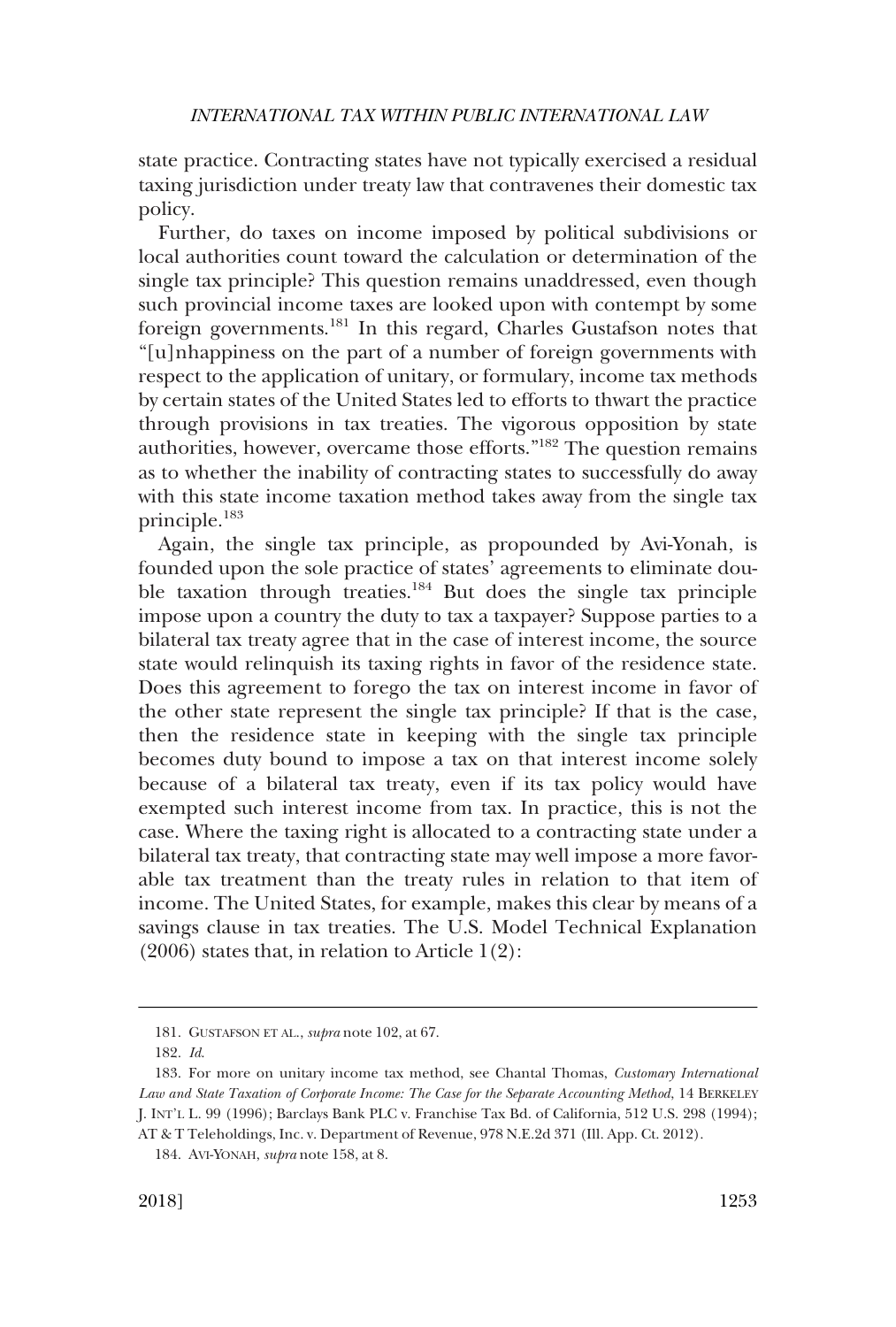<span id="page-35-0"></span>[T]he Convention may not increase the tax burden on a resident of a Contracting States [sic] beyond the burden determined under domestic law. Thus, a right to tax given by the Convention cannot be exercised unless that right also exists under internal law. It follows that, under the principle of paragraph 2, a taxpayer's U.S. tax liability need not be determined under the Convention if the Code would produce a more favorable result.<sup>185</sup>

Thus, residual taxation under public international law that is contrary to domestic tax policy appears not to be supported by state practice.

Moreover, the single tax principle and the benefits principle contradict customary international law. Customary international law has since time immemorial not opposed double taxation or double nontaxation.<sup>186</sup> It is mainly because of this that states enter into bilateral tax treaties. In relation to this, customary international law does not offer a state, apart from treaty law, the right to compel another to refrain from exercising a taxing right simply because it results in double taxation. It appears the only redress is through bilateral tax treaties. Avi-Yonah claims that these principles are new norms of customary international law, with the implication that now customary international law eschews double taxation or double non-taxation of income.187 He also argues that the residence rule and the controlled foreign corporation regime have become norms of customary international law.<sup>188</sup> Thus, the next section will undertake an excursion into the making of public international law while juxtaposing that with some of the claims.

## B. *The International Tax System and Norms of Customary International Law*

This section addresses the claim that states are bound under customary international law to conform to the international tax regime. Indeed, this is an allusion to the concept of *opinio juris sive necessitates* in public international law––i.e., states feel bound to comply with a legal

*See* United States Model Technical Explanation of November 15, 2006, [https://www.irs.](https://www.irs.gov/pub/irs-trty/temod006.pdf)  185. [gov/pub/irs-trty/temod006.pdf](https://www.irs.gov/pub/irs-trty/temod006.pdf) (emphasis added).

<sup>186.</sup> Qureshi, *supra* note 163. As discussed in II.B, *supra*, some contrary argument exists that the domiciliary state may be expected under customary international law to alleviate double taxation through reasonable means, although the multiplicity of bilateral tax treaties casts doubt on this argument.

<sup>187.</sup> AVI-YONAH, *supra* note 158, at 4-5.

<sup>188.</sup> *Id*.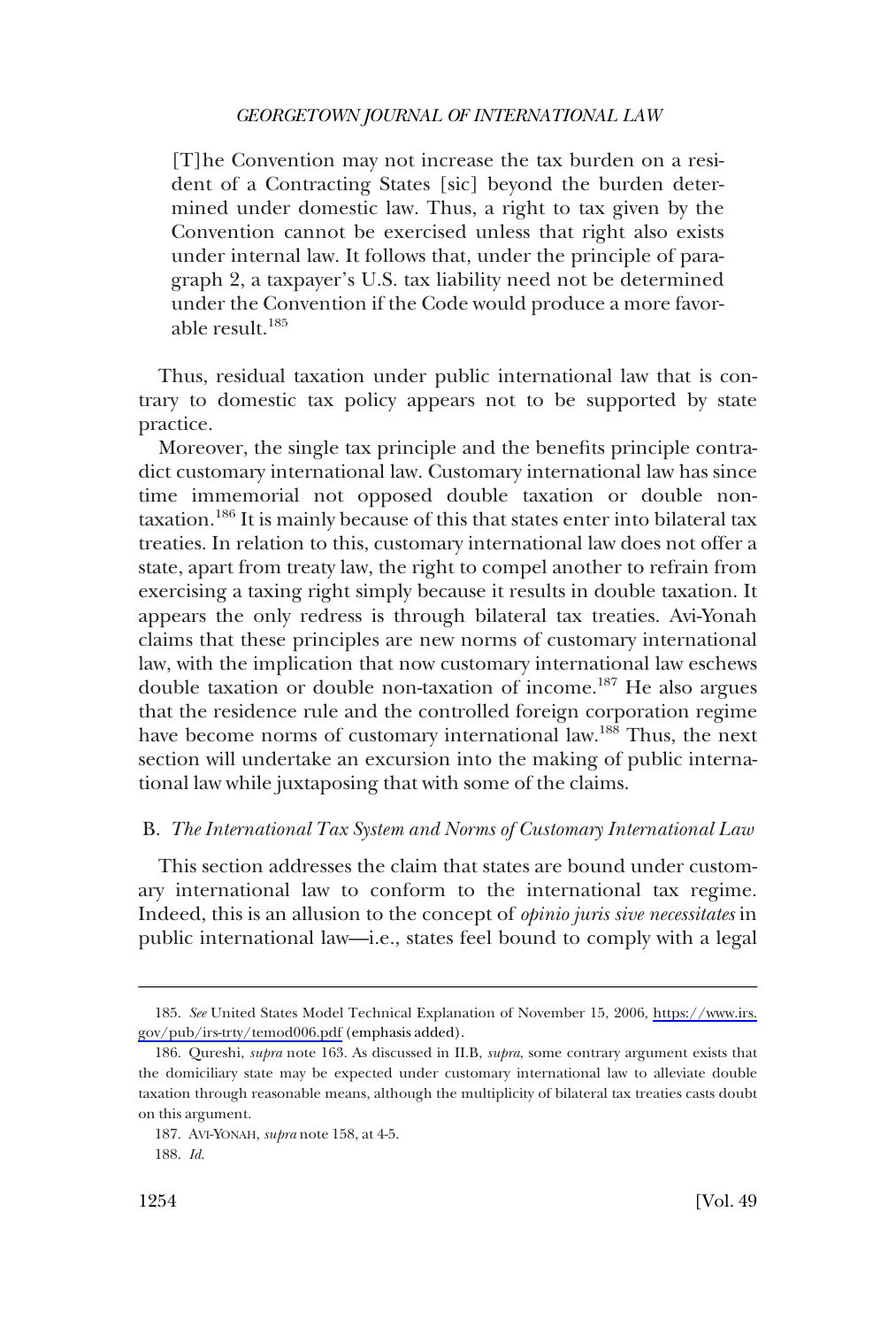<span id="page-36-0"></span>duty. Thus, without grasping the concept of *opinio juris* and customary international law, one cannot appreciate the answer given to the hypothetical question posed to skeptics. For ease of reference, the claims are grouped into two: (1) customary international tax law formed through treaty provisions, and (2) customary international tax law formed through state practice other than through treaty.

1. Customary International Tax Law Formed through Tax Treaty Provisions—The Residence Rule

According to Avi-Yonah, "The residence rule is so widely followed and incorporated into so many treaties that it can be considered part of customary international law, even though it seems contrary to widely shared understandings of nationality."189 As discussed above, a treaty provision that may become part of customary international law should possess a norm-creating character and be capable of promoting a general practice among states. The "residence rule" appears to be a normcreating provision. It is sufficiently general in its form and may be engaged in by most states. But does the general nature of the treaty provision suggest that it has or may crystallize into a rule of customary international law? In addressing a similar question, the ICJ in *North Sea Continental Shelf* prescribed that the wording of the provision is equally as important as the provision's norm-creating nature.<sup>190</sup> In that case, the provision in question applied only after state parties to the Geneva Convention failed to reach an agreement, and was also subject to reservations.<sup>191</sup> Based on these facts, the Court found that the provision was not a norm-creating provision. How does the residence rule in bilateral tax treaties stand up to this test? A brief review of the nature of bilateral tax treaties is necessary.

Bilateral tax treaties have become useful, because states levy taxes beyond domestic assets and economic transactions.192 The majority of states "levy taxes on assets situated and transactions carried out in other countries to the extent that they benefit resident taxpayers."<sup>193</sup> Curiously, public international law does not prohibit the taxation of

<sup>189.</sup> *See* Avi-Yonah, *supra* note 157, at 486. *See also* AVI-YONAH, *supra* note 158, at 23. Generally, under the residence rule, a person's liability to tax is dependent upon whether that person is considered a resident of the state exercising the taxing jurisdiction.

<sup>190.</sup> North Sea Continental Shelf (Ger./Den. and Ger./Neth.), Judgment, 1969 I.C.J. Rep. 3, 34-35 (Feb. 20).

<sup>191.</sup> *Id*. at 24-26.

<sup>192.</sup> Klaus Vogel, *Double Tax Treaties and Their Interpretation*, 4 BERKELEY J. INT'L L. 1 (1986).

<sup>193.</sup> *Id*.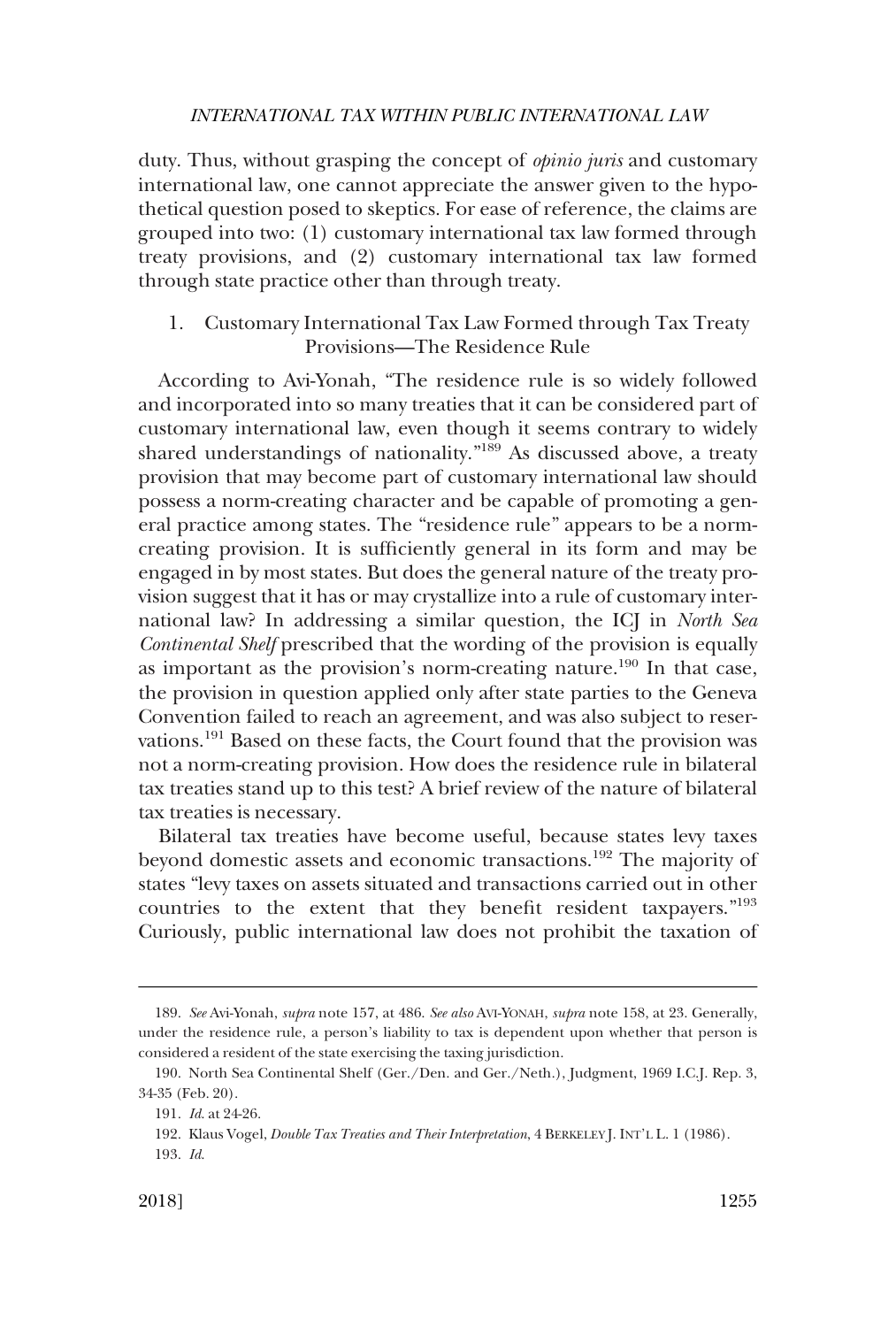foreign economic transactions if a sufficient connection between the taxpayer and the taxing state is established.<sup>194</sup> That connection may be found through residence, habitual abode, citizenship, or situs of assets. Indeed, "[n]o territoriality principle of international law prohibits the application of domestic law to situations arising in foreign countries, including the taxation of foreign income for domestic purposes."<sup>195</sup> Further, under customary international law, double taxation that arises from the interplay of the domestic laws of two or more states is not forbidden,<sup>196</sup> provided that the domestic law of each state complies with its international obligations.197 This lack of prohibition is the reason states enter into bilateral tax treaties to address cases of double taxation or double non-taxation.

It is important to bear in mind that an essential purpose of tax treaties is to promote more cooperation between the tax authorities of contracting states with a view to combating tax avoidance and evasion.<sup>198</sup> Through such cooperation, treaty partners can exchange information about international transactions of taxpayers. States do not enter bilateral tax treaties out of a sense of legal duty under customary international law to avoid double taxation or double non-taxation. Rather, a "fundamental rationale of income tax treaties is to prevent taxes from interfering with the free flow of international trade and investment."<sup>199</sup> Thus, states may choose other vehicles to address tax evasion, double taxation, or under-taxation if necessary. The United States, for example, usually concludes Tax Information Exchange Agreements with countries whose economies are not considered significant in lieu of a full-blown tax treaty.<sup>200</sup>

Bilateral tax treaties differ in many respects from other bilateral treaties. In the United States, for example, bilateral tax treaties are negotiated by the International Tax Counsel in the U.S. Department of the

<sup>194.</sup> *Id. See also* RESTATEMENT (THIRD) OF THE FOREIGN RELATIONS LAW OF THE UNITED § 412 (AM. LAW. INST. 1987) STATES [hereinafter RESTATEMENT (THIRD)].

<sup>195.</sup> Vogel, *supra* note 192, at 6. *See also* RESTATEMENT (THIRD) § 411.

<sup>196.</sup> Double taxation is the situation where comparable taxes of two or more states are levied on the same taxable event of a taxpayer for identical tax periods. Economic double taxation, on the other hand, involves the taxation of different taxpayers by two or more states in respect of the same subject matter and tax period. *See* Vogel, *supra* note 192, at 5-6.

<sup>197.</sup> *Id. See also* RESTATEMENT (THIRD) § 411 reporters' note 2.

<sup>198.</sup> GUSTAFSON ET AL., *supra* note 102, at 71.

<sup>199.</sup> *Id*. at 768.

<sup>200.</sup> William P. Streng, Vinson & Elkins Professor of Law, Univ. of Hous. Law Ctr., U.S. Tax Treaties: Trends, Issues & Policies - Recent Developments - Future Prospects, Presentation at Houston International Tax Forum (Apr. 2, 2009), [http://www.law.uh.edu/faculty/wstreng/](http://www.law.uh.edu/faculty/wstreng/HoustonInternationalTaxForum.pdf) [HoustonInternationalTaxForum.pdf](http://www.law.uh.edu/faculty/wstreng/HoustonInternationalTaxForum.pdf), at 32-33.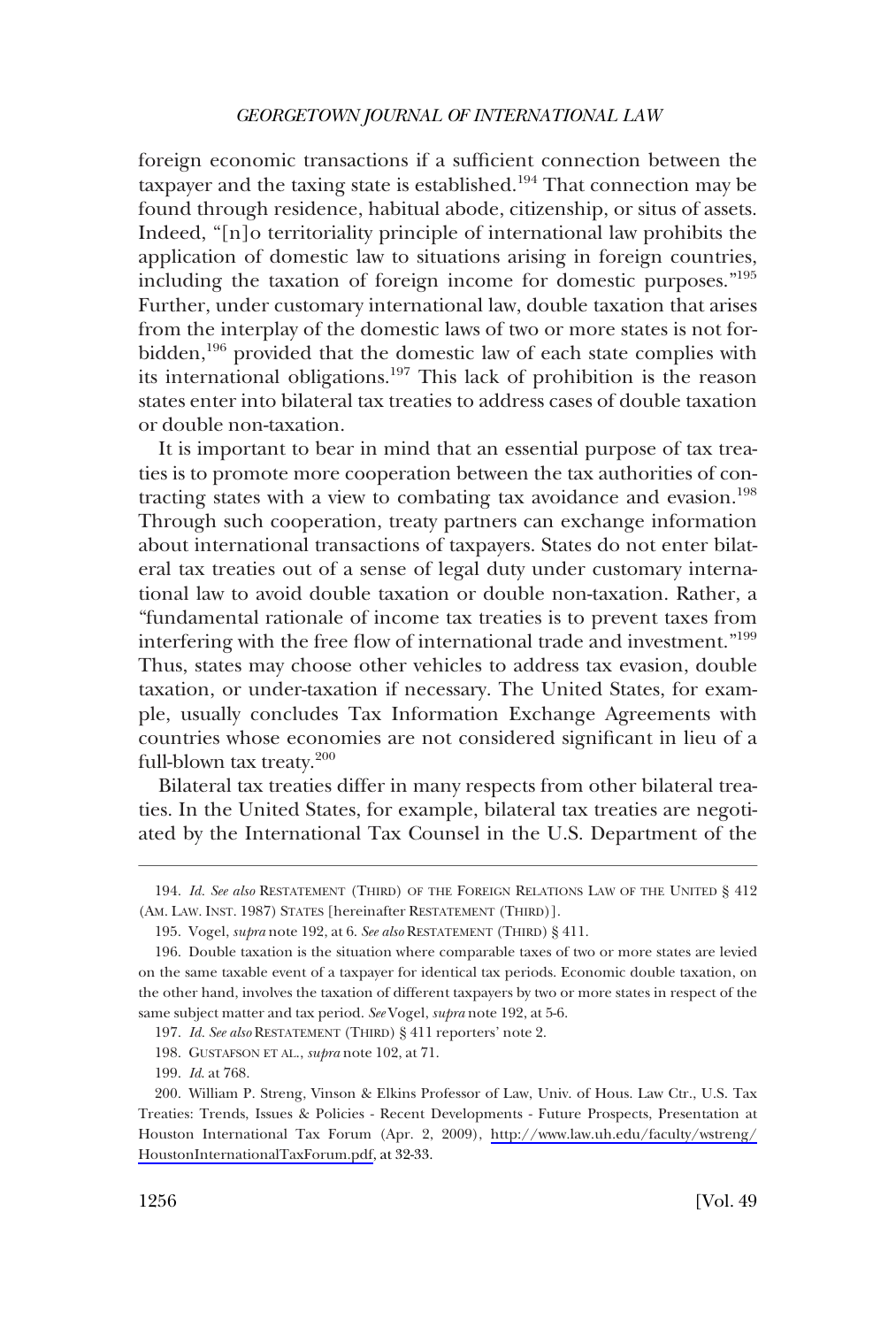Treasury's Office of Tax Policy, not by the State Department.<sup>201</sup> In Germany, tax treaties are typically negotiated by the Ministry of Finance who is represented by a chief negotiator.<sup>202</sup> Second, whereas most treaties are subject to the Vienna Convention on the Law of Treaties, questions of interpretation for tax treaties are usually governed by the Technical Explanation (Commentaries) to the model tax treaty.<sup>203</sup> Third, bilateral tax treaties generally resort to the use of "competent authorities" for dispute resolution.<sup>204</sup> The taxpayer is merely an instigator of the process, as only the Contracting States may be parties to any dispute arising from the bilateral tax treaty.205 The taxpayer's state is not obligated to pursue the taxpayer's complaint.<sup>206</sup> If, however, the state decides to pursue the complaint of the taxpayer, that state shoulders all costs pertaining to the dispute and the taxpayer is excluded from the competent authority deliberations.<sup>207</sup> Unlike other bilateral treaties, the taxpayer is not required in any way to bear either in whole or in part the cost of the dispute.<sup>208</sup> "Moreover, the competent authorities' decision with respect to one taxpayer is not precedential authority with respect to any other taxpayer under the same or any other treaty."209

Lastly, bilateral tax treaties do not typically affect direct relations between or among states.<sup>210</sup> Instead, they provide a working arrangement

204. Generally, a competent authority is an office that is identified by a tax treaty as being responsible for addressing disputes arising from the treaty. Today, the United States has begun negotiating tax treaties that require binding arbitration in situations where the negotiating process does not result in a mutual agreement. This binding arbitration has also been incorporated into the U.S. Model Income Tax Treaty 2016. *See* GUSTAFSON ET AL., *supra* note 102, at 767-68.

205. This explains the existence of very few ICJ cases on taxation. *See* Ed Morgan, *International Tax Law as a Ponzi Scheme*, 34 SUFFOLK TRANSNAT'L L. REV. 74–77 (2011).

206. Van Der Bruggen, *supra* note 147, at 448.

207. JUAN ANGEL BECERRA, INTERPRETATION AND APPLICATION OF TAX TREATIES IN NORTH AMERICA 14, 75–81 (2007).

208. *See, e.g*., Rev. Proc. 2015-40 (providing that, in general, no user fee is required for a competent authority request).

209. GUSTAFSON ET AL., *supra* note 102, at 72.

210. Tax treaties generally limit the jurisdiction that each treaty country may exercise to tax income from domestic sources realized by a resident of the other country. They may also provide clarification about areas in which the application of the tax laws of the treaty partners may be ambiguous or unpredictable. *See* GUSTAFSON ET AL., *supra* note 102, at 63.

<sup>201.</sup> Reuven Avi-Yonah, *International Tax as International Law*, *supra* note 157, at 491-92. *See also*  Vogel, *supra* note 192, at 16.

<sup>202.</sup> Vogel, *supra* note 192, at 16.

<sup>203.</sup> The drafting of bilateral tax treaties usually starts from the text of at least one of the model tax treaties. Among the model tax treaties are the OECD Model; U.N. Model; U.S. Model; and the recently released U.S. Model Income Tax Treaty 2016, *supra* note 155.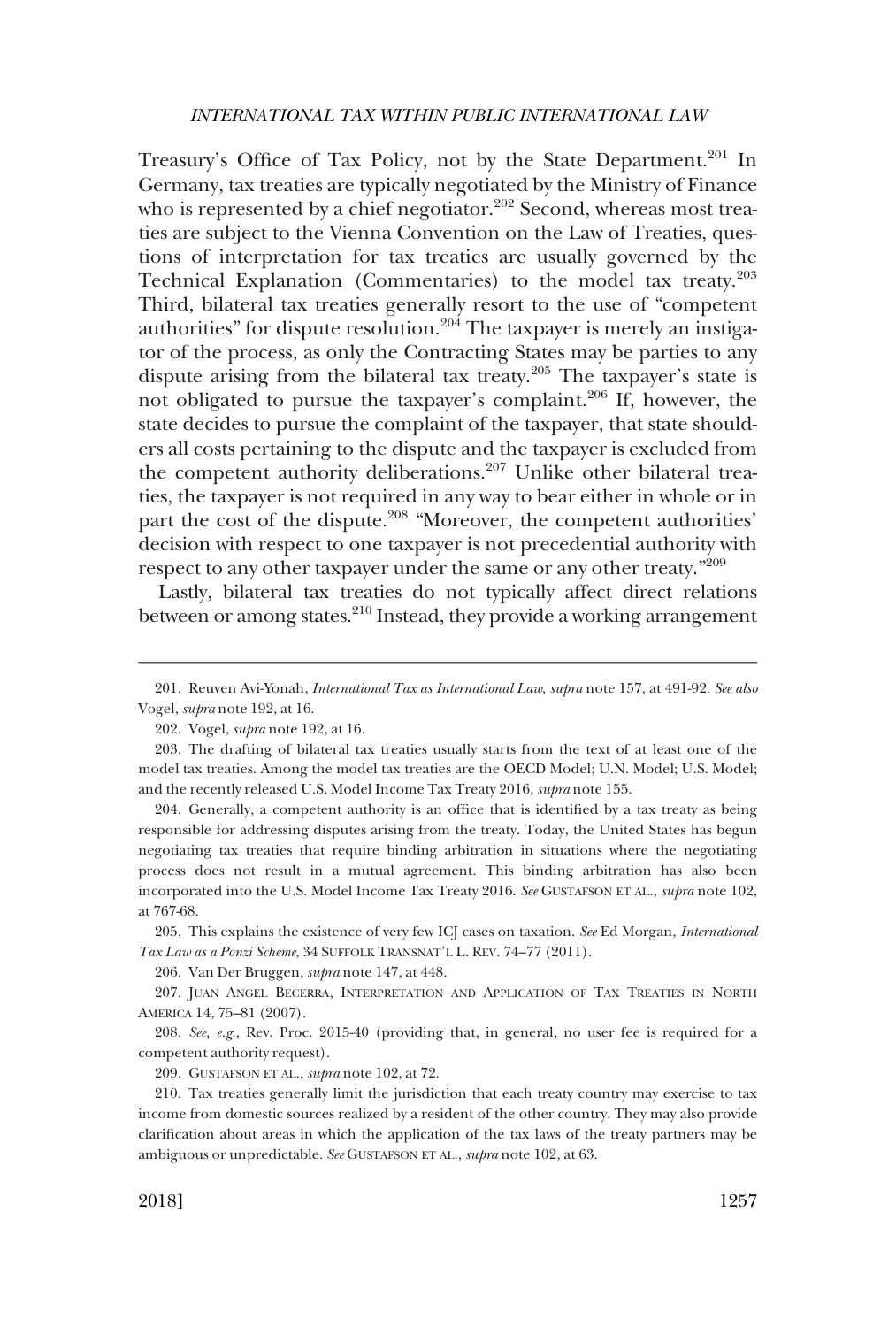for states to adapt their domestic tax laws with a view to avoiding double taxation or tax evasion in relation to taxable persons whose activities bear sufficient nexus for taxation by the two contracting states.<sup>211</sup> States negotiate bilateral tax treaties to reciprocate tax favors granted to their taxpayers who are typically at the center of an instance of double taxation (non-taxation).<sup>212</sup> Because bilateral tax treaties generally result in the application of domestic tax laws, they do not govern the conduct of states in the public international law arena or applications of foreign law. Bilateral tax treaties assume that both contracting states exercise taxing jurisdiction based on their domestic tax laws. Proceeding on that assumption, tax treaties seek to restrict the domestic tax law of both contracting states in cross-border matters.<sup>213</sup> Thus, bilateral tax treaties are generally seen as limiting rather than expanding tax liabilities and accordingly applicable by election of the taxpayer who must exercise the right to claim treaty protection.<sup>214</sup>

This is, by far, one of the most relevant distinguishing features of bilateral tax treaties. It is generally the taxpayer who would seek their application and instigate the competent authority or mutual agreement procedure to reduce the tax liability. Where there is a more favorable tax position under domestic law, the taxpayer is permitted to elect that treatment. This elective nature of bilateral tax treaties is more evident in the U.S. Model Treaty.215 As David Rosenbloom puts it,

[I]nternational tax conventions themselves usually make clear that they are elective: "The Convention shall not restrict in any manner any benefit now or hereafter accorded . . . by the laws of either Contracting state . . . This means, simply, that a taxpayer may reject a treaty and its contents and invoke instead its

<sup>211.</sup> Instances of double taxation do not directly erode the taxing rights of states. States by their sovereignty may choose to impose on persons with whom they have sufficient nexus taxes they consider due them, whether or not it causes double taxation. And in practice, if the taxes in a particular state are disruptive, investments may be channeled outside that state, resulting in loss of investments. States may also refrain from imposing tax in order to position themselves as appealing locations for investments.

<sup>212.</sup> In situations of double non-taxation, the domestic tax law of the treaty partner is applicable, but the treaty provisions on exchange of information and other procedural matters would help address the problem of double non-taxation.

<sup>213.</sup> Vogel, *supra* note 192, at 14.

<sup>214.</sup> KLAUS VOGEL ET. AL., *KLAUS VOGEL ON DOUBLE TAXATION CONVENTIONS: A COMMENTARY TO THE OECD-, UN-, AND US MODEL CONVENTIONS FOR THE AVOIDANCE OF DOUBLE TAXATION ON INCOME AND CAPITAL, WITH PARTICULAR REFERENCE TO GERMAN TREATY PRACTICE (John* Marin and Bruce Elvin trans., 3d ed. 1997).

<sup>215.</sup> U.S. Model, *supra* note 155.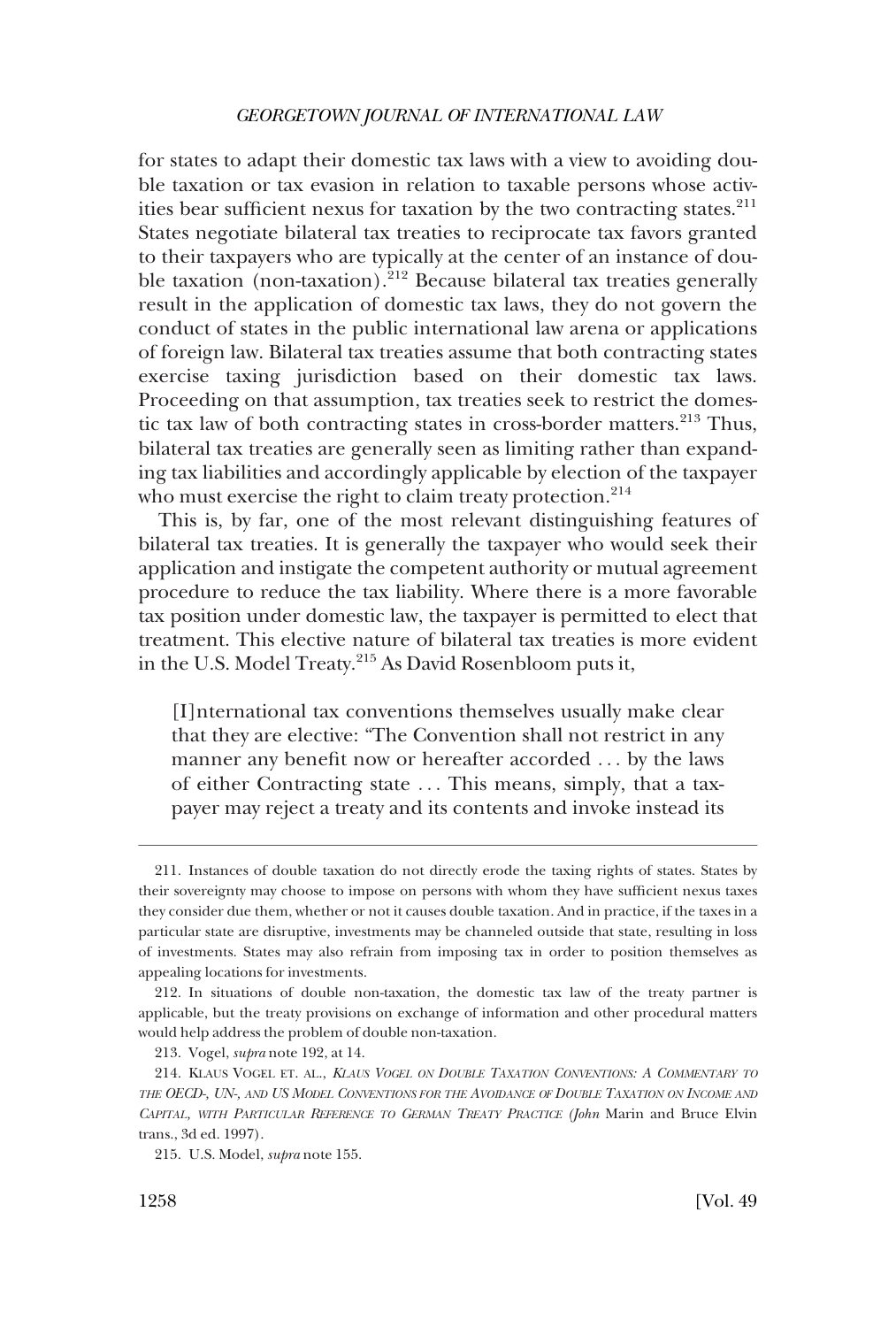rights under domestic law, both in the United States and in the other country."<sup>216</sup>

The elective nature of tax treaties was further clarified by the U.S. Model Technical Explanation on Article 1(2) as follows: "A taxpayer may not, however, choose among the provisions of the Code and the Convention in an inconsistent manner in order to minimize tax."217

On the basis of the decision in *North Sea Continental Shelf*, this elective feature of bilateral tax treaties casts doubt on the norm-creating character of the residence principle as embodied in tax treaties. In that case, the ability of states to apply other principles over the equidistance principle in the Geneva Convention stripped the relevant article in the Geneva Convention of its norm-creating character.<sup>218</sup> Therefore, if taxpayers, both natural and juridical persons, are permitted to elect to suspend the application of a treaty, then that treaty is incapable of promoting a general participation among states of the kind required for the formation of customary international law. Even worse, with respect to bilateral treaties, the actors (i.e., taxpayers) are not recognized as traditional players in the public international law field.<sup>219</sup>

The norm-creating character of the residence principle is plunged into more doubt because a bilateral tax treaty acts like a "stencil that is placed over the pattern of the domestic law and covers certain parts."220 As a stencil, it cannot print any "pattern" that did not already exist in domestic law. Thus, if there is any place we should look for norm-creating provisions, it should be that "pattern" in domestic law, and not the "stencil" of bilateral tax treaties. Ultimately, similar to the findings of the Court in *North Sea Continental Shelf*, the very nature of bilateral tax treaties would challenge a conclusion that the residence rule as

<sup>216.</sup> H. David Rosenbloom, *The David R. Tillinghast Lecture: International Tax Arbitrage and the "International Tax System*,*"* 53 TAX L. REV. 137, 164 (2000)*. See also* Stephen M. Brecher, *Relationship of and Conflicts Between Income Tax Treaties and the Internal Revenue Code*, 24 T. EXEC. 175 (1972). But for a contrary view, see Vogel, *supra* note 192.

<sup>217.</sup> UNITED STATES MODEL TECHNICAL EXPLANATION ACCOMPANYING THE UNITED STATES MODEL INCOME TAX CONVENTION OF NOV. 15, 2006 2 (U.S. DEP'T OF TREASURY 2006), [https://](https://www.treasury.gov/press-center/press-releases/Documents/hp16802.pdf) [www.treasury.gov/press-center/press-releases/Documents/hp16802.pdf.](https://www.treasury.gov/press-center/press-releases/Documents/hp16802.pdf)

<sup>218.</sup> *See* North Sea Continental Shelf (Ger./Den. and Ger./Neth.), Judgment, 1969 I.C.J. Rep. 3, 42 (Feb. 20).

<sup>219.</sup> It has been increasingly argued that today, non-state actors such as individuals are considered subjects of public international law*. See, e.g*., DIXON, *supra* note 6; Jordan J. Paust, *Non-State Actor Participation in International Law and the Pretense of Exclusion*, 51 VA. J. INT'L. L. 977 (2011).

<sup>220.</sup> Vogel, *supra* note 192, at 26.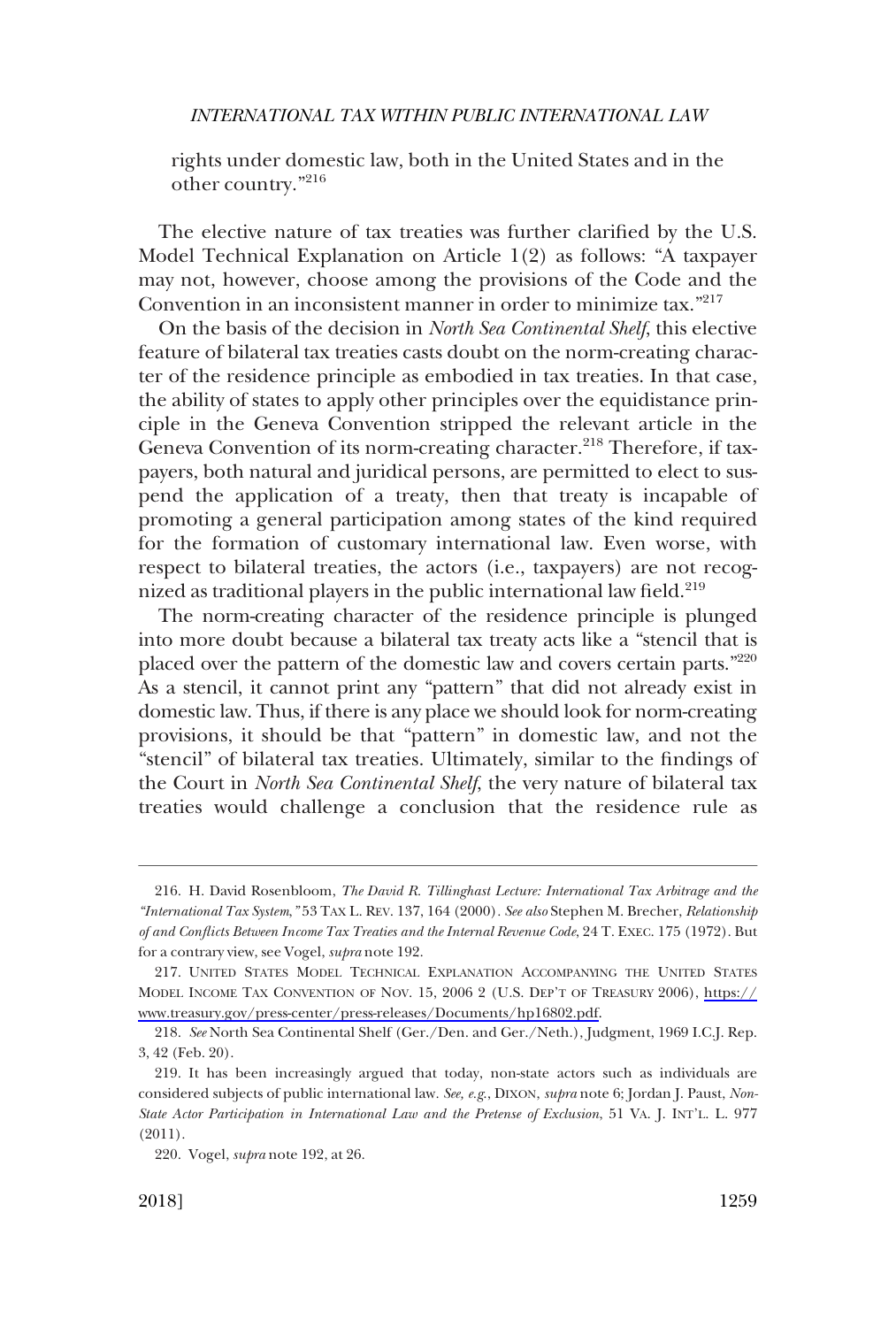<span id="page-41-0"></span>embodied in bilateral tax treaties has crystallized into customary international law simply because multiple bilateral tax treaties contain it.

Similarly, the uncertainty that plagues the single tax principle and the benefits principle raises doubts about their crystallization as norms of customary international law.221 Moreover, to the extent that the single tax principle and the benefits principle are described as founded upon treaty law, they would suffer a similar fate as the residence principle on the basis of the decision in *North Sea Continental Shelf*.<sup>222</sup> If these principles, as contained in treaty provisions, merely codify what would otherwise constitute *de lege lata* or emerging rules of customary international law, then they could become norms of customary international law. However, state practice, outside of treaty law, seems to not support these principles and hence, they may not be considered *de lege lata*.

2. Customary International Tax Law from State Practice Other than through Treaty-Controlled Foreign Corporation Regime

In regard to the controlled foreign corporation (CFC) regime, Avi-Yonah states:

Again, there was no international law challenge to the deemed dividend rule. Instead, other countries began to copy the CFC regime. . . . Currently, there are 23 countries with CFC rules (mostly developed ones), and the number is likely to increase.<sup>223</sup> Thus, it would seem that the CFC concept arguably has become part of customary international law, just like the expansion of territorial jurisdiction over international waters rapidly changed international law from the  $1970s$  onward.<sup>224</sup>

The comparison between the CFC regime and the expansion of territorial jurisdiction into international waters is debatable. This is because the CFC regime did not possess extraterritorial implications of the kind that expansion into international waters did.225 Whereas the expansion

<sup>221.</sup> Similarly, the uncertainty makes the single tax principle and the benefits principle unlikely to qualify as general principles of law recognized by nations within the meaning of Article  $38(1)(c)$ .

<sup>222.</sup> *North Sea Continental Shelf*, 1969 I.C.J. Rep. at 3.

<sup>223.</sup> As at the time of writing this paper, there were about sixty-five countries with a CFC regime. *See* DELOITTE TAX SERVICES, GUIDE TO CONTROLLED FOREIGN COMPANY REGIMES (2014), [http://](http://www2.deloitte.com/il/en/pages/tax/articles/guide-to-controlled-foreign-company-regimes.html/)  [www2.deloitte.com/il/en/pages/tax/articles/guide-to-controlled-foreign-company-regimes.html/](http://www2.deloitte.com/il/en/pages/tax/articles/guide-to-controlled-foreign-company-regimes.html/).

<sup>224.</sup> Avi-Yonah, *supra* note 157, at 488; *see also* AVI-YONAH, *supra* note 158, at 25.

<sup>225.</sup> International concern over expansion into international waters bordered on matters such as delimitation of a state's territorial sea using a three-mile or twelve-mile limit and the nature of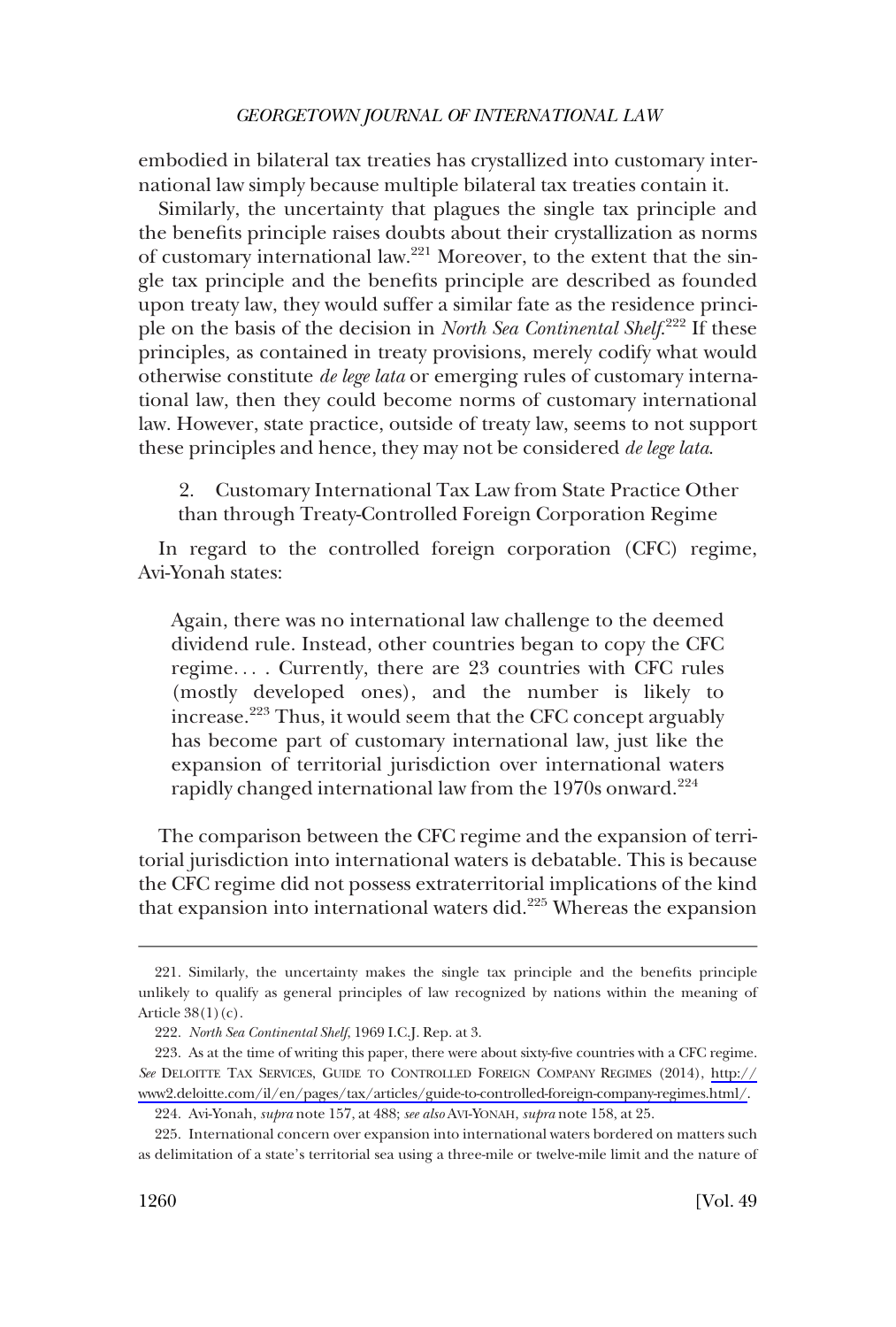of jurisdiction over international waters entailed the potential for violation of the sovereign space of a state, the CFC regime did not. The CFC regime stopped at the shareholders of the foreign corporation. And indeed, not all shareholders of the foreign corporation were targeted. Only those shareholders with whom the state employing the CFC regime had sufficient nexus for taxation, such as residence and citizenship, were targeted by the CFC regime. A brief description of the CFC regime is illustrative.

In the United States, the CFC regime targets U.S. persons owning ten percent or more of the total voting power or total value of stock of CFCs.226 Taxation under the CFC regime is not on the foreign corporation *per se*, but on certain of its U.S. shareholders. Foreign corporations generally do not pay U.S. taxes on foreign source income.<sup>227</sup> Thus, a twin objective is usually identified as underlying the U.S. CFC regime. First, the CFC regime was instituted to prevent the deferral of U.S. tax on foreign source income sheltered in foreign corporations owned or controlled by U.S. persons.<sup>228</sup> On this matter, the committee reviewing the provisions of the CFC bill noted that the attempt to balance the need to maintain active U.S. business operations abroad on an equally competitive footing with other operating businesses in the same countries did not require the deferral of U.S. tax in cases involving portfolio types of investments, "or where the company is merely passively receiving investment income. In such cases, there is no competitive problem justifying postponement of the tax until the income is repatriated."<sup>229</sup> In other words, the CFC regime was not going after foreign corporations, but rather U.S. taxable persons who were deemed to have no business justification for escaping current U.S. taxation by keeping foreign source income in foreign corporations. Second, the CFC regime was to address the shifting of income by U.S. persons to foreign corporations and the use of machinations geared towards the reduction or elimination of taxes.230

the authority or restriction a state could exercise in its territorial sea, the contiguous zone, the continental shelf, and the Exclusive Economic Zone. *See, e.g*., Legal Issues Raised by Proposed Presidential Proclamation to Extend the Territorial Sea, 12 Op. O.L.C. 238 (1988).

<sup>226.</sup> *See* I.R.C. § 951(b) (2017).

<sup>227.</sup> One exception is where the foreign source income of a foreign corporation is taxable in the United States by virtue of its being treated as effectively connected to U.S. trade or business. *See* I.R.C. §§ 882, 864(c)(4).

<sup>228.</sup> S. REP. NO. 87-1881, at 78-79 (1962).

<sup>229.</sup> *Id*. at 83.

<sup>230.</sup> *Id*. at 78-79.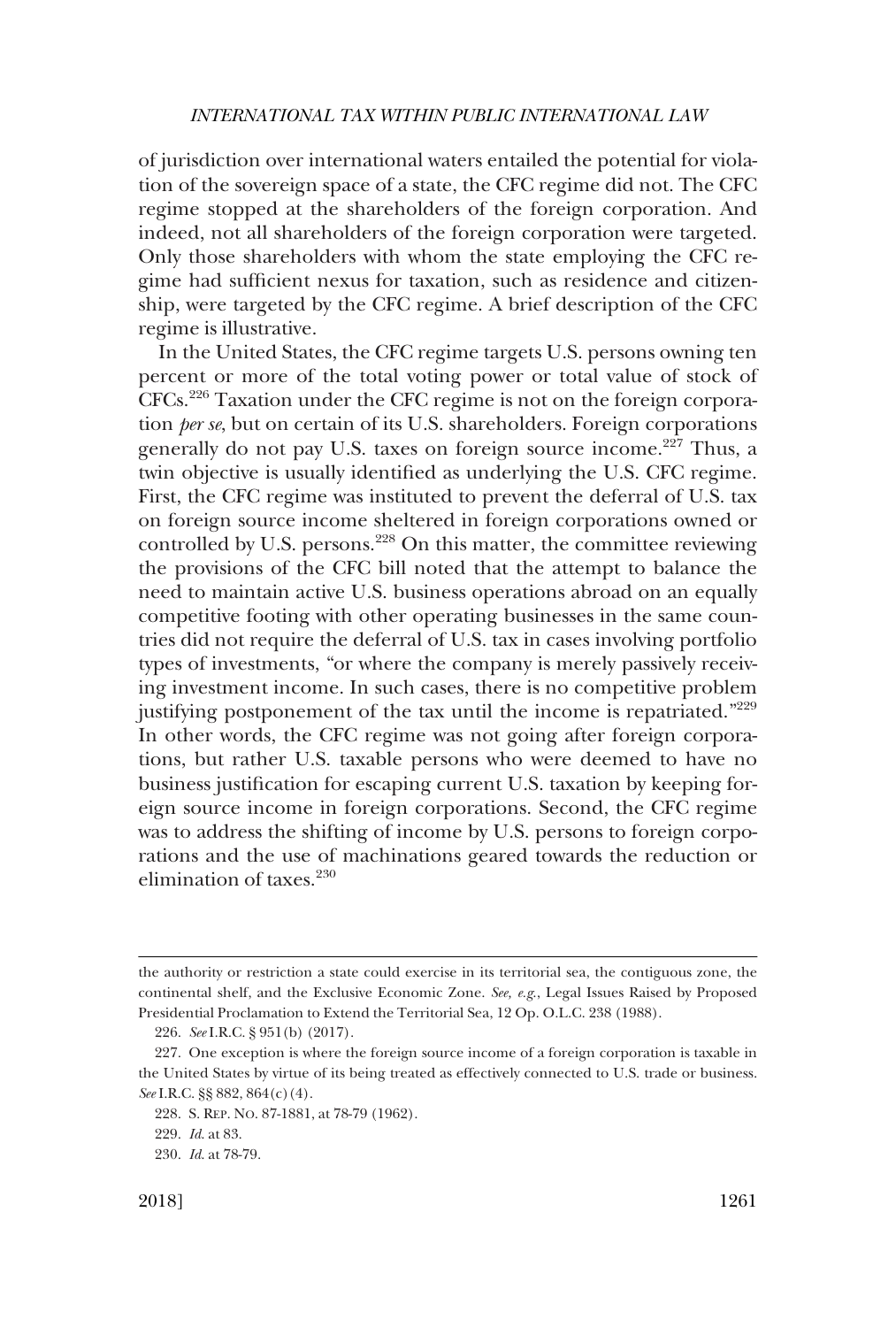Thus, it is clear from this example that the CFC regime targeted U.S. taxable persons who owned interests in foreign corporations and, therefore, it was not expected to result in a conundrum in the international community similar to that triggered by the expansion of state jurisdiction over international waters. However, this example pertains only to the United States. For purposes of public international law, we must look beyond the practice of just one state. The question then is whether examples from other jurisdictions would controvert the argument that the CFC regime does not present an incursion into the sovereign space of states.

Many countries use CFC regimes to prevent erosion of the domestic tax base and to address the shifting of income by domestic taxpayers to jurisdictions with no or low tax rates. CFC regimes generally "eliminate the deferral of income earned by a CFC and tax residents currently on their proportionate share of a CFC's income."231 Thus, the regime is generally triggered, and justifiably so, in situations where: a domestic taxpayer is in "control" of the CFC; the CFC is located in a "low tax" jurisdiction or a jurisdiction that imposes a tax rate lower than the rate (as specifically defined) in the shareholder's country, or, alternatively, that the CFC is located in a "black" or "grey" list jurisdiction (as opposed to a favored "white" list jurisdiction);<sup>232</sup> and the CFC derives specific types of income (e.g., passive income in some regimes, but all types of income in others). $233$ 

In effect, the trigger for the CFC regime is a domestic taxpayer who is in control of a CFC. Without this nexus, the CFC regime crumbles. CFC regimes are therefore first and foremost inward-looking in that they address specific challenges to domestic tax regimes as perpetrated by domestic players, such as residents or nationals, who employ varied devices through foreign corporations to escape domestic taxation.<sup>234</sup> Thus, a state's taxation of its residents who seek to be shielded by foreign corporations under their control does not constitute an incursion into the sovereign space of another country.235

<sup>231.</sup> DELOITTE TAX SERVICES, *supra* note 223, at 1.

<sup>232.</sup> DELOITTE TAX SERVICES, *supra* note 223.

<sup>233.</sup> Id.; OECD, DESIGNING EFFECTIVE CONTROLLED FOREIGN COMPANY RULES, ACTION 3 - 2015 FINAL REPORT (2015), [https://read.oecd-ilibrary.org/taxation/designing-effective-controlled](https://read.oecd-ilibrary.org/taxation/designing-effective-controlled-foreign-company-rules-action-3-2015-final-report_9789264241152-en#page1/)[foreign-company-rules-action-3-2015-final-report\\_9789264241152-en#page1/.](https://read.oecd-ilibrary.org/taxation/designing-effective-controlled-foreign-company-rules-action-3-2015-final-report_9789264241152-en#page1/)

<sup>234.</sup> *Id*.

<sup>235.</sup> *See also* RESTATEMENT (THIRD) § 412 reporters' note 4 (1987) ("Tax laws commonly provide for taxing as income a person's *pro rata* share of the undistributed income of a partnership not domiciled in the state. In the case of a corporation, the practice is limited. Until 1962, the United States taxed United States shareholders on the undistributed income of foreign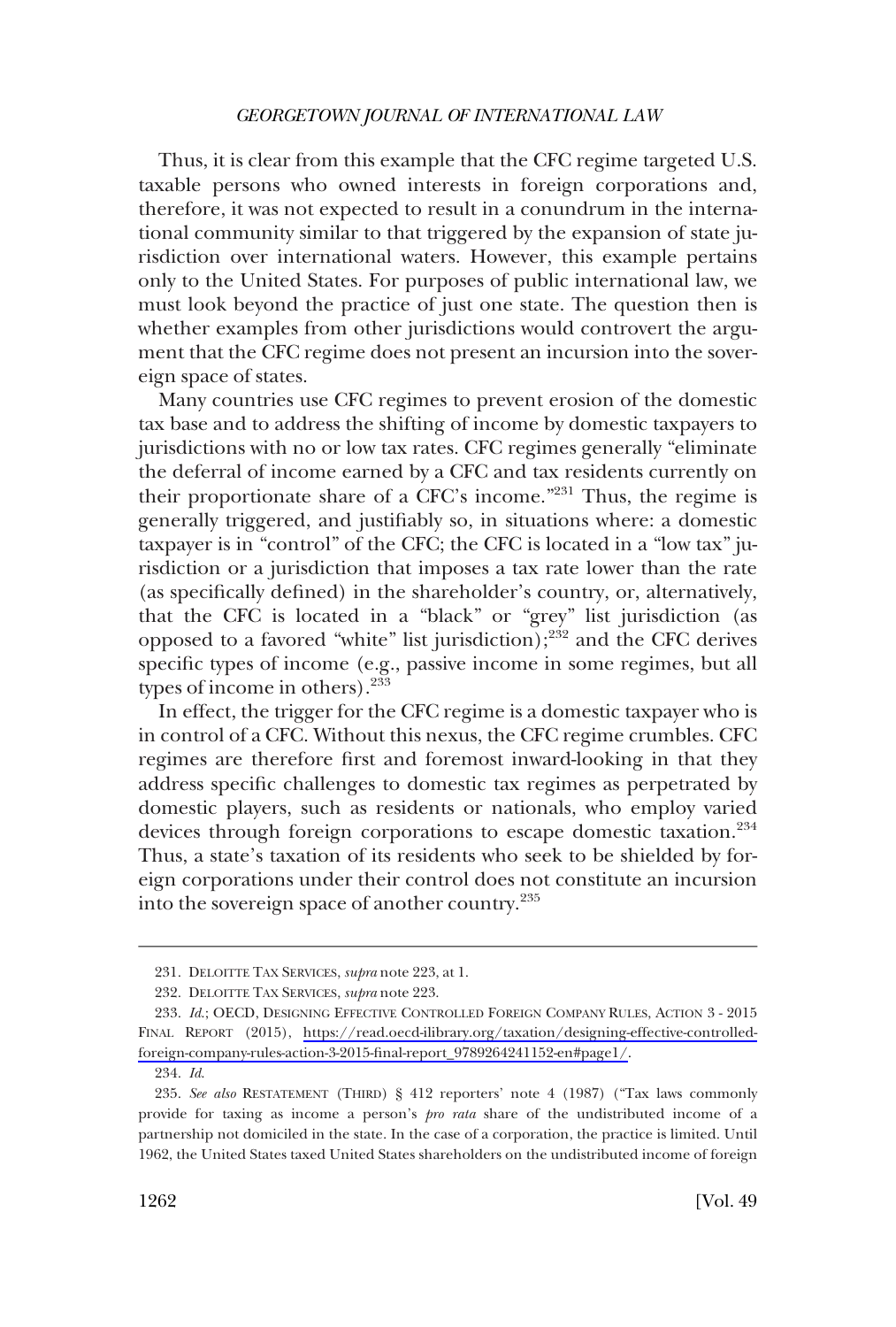In Argentina, the CFC rules require resident shareholders to include in their taxable income the taxable profits derived by a company resident in a non-cooperative jurisdiction from certain passive income if the amount of passive income is greater than the amount of active income.236 In Australia, qualifying Australian shareholders are subject to taxation on an accruals basis on their proportionate share of a CFC's "attributable income."237 Under the Brazilian CFC rules, profits earned by a CFC of a Brazilian entity, whether or not distributed, must be included in the corporate income tax of the Brazilian entity.238 In Canada, residents are subject to current taxation on their share of foreign accrual property income earned by a controlled foreign affiliate.<sup>239</sup> Similarly, a Chinese enterprise shareholder may be subject to current taxation to the extent of its proportionate share of undistributed profits of CFCs located in certain low tax jurisdictions where there are no valid business reasons for the decision not to distribute.<sup>240</sup> In Denmark, a Danish company is required to include in its taxable income the total income of a foreign or Danish subsidiary, if the subsidiary qualifies as a CFC.241 Similarly, an Egyptian company may be subject to current taxation on the income of its CFC if certain requirements exist. $242$  In Finland, Finnish residents may be subject to income tax on their share of the profits of a CFC, without regard to whether the CFC distributes the profits to its shareholders.<sup>243</sup> Under the French CFC rules, a French entity may be subject to tax on profits of certain foreign entities that

corporations only in the case of foreign personal holding companies, i.e., closely-held companies, controlled by United States individuals, that derive principally passive investment income. . . . Since 1962, the United States has also taxed certain undistributed 'tax haven' income of foreign operating corporations controlled by United States persons (whether individuals, partnerships, or corporations). . . . Such taxation has been held to be constitutional. . . . Other countries— Canada, France, the Federal Republic of Germany, Japan—have adopted similar legislation providing for taxation of the undistributed 'tax haven' income of a foreign entity to persons resident or domiciled in the taxing state who control the entry. From time to time, proposals have been made to tax currently to United States shareholders all undistributed income of controlled foreign corporations. . . . While such legislation has not been enacted, there seems to be no doubt that the United States could impose such a tax, especially if it makes appropriate allowance for taxes imposed by the state in which the corporation is domiciled.") (internal citations omitted).

236. The rules contain a list of countries that are classified as "cooperative" for tax transparency purposes.

242. *Id*. 243. *Id*.

<sup>237.</sup> DELOITTE TAX SERVICES, *supra* note 223.

<sup>238.</sup> *Id*.

<sup>239.</sup> *Id*.

<sup>240.</sup> *Id*.

<sup>241.</sup> *Id*.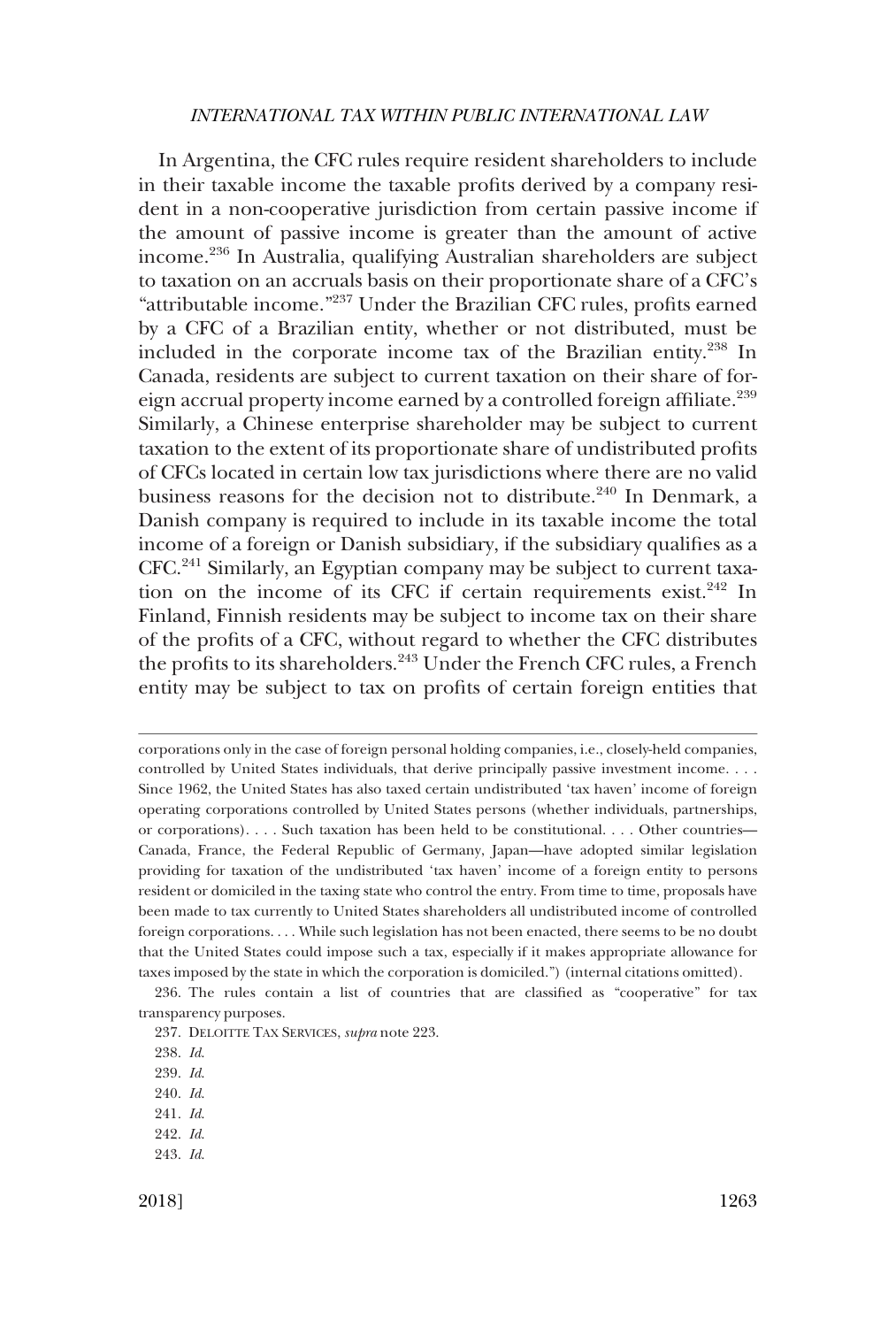benefit from a beneficial tax regime. $244$  In Uruguay, there are no specific CFC rules that apply to entities, but specific rules apply to Uruguayan individuals that hold a direct or indirect interest in a nonresident entity.245

A common thread in the CFC regimes listed above is that they are triggered by the presence of a person of interest, who is a tax resident, national, or citizen of the state administering the CFC regime. Thus, the CFC regime may not be a good fit for comparison with the expansion of jurisdiction over international waters. Whereas the former is an inward-looking act that looks at closing loopholes in domestic taxation, the latter abuts territorial boundaries, which would usually at a minimum involve the interest of adjacent and opposite states.

In light of this discussion and the very inward-looking nature of the CFC regime, it is difficult to support a claim that the "spread of CFC legislation is a good example of how rapidly customary international law, in fact, can change."<sup>246</sup> As noted, the CFC regime is so inwardlooking that it can hardly be said to have significant public international law implications. But to do this issue justice, it is necessary to employ principles of public international law to determine whether the CFC regime has emerged as international custom or a norm of public international law.

One of the principles of international law that is relevant to sustain a claim that a norm is, in fact, customary international law is that the norm must be engaged in extensively by states. In *North Sea Continental Shelf*, the ICJ noted that although evidence of practice by fifteen states was by itself inconclusive on the issue, the fifteen cases together with other factors supported a conclusion that no customary international law had been created.<sup>247</sup> The Court identified the factors as follows: the practice involved, although potentially a norm-creating practice, under the circumstances, lacked that quality; and no evidence as to the existence of *opinio juris* was established.<sup>248</sup> Instead, sufficient evidence existed to support the view that the state practice was motivated by other reasons such as political expediency.249 The Court reached a similar conclusion in *Lotus*. 250

<sup>244.</sup> *Id*.

<sup>245.</sup> *Id*.

<sup>246.</sup> Avi-Yonah, *supra* note 157, at 498.

<sup>247.</sup> North Sea Continental Shelf (Ger./Den. and Ger./Neth.), Judgment, 1969 I.C.J. Rep. 3 ¶¶ 75-78 (Feb. 20).

<sup>248.</sup> *Id*. at ¶¶ 76-77.

<sup>249.</sup> *Id*. at ¶ 77.

<sup>250.</sup> The S.S. Lotus (Fr. v. Turk.), 1927 P.C.I.J., (ser. A) No. 10 (Sept. 7).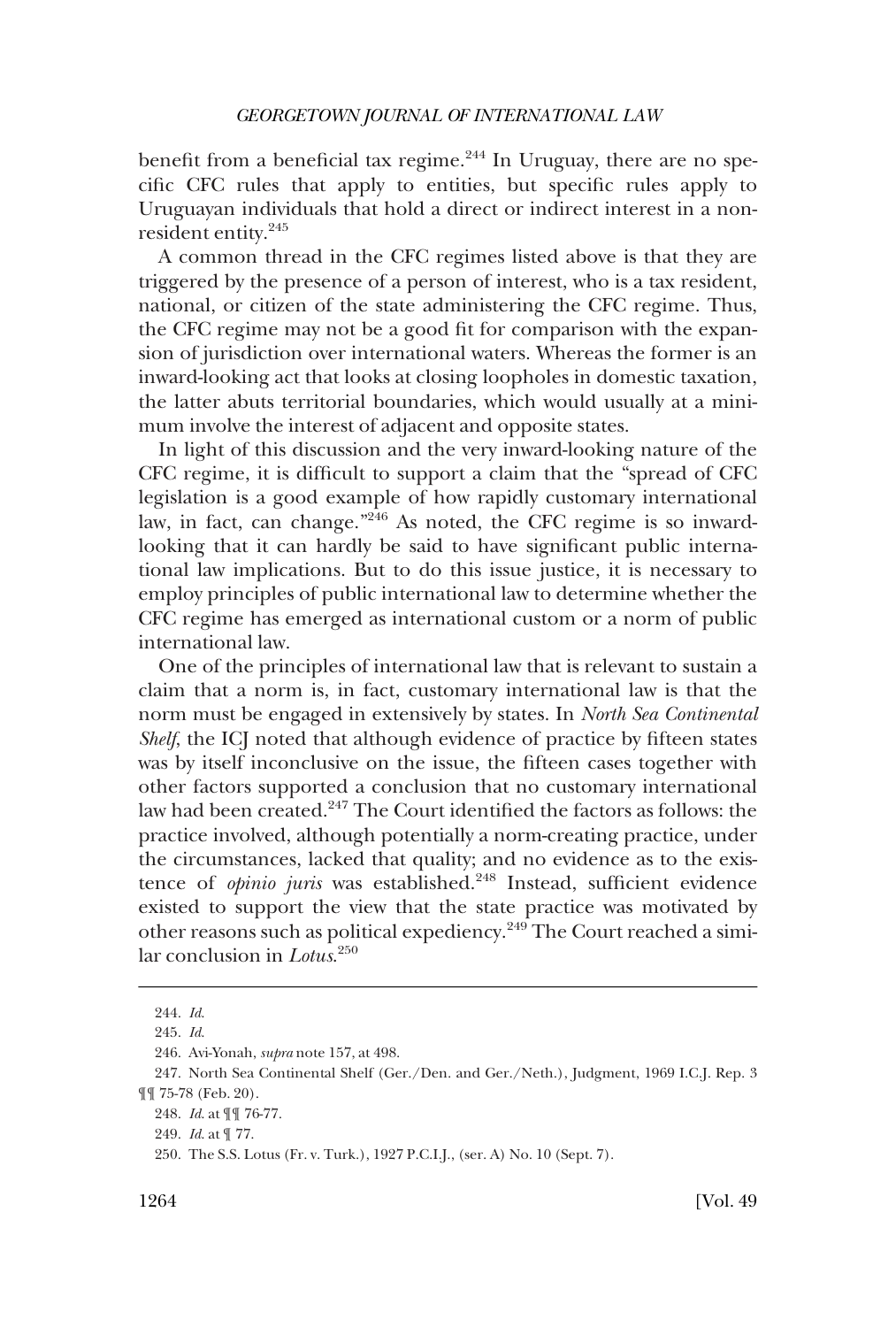As of 2004, the year Ayi-Yonah's article was published, there were twenty-three countries that had embraced the CFC regime.<sup>251</sup> Based on the ICJ jurisprudence, that number in and of itself is not dispositive of the issue. Indeed, today, there are approximately sixty-five countries with CFC regimes. $252$ 

Focusing merely on the number of states involved in the practice without examining the type of practice involved could be misleading. For example, in looking only at numbers, one could reach an absurd conclusion that the VAT has become a norm of customary international law because it is embraced by about 160 countries. This outcome, however, is incorrect, because the VAT is a type of tax that a state may elect to include in its domestic tax system. No international obligation is created or imposed on any state merely because numerous countries have found the VAT to be a useful form of taxation. Additional factors must be considered in order to determine the status of the practice in international law. The state practice under review must be capable of producing a general practice among states. Therefore, a relevant question arises as to whether the state practice permits an across-the-board application in the international community.

In the same vein as the VAT, states are recognizing that the imposition of a CFC regime is very useful in closing some loopholes in their tax systems.253 It is of no consequence that those loopholes arise from the use of foreign corporations. $254$  It is still the case that loopholes in domestic tax systems need to be closed to prevent local and domestic actors from employing devices in order to benefit from the loopholes in their domestic tax systems. Accordingly, it is purely within the sovereign will of the state to embrace or reject the CFC regime. The number of states that embrace the regime in no way creates an obligation under international law principles for other states. Viewed from this angle, it is difficult to support the claim that "[t]he United States no longer feels bound by this rule, but that is because enough other countries have adopted CFC legislation that expands the definition of nationality that customary international law has changed."255

Another element of the formation of customary international law noted by *North Sea Continental Shelf* is that the practice must be of a

<sup>251.</sup> Avi-Yonah, *supra* note 157, at 488.

<sup>252.</sup> DELOITTE TAX SERVICES, *supra* note 223.

<sup>253.</sup> See discussion above.

<sup>254.</sup> Qureshi, *supra* note 163.

<sup>255.</sup> Avi-Yonah, *supra* note 157, at 498 (emphasis added). For a similar position, see AVI-YONAH, *supra* note 158.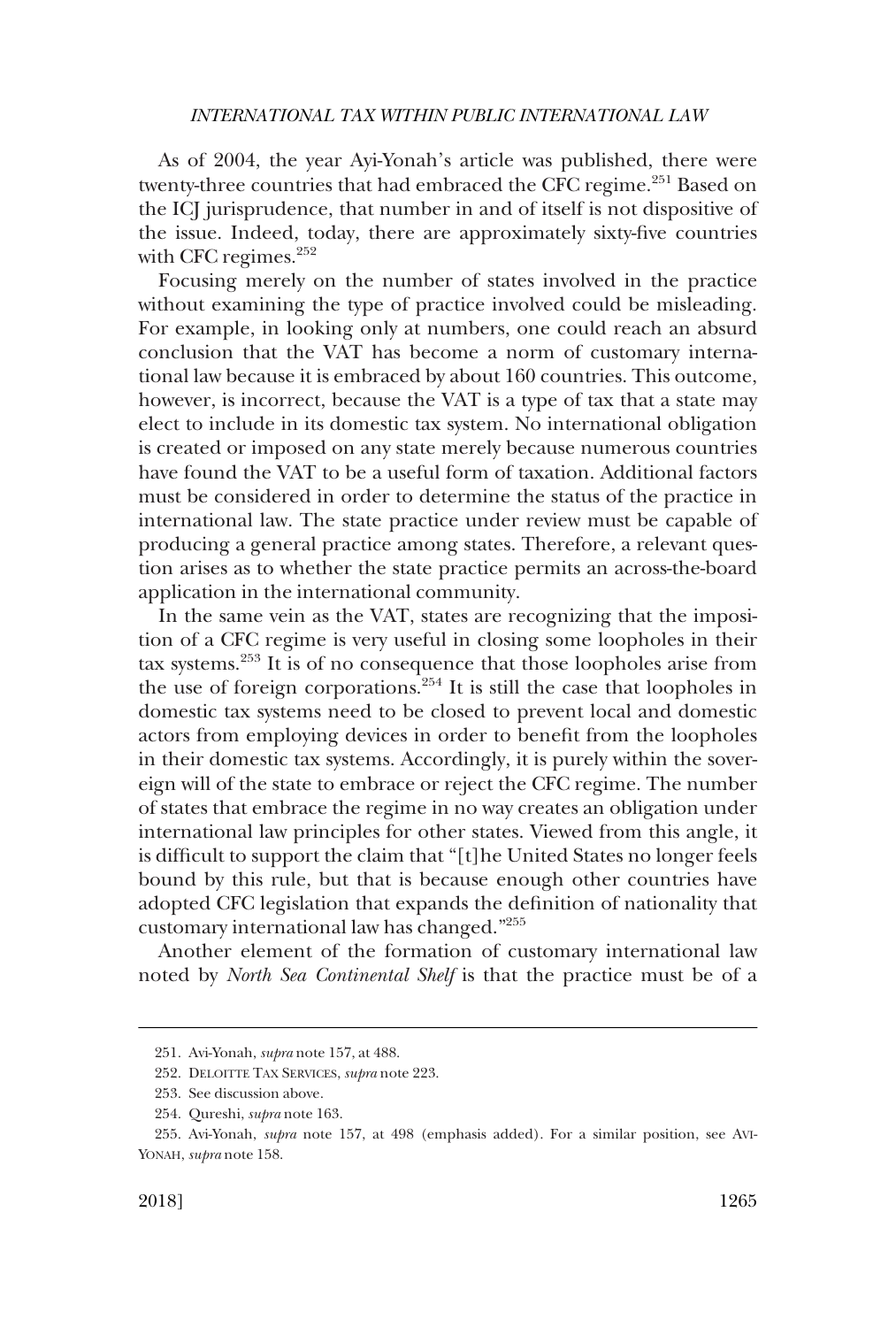nature so as to require a general practice.<sup>256</sup> Here, as mentioned previously, the CFC regime is attuned to the specific domestic situations of states. The means by which it is triggered typically requires a domestic or resident taxpayer. A sovereign state's domestic tax practices do not encroach upon the taxing jurisdiction of another state. Indeed, the reason for the conclusion of bilateral tax treaties is typically to prevent double taxation or double non-taxation. This is because the tax practices of a sovereign state hardly encroach upon the taxing powers of another sovereign state. At best, they would lead to over-taxation or undertaxation of the taxpayer involved. If a sovereign state seeks to rectify this over- or under-taxation through bilateral arrangements with another state, it is because it seeks to resolve the matter as it pertains to the taxpayer and not because it feels that its sovereign space has been invaded.

Further, Avi-Yonah points to the lack of objection from states to the CFC regime as evidence of the regime's crystallization into customary international law.257 The formation of customary law requires participation or non-participation in the rule by states whose interest are specially affected as noted by *North Sea Continental Shelf*. 258 However, the nonparticipation yardstick may not be a good measure when tax matters are concerned. Typically, the revenue rules of foreign states are accorded less attention by other states because those rules hardly affect their special interests. It is in light of this that the famous statement by Lord Mansfield was made: "[N]o country ever takes notice of the revenue laws of another."259 This statement by Lord Mansfield would become the bedrock of the revenue rule. Although the revenue rule has metamorphosed over the years, it remains true today that, generally, states do not concern themselves with the tax rules and practices of another.260 In limited cases, states may concern themselves with foreign

<sup>256.</sup> North Sea Continental Shelf, (Ger./Den. and Ger./Neth.), Judgment, 1969 I.C.J. Rep. 3 (Feb. 20).

<sup>257.</sup> Avi-Yonah, *supra* note 157, at 488.

<sup>258.</sup> *North Sea Continental Shelf*, 1969 I.C.J. Rep. at ¶ 73.

<sup>259.</sup> *See* Holman v. Johnson, 98 Eng. Rep. 1120, 1121 (KB 1775).

<sup>260.</sup> The revenue rule has been used by courts, *inter alia*, to refrain from entertaining actions by governmental authorities to enforce foreign judgments relating to tax claims. The rule originated with cases dealing with enforcing contracts that violated foreign tariff laws. Today, however, courts generally excuse performance of contracts that violate foreign tax and export tax law. *See* RESTATEMENT (FOURTH) OF FOREIGN RELATIONS: TREATIES (AM. LAW INST., Discussion Draft 2015). *See also* Pasquantino v. United States, 544 U.S. 349, 366 (2005) (citing Boucher v. Lawson, 95 Eng. Rep. 53, 55-56 (KB 1734)); Mun. Council of Sydney v. Bull, [1908] 1 KB 7; Gov't of India v. Taylor, [1955] A.C. 491 (HL); United States v. Harden, [1963] S.C.R. 366 (Can.); British Columbia v. Gilbertson, 597 F.2d 1161 (9th Cir. 1979); European Cmty. v. RJR Nabisco, Inc., 424 F.3d 175 (2d Cir. 2005).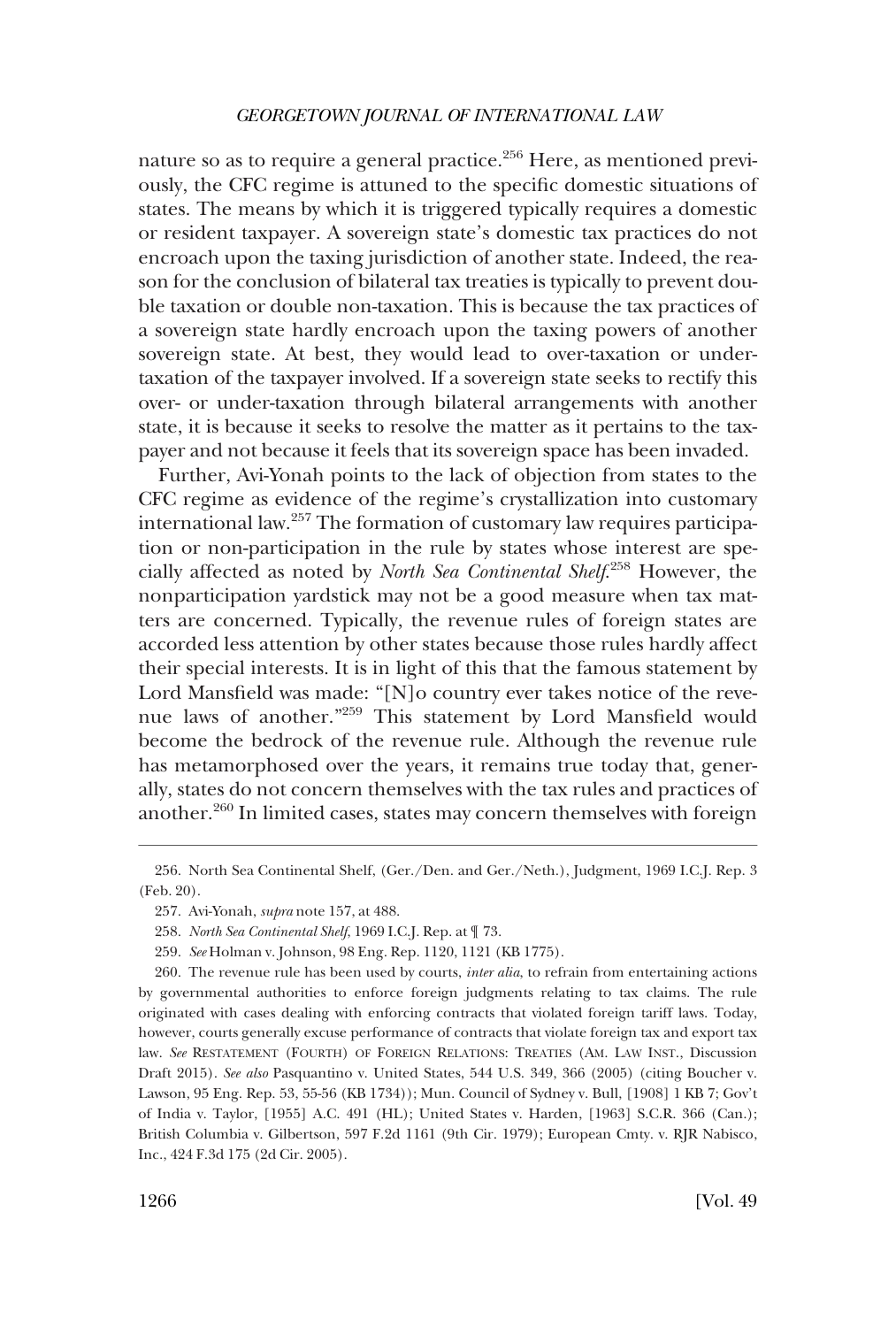tax rules. For example, a state may consider the tax rules of another to borrow certain tax practices (such as the CFC regime) or, to challenge the rules on the basis of their harmful effects (such as the EU's response to aspects of the 2017 U.S. tax reforms, as previously noted). Also, a state may engage in unilateral relief of double taxation by inquiring into the imposition of foreign taxes in order to forego their comparable tax claims. $261$  As previously mentioned, the CFC regime did not encroach upon the sovereign space of states. Thus, with the U.S. CFC regime, for example, there would be no expectation for states to object to the current taxation of U.S. taxable persons who own stock in and control a foreign corporation that earns foreign source income on which there is little or no tax.

Moreover, it is rarely argued that taxation of U.S. shareholders constitutes direct taxation of a foreign corporation. The incidence of taxation of dividends and deemed dividends in the hands of shareholders is generally not borne by the entity making the distribution. Rather, the reverse is true. Much scholarship has focused on the incidence of corporate taxation on the diminution of the wages of labor, returns to capital, and the rents for shareholders.<sup>262</sup> For all intents and purposes, it will hardly be expected that the introduction of a CFC regime will attract opposition from other states. Hence, the lack of objection from states does not constitute acquiescence in the creation of a norm of customary international law.

Indeed, current trends in the international tax field do not lend credence to the view that the CFC regime has crystallized as a norm of customary international law.263 One such recent development is the OECD Base Erosion and Profit Shifting Project (BEPS Project). The BEPS Project was tasked with developing recommendations regarding the design of rules relating to CFC regimes.<sup>264</sup> The recommendations were

<sup>261.</sup> Rosenbloom, *supra* note 216. *See also* Diane Ring, *International Tax Relations: Theory and Implications*, 60 TAX L. REV. 83 (2007) (discussing potential adverse effects from failing to anticipate other countries' tax views or the interactions of their tax rules with a state's tax rules).

*See generally* Kimberly A. Clausing, *In Search of Corporate Tax Incidence*, 65 TAX L. REV. 433 262. (2012); Arnold C. Harberger, *The Incidence of the Corporation Income Tax*, 70 J. POL. ECON. 215 (1962); William C. Randolph, *International Burdens of the Corporate Income Tax* (Cong. Budget Office, Working Paper No. 2006-09, 2006), [https://cbo.gov/sites/default/files/cbofiles/ftpdocs/75xx/doc7503/](https://cbo.gov/sites/default/files/cbofiles/ftpdocs/75xx/doc7503/2006-09.pdf)  [2006-09.pdf;](https://cbo.gov/sites/default/files/cbofiles/ftpdocs/75xx/doc7503/2006-09.pdf) Jennifer C. Gravelle, *Corporate Tax Incidence: Review of General Equilibrium Estimates and Analysis* (Cong. Budget Office, Working Paper 2010-03, 2010), [https://www.cbo.gov/sites/default/](https://www.cbo.gov/sites/default/files/111th-congress-2009-2010/workingpaper/05-2010-working_paper-corp_tax_incidence-review_of_gen_eq_estimates_0.pdf)  [files/111th-congress-2009-2010/workingpaper/05-2010-working\\_paper-corp\\_tax\\_incidence-review\\_](https://www.cbo.gov/sites/default/files/111th-congress-2009-2010/workingpaper/05-2010-working_paper-corp_tax_incidence-review_of_gen_eq_estimates_0.pdf) [of\\_gen\\_eq\\_estimates\\_0.pdf/](https://www.cbo.gov/sites/default/files/111th-congress-2009-2010/workingpaper/05-2010-working_paper-corp_tax_incidence-review_of_gen_eq_estimates_0.pdf); William A. Klein, *The Incidence of the Corporation Income Tax: A Lawyer's View of a Problem in Economics*, 1965 WIS. L. REV. 576 (1965).

<sup>263.</sup> OECD, *supra* note 233.

<sup>264.</sup> *Id*. at 9.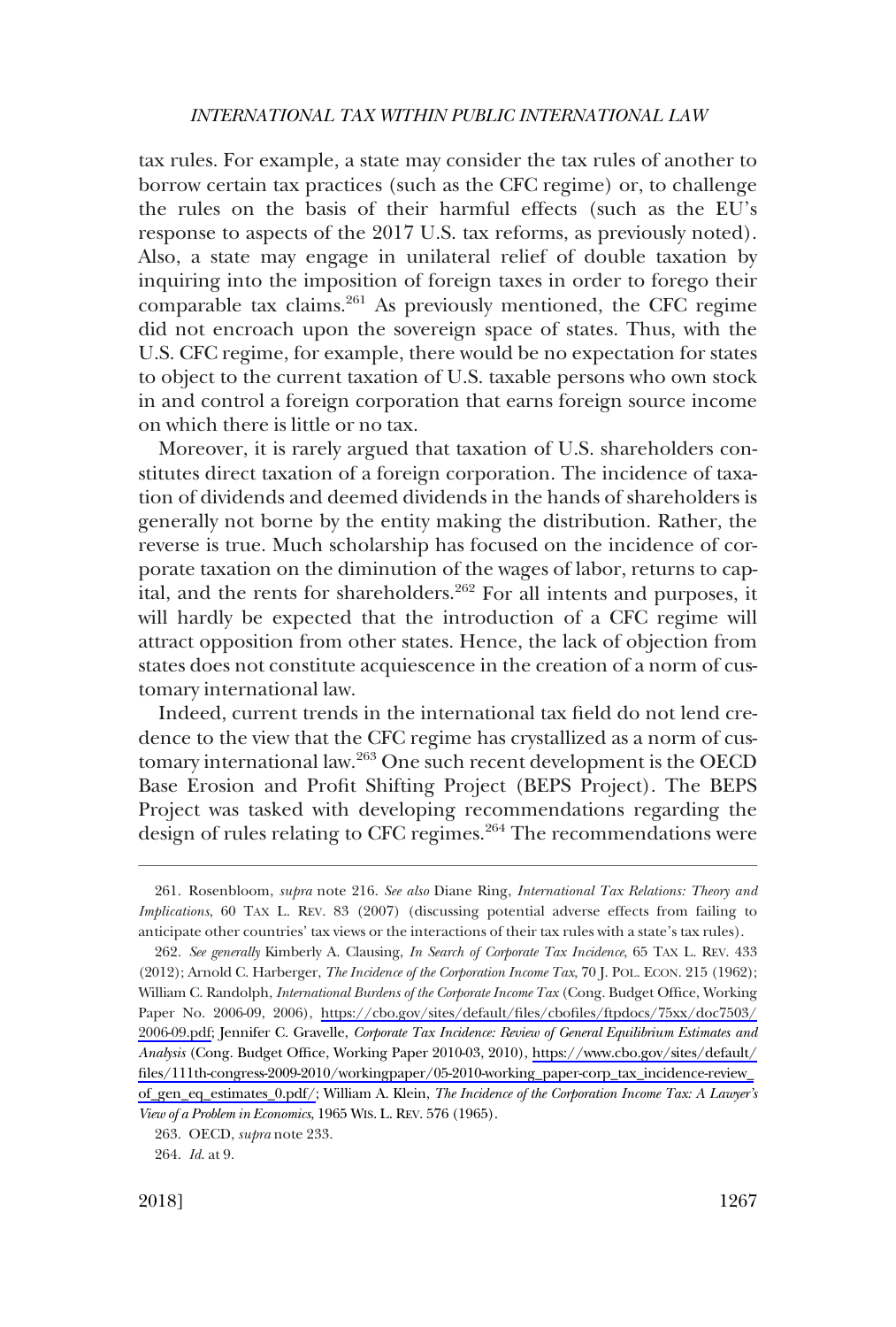<span id="page-49-0"></span>contained in a 2015 final report. $265$  One of the goals of the BEPS Project was to encourage states without a CFC regime to implement their recommended design and states with existing CFC regimes to adapt their regimes to the recommended design.<sup>266</sup> Yet the 2015 final report states that the recommendations are not minimum standards but have been designed to ensure that jurisdictions that choose to implement them would have rules that effectively prevent taxpayers from shifting income into foreign subsidiaries.267 If the CFC regime had become part of customary international law, the BEPS Project, which seeks to have all states implement a CFC regime, would not have made the decision to implement a CFC regime dependent solely upon the choice and preferences of states.

## C. *The Skeptic's Answer to Avi-Yonah's Hypothetical Question*

Tax advisors for a transition economy or developing country may undoubtedly be constrained in their advice relating to the fashioning of rules for international taxation. But that feeling of constraint does not arise out of a sense of legal duty to comply with an international obligation (i.e., *opinio juris)*. <sup>268</sup> Rather, as indicated in the fact pattern, that developing country or transition economy wishes to attract foreign investment. The government of that country may well decide to implement rules that are contrary to the single tax principle and the benefits principle and still comply with all of its public international law obligations. The consequence would not be a violation of a norm of customary international law, but instead a loss of foreign direct investment (FDI). As stated above, public international law does not eschew double taxation or double non-taxation if the domestic laws of states comply with their international obligations. In practice, however, states often conduct their tax affairs in a manner that attracts FDI or some other similar economic benefit without any sense of a legal obligation. It is, therefore, possible that a state may refuse to conform and not violate international law. That state may lose FDI, as illustrated by the following few examples.

As of 2018, Vodafone Group PLC is slated for an international arbitration with the Indian government over what may be considered a violation of the single tax principle and the benefits principle. The

<sup>265.</sup> *Id*.

<sup>266.</sup> *Id*. at 11.

<sup>267.</sup> *Id*.

<sup>268.</sup> This is, however, subject to obligations contained in international conventions, including tax and nontax treaties, as discussed above.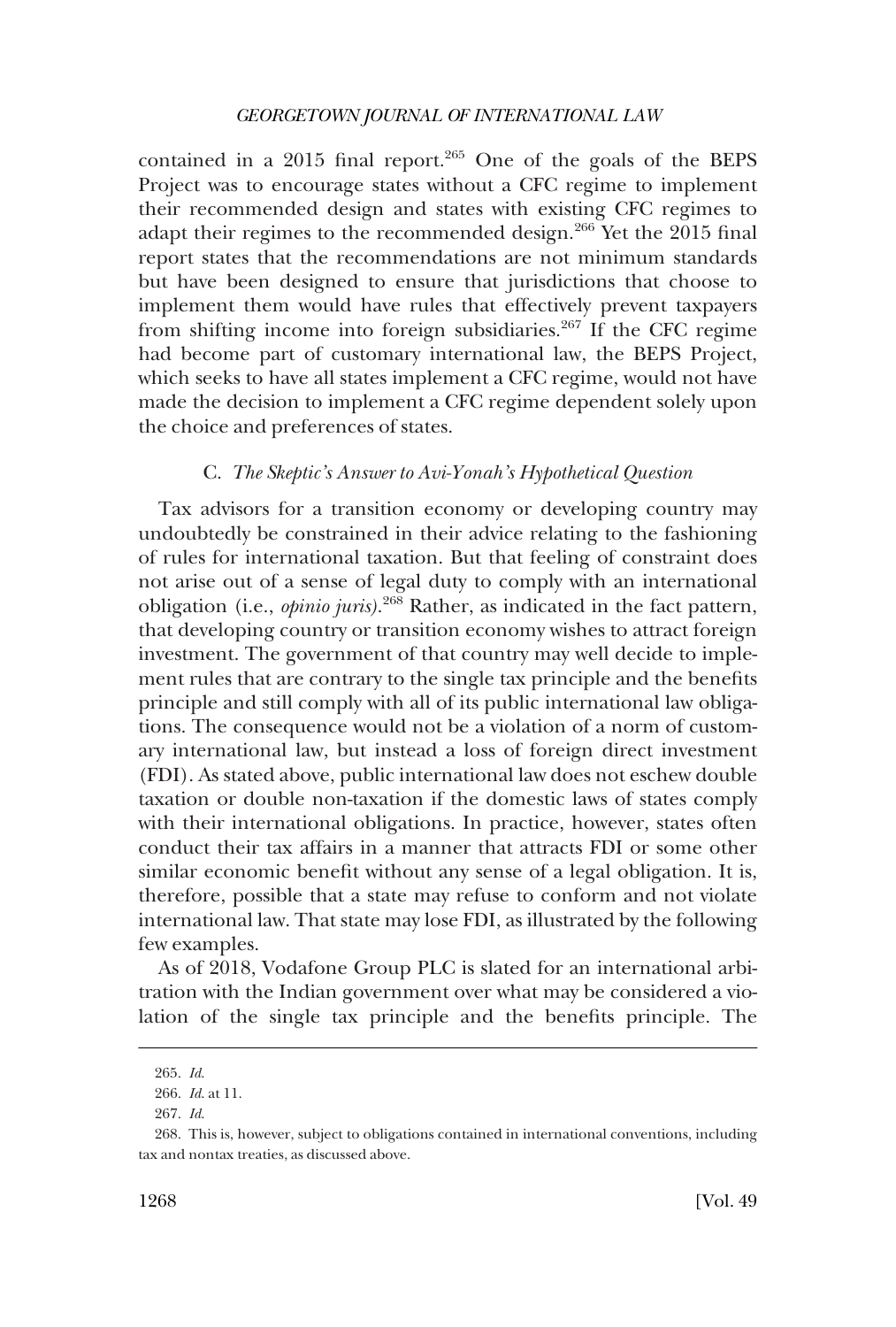Supreme Court of India has held that India is neither the source nor resident country. Thus, by implication, India's decision to impose a tax on a so-called indirect transfer violates the single tax and the benefits principles.<sup>269</sup> Under the benefits principle, India does not have a valid tax rate to apply pursuant to the single tax principle. Yet, following the Supreme Court decision, the Indian government amended the tax legislation with retrospective effect to enable it to sidestep the Supreme Court decision and to claim back taxes from Vodafone Group PLC.<sup>270</sup> The main backlash India has received from foreign investors and multinationals is that its unpredictable tax regime repels foreign investors and causes foreign direct investments in India to fail. India has not yet been challenged before an international tribunal for violating norms of customary international law in relation to international tax.

In other examples, Mexico was made to revise its transfer pricing in order to join the OECD.<sup>271</sup> Avi-Yonah draws on this example to support his claim that states are constrained in their ability to freely choose their international tax design.272 There is, however, no indication that Mexico complied with this directive because it considered that it was legally bound to do so under customary international law.273 Indeed, the decision by Mexico to embrace the OECD transfer pricing rules was not done out of opinio juris any more than the EU VAT directive was.274 It is well accepted that international organizations such as the OECD and EU have internal regulations that states must comply with to be admitted as members.<sup>275</sup>

Another example cited by Avi-Yonah in support of his argument concerns Bolivia.276 The Bolivian government abandoned a cash flow corporate tax (CFT) in favor of a conventional corporate income tax,

PTI, *India may not accept arbitration orders annulling Cairn, Vodafone tax demands*, FIN. 269. EXPRESS (May 22, 2018), [https://www.financialexpress.com/industry/india-may-not-accept](https://www.financialexpress.com/industry/india-may-not-accept-arbitration-orders-annulling-cairn-vodafone-tax-demands/1176818/)[arbitration-orders-annulling-cairn-vodafone-tax-demands/1176818/.](https://www.financialexpress.com/industry/india-may-not-accept-arbitration-orders-annulling-cairn-vodafone-tax-demands/1176818/)

*Vodafone Seeks Arbitration in India Tax Dispute*, BBC NEWS (May 8, 2014), [http://www.bbc.](http://www.bbc.com/news/business-27321208) 270. [com/news/business-27321208](http://www.bbc.com/news/business-27321208); Sean McLain, *Vodafone Wins Tax Case in India*, WALL ST. J. (Oct. 8, 2015), [http://www.wsj.com/articles/vodafone-wins-tax-case-in-india-1444315869/;](http://www.wsj.com/articles/vodafone-wins-tax-case-in-india-1444315869/) *India reminds Vodafone to pay \$2 billion in taxes*, MARKETWATCH (Feb. 16, 2016), [http://www.marketwatch.com/](http://www.marketwatch.com/story/india-reminds-vodafone-to-pay-2-billion-in-taxes-2016-02-16-104854835#:izd9C5Dws_kVrA/) [story/india-reminds-vodafone-to-pay-2-billion-in-taxes-2016-02-16-104854835#:izd9C5Dws\\_kVrA/.](http://www.marketwatch.com/story/india-reminds-vodafone-to-pay-2-billion-in-taxes-2016-02-16-104854835#:izd9C5Dws_kVrA/)

<sup>271.</sup> AVI-YONAH, *supra* note 158, 4.

<sup>272.</sup> *Id*.

<sup>273.</sup> *Id*.

<sup>274.</sup> For more on the EU Directive on the implementation of the VAT, see BEN J.M. TERRA & JULIE KAJUS, INTRODUCTION TO VALUE ADDED TAX IN THE EC AFTER 1992: WITH AN INTEGRATED TEXT OF EC VAT DIRECTIVES AND THE DIRECTIVE ON THE ABOLITION OF FISCAL FRONTIERS 3–9 (1992).

<sup>275.</sup> *Id*.

<sup>276.</sup> AVI-YONAH, *supra* note 158, at 4.